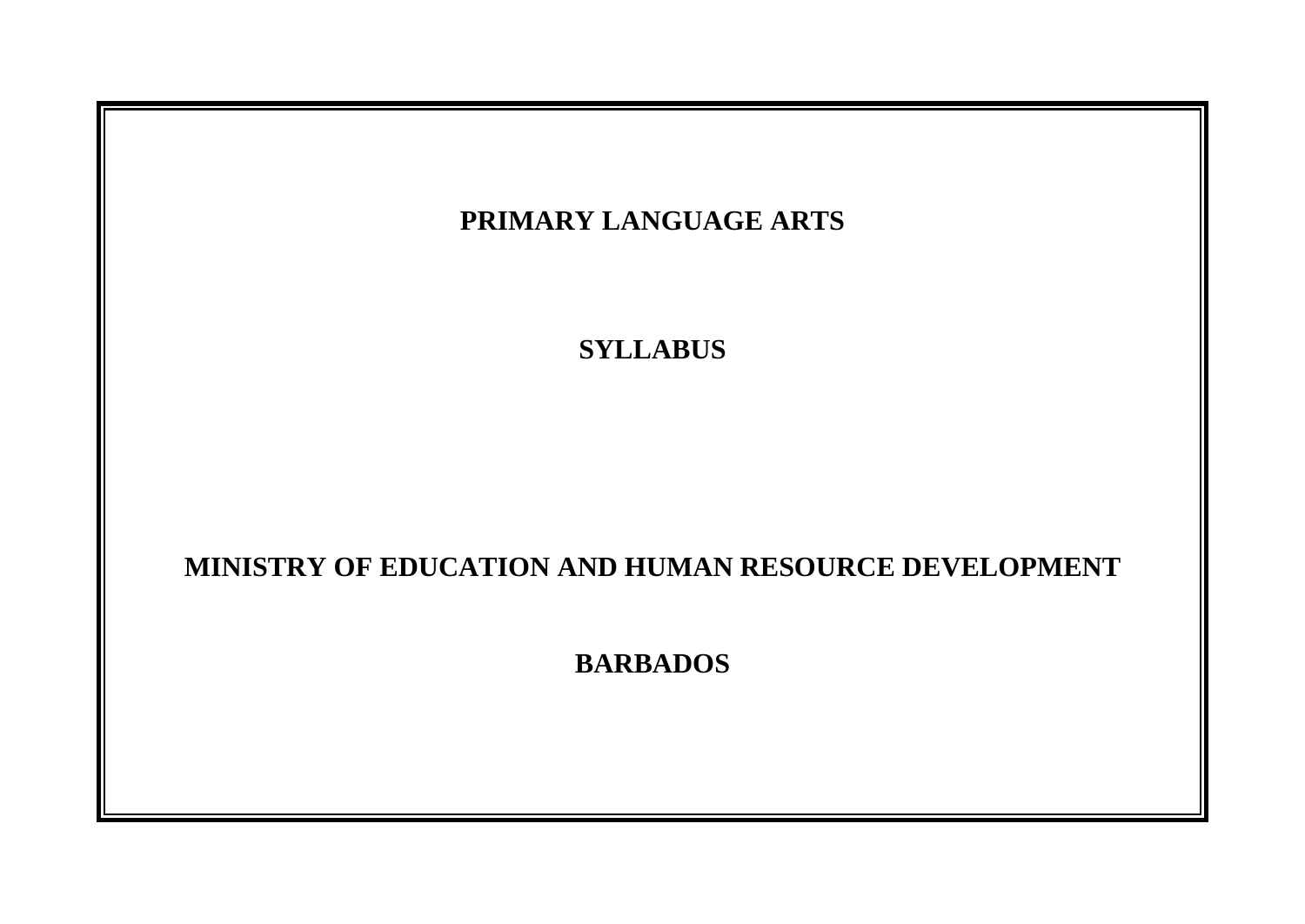## **TABLE OF CONTENTS**

**PAGE(S)**

| <b>Rationale</b>                              | ii  |
|-----------------------------------------------|-----|
| <b>General Objectives</b>                     | iii |
| <b>Format of Syllabus</b>                     | iv  |
| <b>Scope and Sequence</b>                     | 1   |
| <b>Attainment Targets</b>                     | 8   |
| <b>Syllabus - Class 2</b>                     | 19  |
| <b>Suggested Internet Sites and Resources</b> | 53  |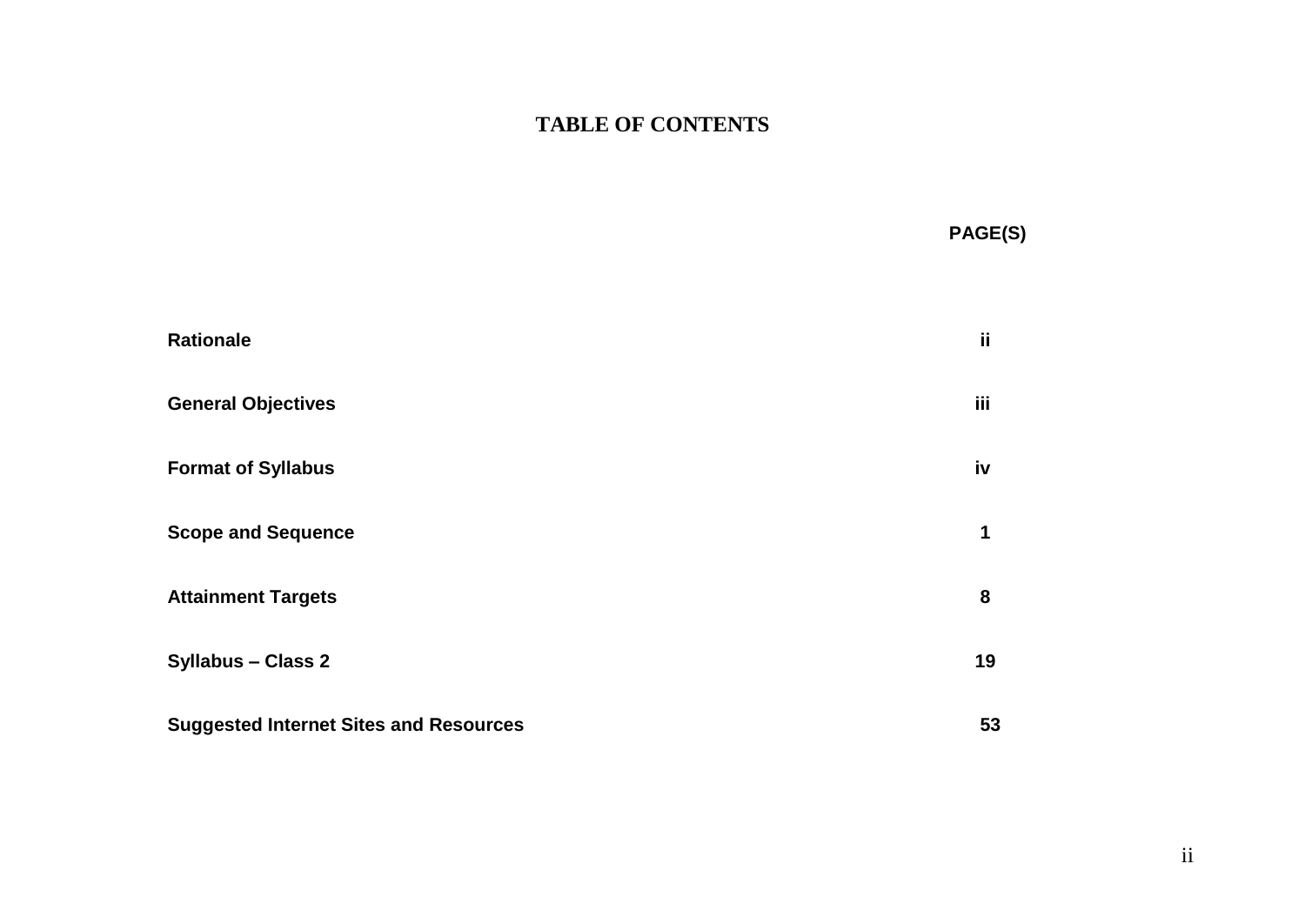#### **RATIONALE**

Language is pivotal to the development of the individual. For, it is through language that individuals confront, assimilate and communicate experiences. Language also facilitates social and emotional adjustment, contributes to the development of selfesteem and establishes patterns of thinking. The ultimate aim of the Language Arts programme in the primary school is to develop students who are communicatively competent in Standard English, and who, eventually, as a result of this competence, are able to develop into critical and independent thinkers and learners.

Therefore, the development of language proficiency needs to be approached from a procedural perspective, where, instead of just knowing the elements of language, students are provided with myriad opportunities for experiencing language in order that they may use those elements meaningfully and realistically.

A balanced language programme should promote competence in each of the four language arts: listening, speaking, reading and writing, and it should be so structured that the students are able to benefit from the interrelationships that exist among these four processes.

In our Caribbean language context however, language skills are the foundation, not only for the development of proficiency in reading and writing, but also for personal, social and intellectual growth. An effective language arts programme must, therefore, recognize the need for a strong focus on oral language and literacy development. In the oral language programme there must be opportunities for students to use language for building a bridge which allows for a smooth transition from oral proficiency in the native language, to full communicative competence in Standard English. Having constructed that bridge, the students become more proficient in oral communication using Standard English.

In the early years therefore, much emphasis will be placed on the oral aspect of language learning. This oral base will form the foundation for the development of effective literacy skills in the succeeding years. The literacy programme will be developed through wide and varied exposure to literature. The literature will provide opportunities for seeing the standard language in print and for getting formal practice in using it. In addition, the students will develop a love of language and of reading, while at the same time developing a sensitivity for and an appreciation of life.

More importantly, however literature will be a major springboard for integration of all the language skills – listening, speaking, reading and writing.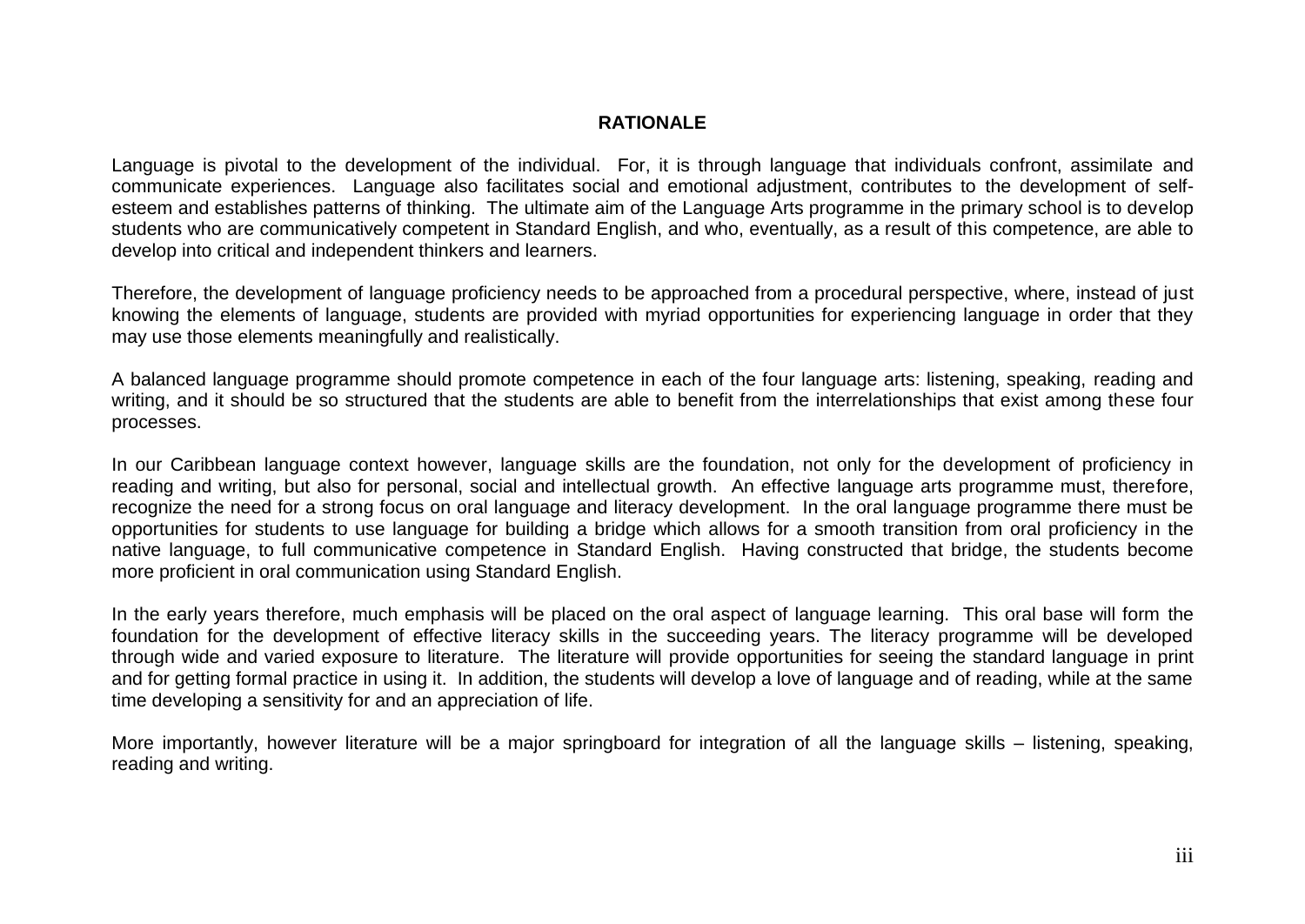#### **GENERAL OBJECTIVES**

- 1. To enable students to understand the spoken word and to develop the ability to express themselves effectively in a variety of speaking and listening activities
- 2. To develop in students a sense of audience and purpose for the use of language as a means of communication
- 3. To develop in students the ability to read, understand and respond to all types of writing
- 4. To develop information-retrieval strategies as part of students' study skills, including use of the Internet
- 5. To assist students in constructing and conveying meaning in written language, matching style to audience and purpose
- 6. To develop in students the ability to spell correctly, to redraft to improve the effectiveness of a piece of writing, to check, final drafts for errors, to write fluently and legibly and to present work clearly appropriately and attractively
- 7. To help students develop critical thinking skills which can be applied to all areas of learning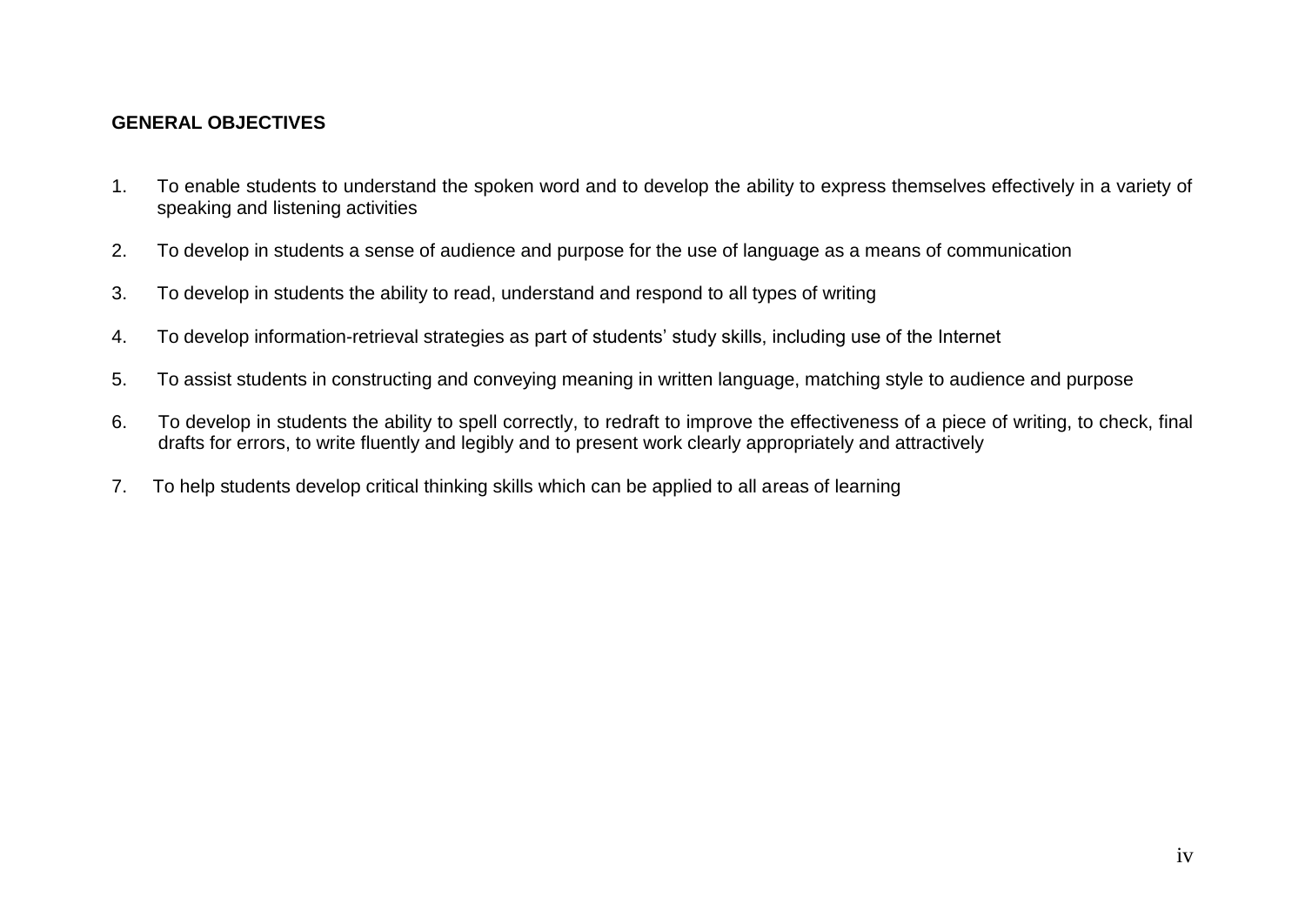#### **FORMAT OF SYLLABUS**

The Language Arts syllabus is organized according to the guidelines set out for all of the revised syllabuses. The areas are: Topic, Objectives (Skills, Knowledge, Attitude), Suggested Activities, Assessment and Suggested Resources. This format should enable teachers to be able to use the document with facility and immediate reference to the material that is relevant to each topic.

The activities, assessment and suggested resources should assist teachers who have limited experience to plan their lessons more constructively and to align objectives, activities and assessment procedures. This should provide for better teaching and more active learning. The activities are intended to be student-centred and student-directed for the most part. The teacher is in the classroom as a facilitator of the learning process and the manager of that classroom.

Wherever possible, technology is used to enhance teaching and learning to be integrated into the subject matter of the lessons. Suggested internet sites and learning resource material are identified to facilitate teaching and learning.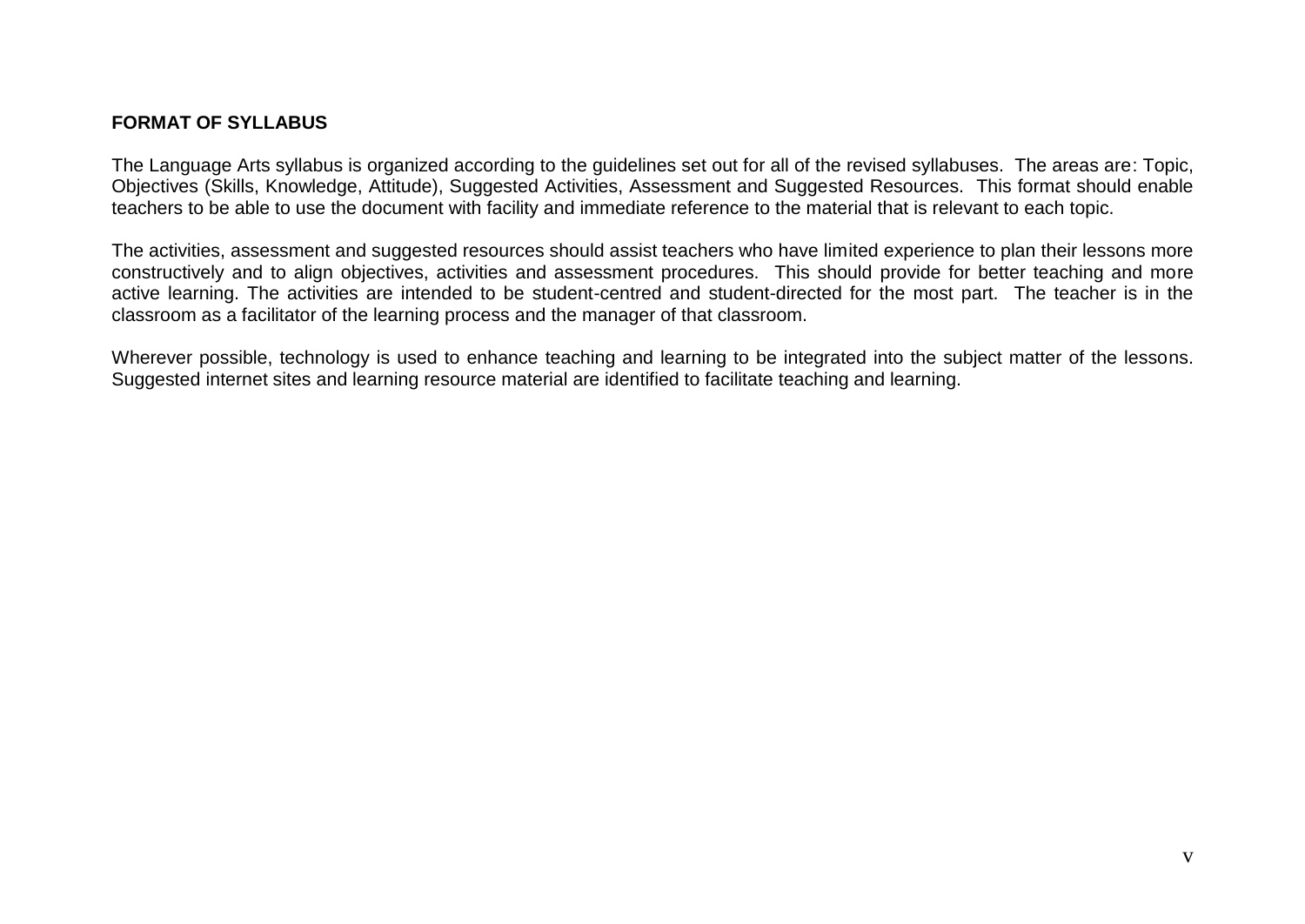### **PRIMARY LANGUAGE ARTS SYLLABUS FOR CLASSES 1, 2, 3 AND 4 SCOPE AND SEQUENCE**

■ Begin teaching skill/concept

 $\checkmark$  Maintain and develop skill/concept taught

|    | <b>TOPIC</b>                  |                                                                     |                | <b>CLASSES</b> |              |              |
|----|-------------------------------|---------------------------------------------------------------------|----------------|----------------|--------------|--------------|
| 1. | <b>SPEAKING AND LISTENING</b> |                                                                     |                | $\overline{2}$ | 3            | 4            |
|    | <b>SPEAKING</b><br>1.1        |                                                                     |                |                |              |              |
|    |                               | 1.1.1 Oral communication                                            | $\blacksquare$ | $\checkmark$   | $\checkmark$ | ✓            |
|    |                               | 1.1.2 Questions - details, sequencing                               | ■              | $\checkmark$   | $\checkmark$ | ✓            |
|    | 1.1.3 Recounting experiences  |                                                                     | ■              | $\checkmark$   | $\checkmark$ | ✓            |
|    | 1.1.4 Reporting               |                                                                     | ■              | $\checkmark$   | $\checkmark$ | ✓            |
|    |                               | 1.1.5 Role play                                                     | ш              | $\checkmark$   | $\checkmark$ | ✓            |
|    |                               | Explanations<br>1.1.6                                               | $\blacksquare$ | $\checkmark$   | $\checkmark$ | $\checkmark$ |
|    |                               | Intonation, rate, vocabulary and expression<br>1.1.7                | $\blacksquare$ | $\checkmark$   | $\checkmark$ | ✓            |
|    |                               | Standard English rules and language appropriate to context<br>1.1.8 | ш              | $\checkmark$   | $\checkmark$ | ✓            |
| 2. |                               | <b>LISTENING</b>                                                    |                |                |              |              |
|    | 2.1                           | <b>Attentive</b>                                                    |                |                |              |              |
|    |                               | Directions and instructions<br>2.1.1                                | ■              | ✓              | $\checkmark$ | ✓            |
|    |                               | 2.1.2 Announcements and introductions                               | ■              | $\checkmark$   | $\checkmark$ | ✓            |
|    |                               | 2.1.3 Details, sequence and main idea                               |                | $\checkmark$   | $\checkmark$ | ✓            |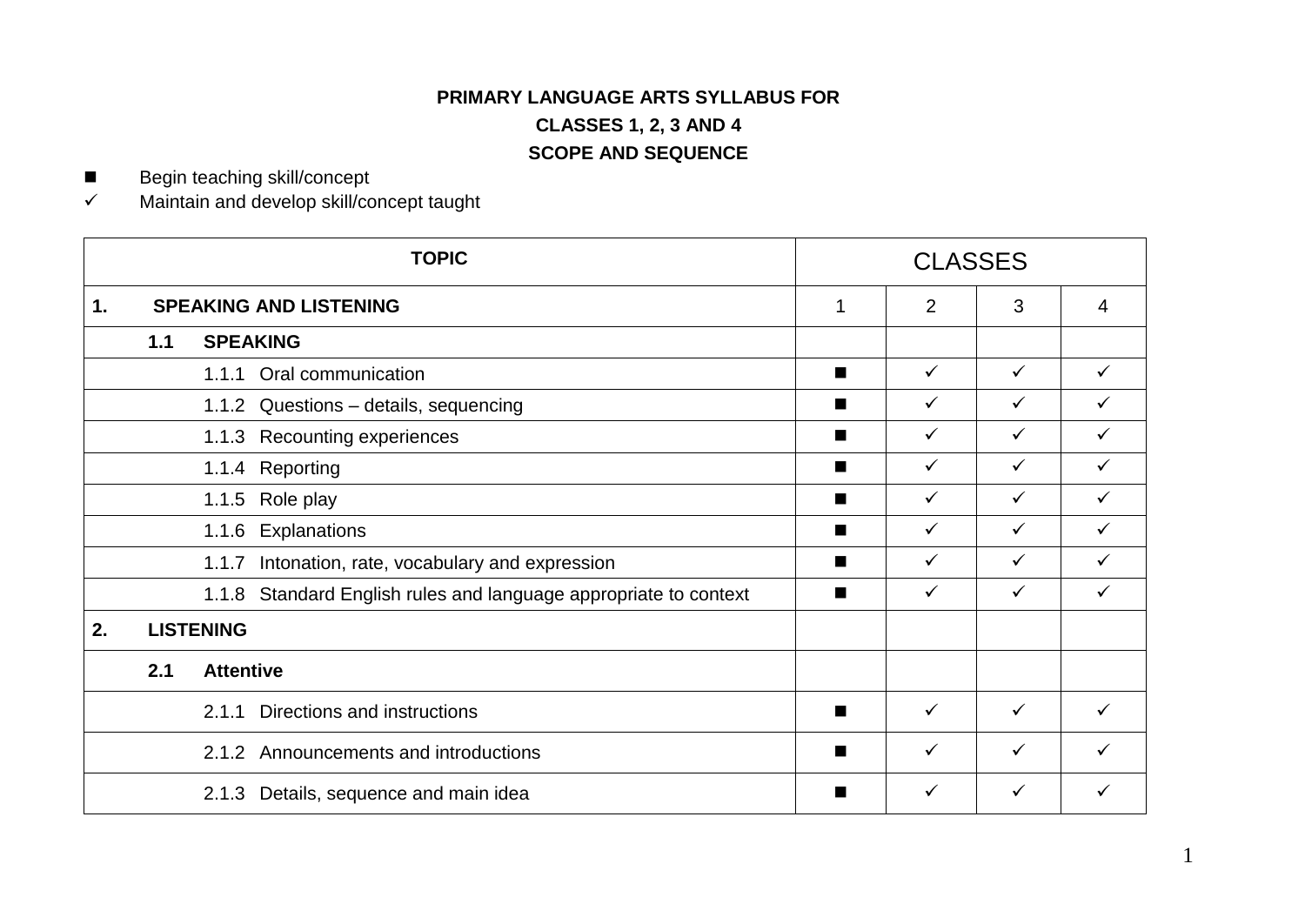|     | <b>TOPIC</b> |                                                                       |   | <b>CLASSES</b> |              |   |
|-----|--------------|-----------------------------------------------------------------------|---|----------------|--------------|---|
|     |              |                                                                       | 1 | $\mathbf{2}$   | 3            | 4 |
|     |              | 2.1.4 Reproductions and summaries                                     |   | ✓              | ✓            |   |
|     | 2.2          | <b>Responsive/Analytical</b>                                          |   |                |              |   |
|     |              | Interpretation, participation, discussion of issues<br>2.2.1          |   | ✓              | ✓            |   |
|     |              | 2.2.2 Reasoning, responding, inferencing                              | ш | ✓              | $\checkmark$ |   |
|     | 2.3          | <b>Appreciative</b>                                                   |   |                |              |   |
|     |              | Various types of texts<br>2.3.1                                       | ш | $\checkmark$   | $\checkmark$ |   |
|     |              | 2.3.2 Moods and emotions                                              |   | ✓              | ✓            |   |
| 3.1 |              | <b>READING</b>                                                        |   |                |              |   |
|     | 3.1          | <b>Word Attack</b>                                                    |   |                |              |   |
|     |              | Word power<br>3.1.1                                                   | ■ | ✓              | ✓            |   |
|     |              | Basic sight words, context clues, word meaning<br>3.1.2               | ٠ | ✓              | $\checkmark$ |   |
|     |              | Synonyms, antonyms, homophones, prefixes and suffixes<br>3.1.3        |   | ✓              | $\checkmark$ |   |
|     |              | Contractions, blends (three letters etc.) and silent letters<br>3.1.4 | ■ | ✓              | $\checkmark$ | ✓ |
|     |              | 3.1.5 Possessives, root words and syllabication                       | ш | ✓              | ✓            |   |
|     |              | 3.1.6 Dictionary usage                                                |   | ✓              | ✓            |   |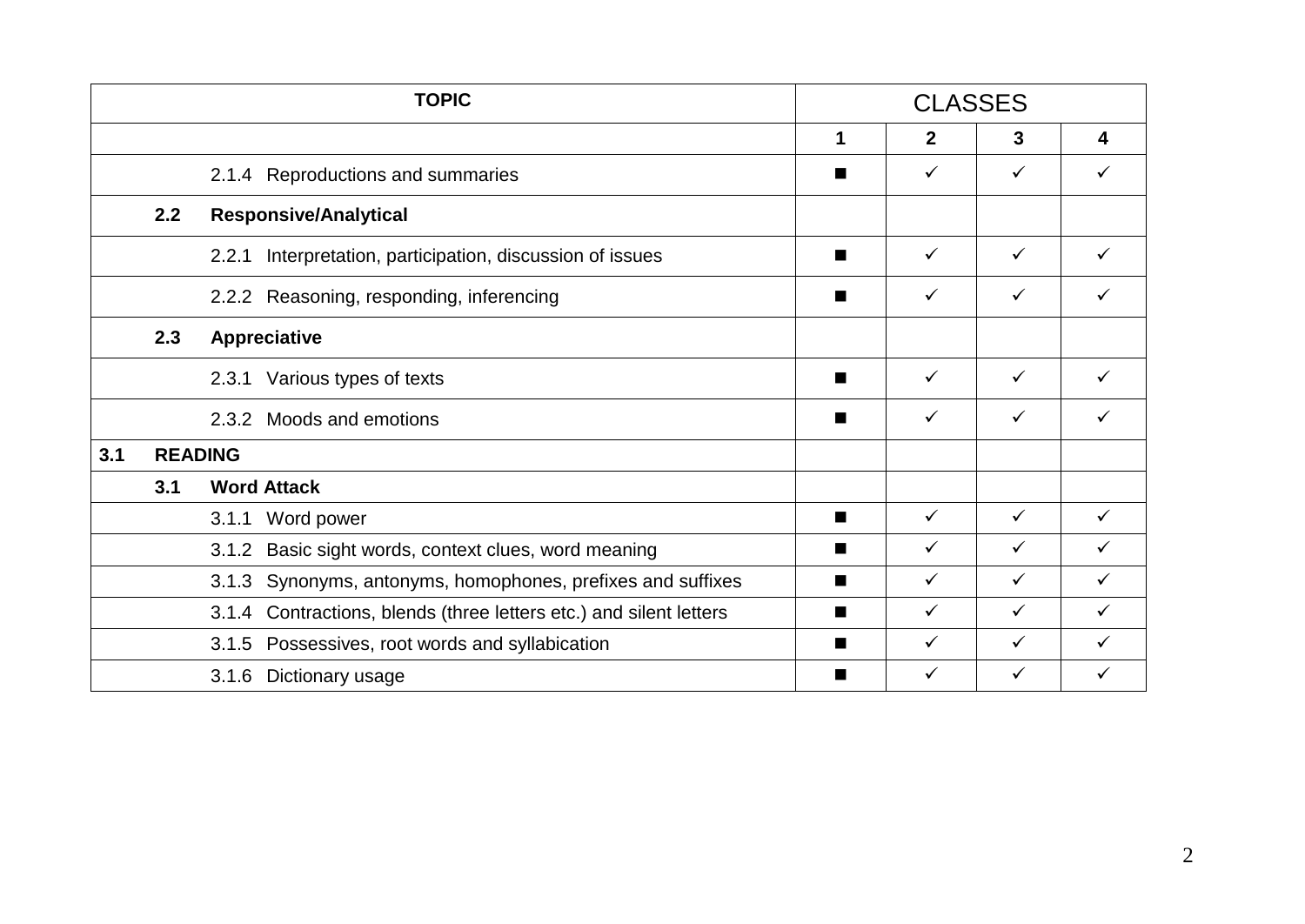|     | <b>TOPIC</b>                                                               |                | <b>CLASSES</b> |                |   |  |
|-----|----------------------------------------------------------------------------|----------------|----------------|----------------|---|--|
|     |                                                                            | 1              | $\mathbf{2}$   | 3              | 4 |  |
| 3.2 | <b>Oral Reading</b>                                                        |                |                |                |   |  |
|     | Decoding of words<br>3.2.1                                                 | $\blacksquare$ | $\checkmark$   | $\checkmark$   |   |  |
|     | 3.2.2 Volume, pitch, enunciation, phrasing                                 | $\blacksquare$ | ✓              | $\checkmark$   |   |  |
|     | <b>Standard English pronunciation</b><br>3.2.3                             | ■              | ✓              | $\checkmark$   |   |  |
|     | Efficient eye movement<br>3.2.4                                            | $\blacksquare$ | ✓              | $\checkmark$   |   |  |
|     | Eye voice span<br>3.2.5                                                    | $\blacksquare$ | ✓              | $\checkmark$   |   |  |
|     | 3.2.6 Breath control, voice control, projection and good rhythm            | $\blacksquare$ | ✓              | $\checkmark$   |   |  |
| 3.3 | <b>Silent Reading</b>                                                      |                |                |                |   |  |
|     | Elimination of vocalization<br>3.3.1                                       |                |                | $\blacksquare$ | ✓ |  |
|     | 3.3.2 Decoding of words                                                    | $\blacksquare$ | ✓              | $\checkmark$   |   |  |
|     | 3.3.3 Effective eye phrasing and fluency                                   | ш              | ✓              | ✓              |   |  |
|     | 3.3.4 Coordination of reading rate with comprehension                      |                |                |                |   |  |
| 3.4 | <b>Comprehension/interpretation</b>                                        |                |                |                |   |  |
|     | Oral and written directions<br>3.4.1                                       | <b>START</b>   | ✓              | $\checkmark$   |   |  |
|     | Graphic information (diagrams, statistics, pictograms)<br>3.4.2            | ■              | ✓              | ✓              |   |  |
|     | 3.4.3 Sequence of facts and events, main idea and anticipating<br>outcomes | ■              | $\checkmark$   | $\checkmark$   |   |  |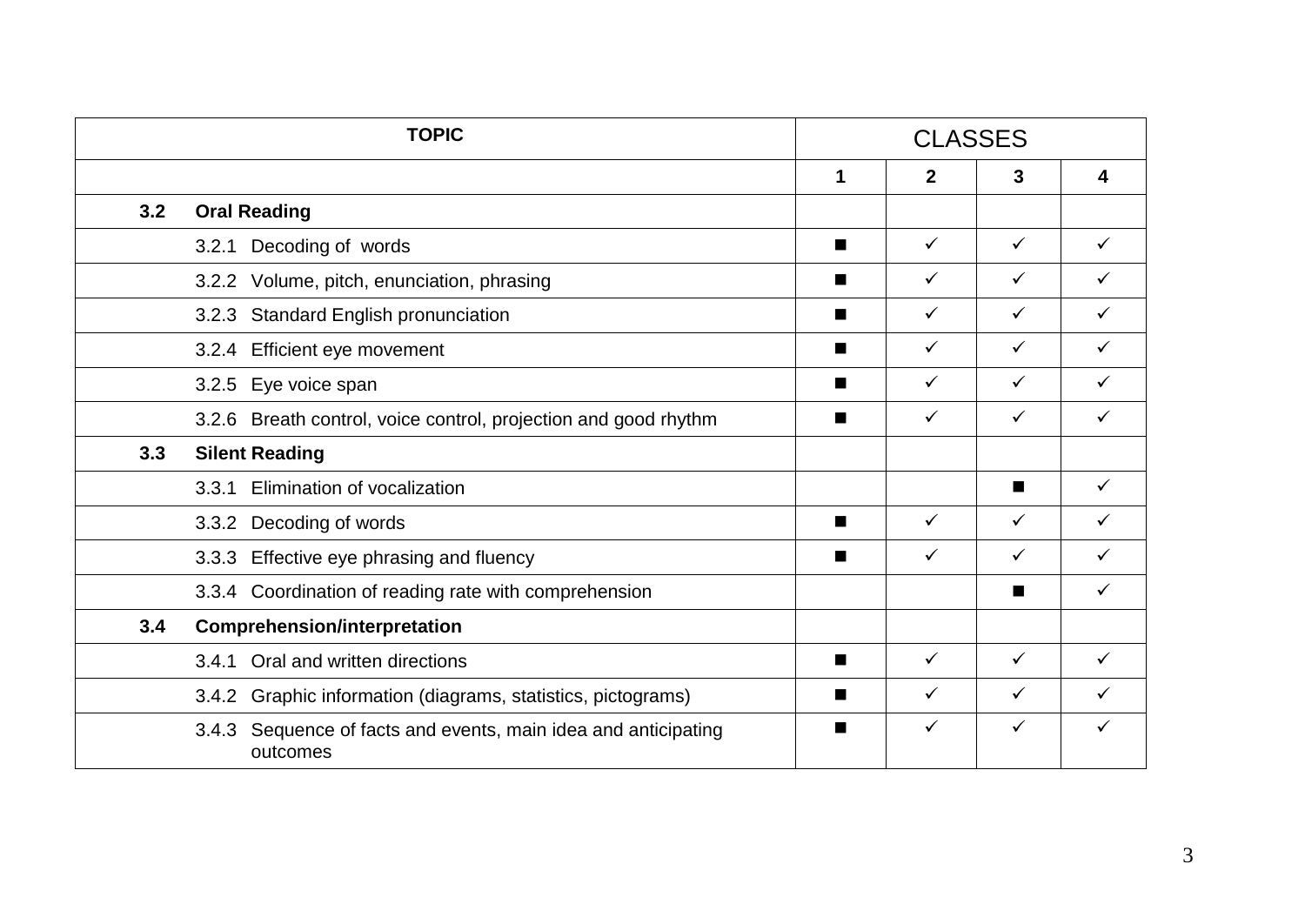| <b>TOPIC</b>                                                                                                                                                          |                                                                 | <b>CLASSES</b> |              |              |              |
|-----------------------------------------------------------------------------------------------------------------------------------------------------------------------|-----------------------------------------------------------------|----------------|--------------|--------------|--------------|
|                                                                                                                                                                       |                                                                 | 1              | $\mathbf{2}$ | 3            | 4            |
| Categorization<br>3.4.4                                                                                                                                               |                                                                 | ■              | $\checkmark$ | $\checkmark$ | $\checkmark$ |
| 3.4.5 Cause and effect relationships, making comparisons,<br>inferences and drawing conclusions                                                                       |                                                                 |                | ✓            | ✓            | ✓            |
| Different points of view<br>3.4.6                                                                                                                                     |                                                                 | ■              | $\checkmark$ | ✓            | ✓            |
| 3.4.7<br>character, use of language                                                                                                                                   | Evaluations – emotional reactions, likes and dislikes, worth of |                | $\checkmark$ | ✓            |              |
| Story setting, plot and character traits<br>3.4.8                                                                                                                     |                                                                 | ■              | $\checkmark$ | $\checkmark$ | $\checkmark$ |
| 3.4.9 Best summary of a selection, main and supporting details                                                                                                        |                                                                 | H              | $\checkmark$ | ✓            | ✓            |
| 3.4.10 Moods/feelings, tones of text and author's point of view                                                                                                       |                                                                 |                |              | ш            | $\checkmark$ |
| 3.4.11 Vocabulary – context clues, word meaning and technical terms                                                                                                   |                                                                 | ■              | $\checkmark$ | $\checkmark$ | $\checkmark$ |
| 3.5<br><b>Functional Reading</b>                                                                                                                                      |                                                                 |                |              |              |              |
| $1st - 2nd$ letters<br>Alphabetizing of words<br>3.5.1                                                                                                                |                                                                 | ■              | $\checkmark$ | $\checkmark$ | $\checkmark$ |
| $3rd$ letter                                                                                                                                                          |                                                                 | ■              | $\checkmark$ | $\checkmark$ | ✓            |
| $4th$ letter                                                                                                                                                          |                                                                 | ■              | $\checkmark$ | $\checkmark$ | $\checkmark$ |
| Locating information using pictures, diagrams, graphs, tables, charts,<br>3.5.2<br>maps, table of contents, index, glossary, dictionary, encyclopedia and<br>computer |                                                                 | ■              | ✓            | ✓            |              |
| 3.6<br><b>Recreational Reading</b>                                                                                                                                    |                                                                 |                |              |              |              |
| Pleasure<br>3.6.1                                                                                                                                                     |                                                                 | ▅              | ✓            | ✓            |              |
| 3.6.2 Selection of material                                                                                                                                           |                                                                 |                | ✓            | ✓            |              |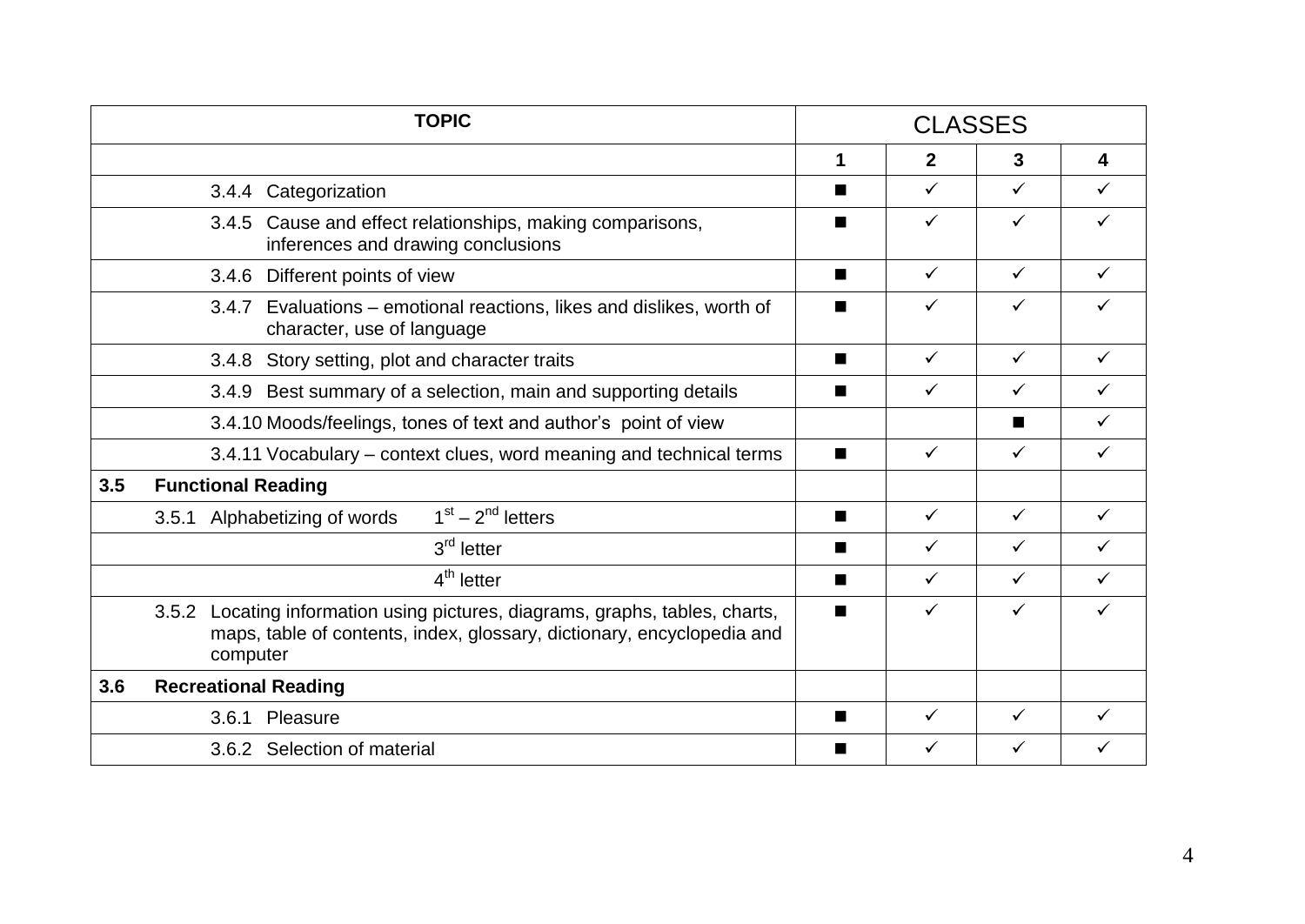|     | <b>TOPIC</b>                                           |                | <b>CLASSES</b> |                |              |
|-----|--------------------------------------------------------|----------------|----------------|----------------|--------------|
|     |                                                        | 1              | $\mathbf{2}$   | 3              | 4            |
| 3.7 | <b>ORGANISATIONAL</b>                                  |                |                |                |              |
|     | Sequencing of facts<br>3.7.1                           | $\blacksquare$ | $\checkmark$   | $\checkmark$   | $\checkmark$ |
|     | 3.7.2 Paragraph with one idea                          | ■              | ✓              | $\checkmark$   | ✓            |
|     | Topic sentences - pictures/paragraphs/stories<br>3.7.3 |                |                | $\checkmark$   | ✓            |
|     | 3.7.4 Classification of facts/events etc.              |                | п              | $\checkmark$   | $\checkmark$ |
|     | 3.7.5 Main and supporting ideas                        |                | п              | $\checkmark$   | $\checkmark$ |
|     | 3.7.6 Paragraph structure                              |                |                | $\blacksquare$ | $\checkmark$ |
|     | 3.7.7 Transitional devices/words                       | п              | $\checkmark$   | $\checkmark$   | $\checkmark$ |
|     | 3.7.8 Outlines                                         | $\blacksquare$ | $\checkmark$   | $\checkmark$   | $\checkmark$ |
| 4.1 | <b>WRITING: PROCESS</b>                                |                |                |                |              |
|     | 4.1.1 Brainstorming                                    | $\blacksquare$ | $\checkmark$   | $\checkmark$   | $\checkmark$ |
|     | 4.1.2 Logical Sequence                                 | $\blacksquare$ | $\checkmark$   | $\checkmark$   | $\checkmark$ |
|     | 4.1.3 Appropriate and relevant facts and details       | п              | $\checkmark$   | $\checkmark$   | $\checkmark$ |
|     | 4.1.4 Self editing                                     | $\blacksquare$ | $\checkmark$   | $\checkmark$   | $\checkmark$ |
|     | 4.1.5 Peer editing                                     | п              | ✓              | $\checkmark$   | ✓            |
|     | 4.1.6 Proof reading                                    | $\blacksquare$ | $\checkmark$   | $\checkmark$   | ✓            |
|     | 4.1.7 Revising                                         | ■              | $\checkmark$   | $\checkmark$   | ✓            |
|     | 4.1.8 Publishing                                       | ■              | $\checkmark$   | $\checkmark$   | ✓            |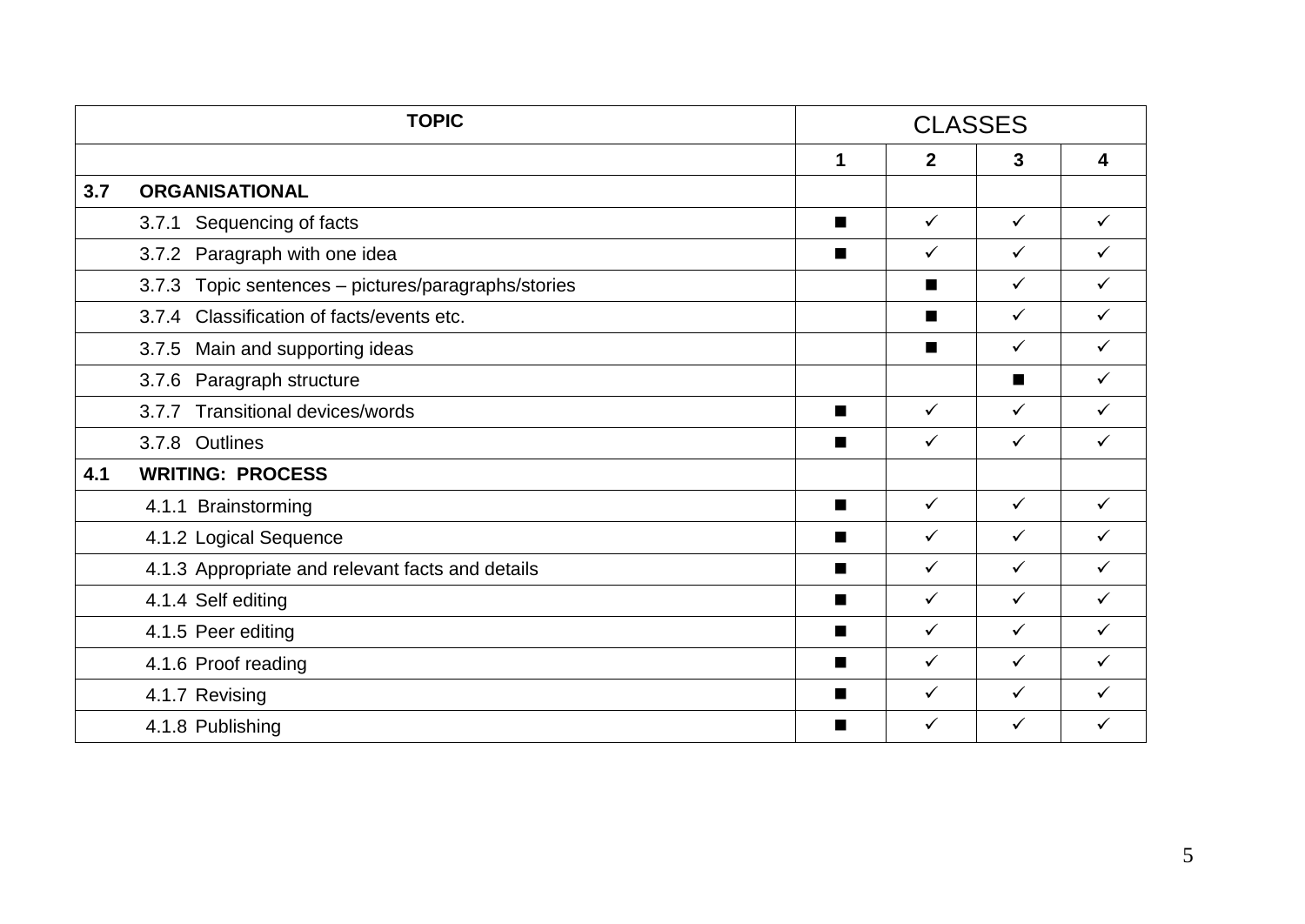|     | <b>TOPIC</b>                                                     |                                                   |                | <b>CLASSES</b> |              |              |
|-----|------------------------------------------------------------------|---------------------------------------------------|----------------|----------------|--------------|--------------|
| 4.2 |                                                                  | <b>WRITING: COMMUNICATION</b>                     |                |                |              |              |
|     |                                                                  | 4.2.1 Literal understanding of topic              | ■              | $\checkmark$   | $\checkmark$ | $\checkmark$ |
|     | 4.2.2 Appropriate and relevant facts and details                 |                                                   |                | $\checkmark$   | $\checkmark$ | $\checkmark$ |
|     | 4.2.3 Organization                                               |                                                   |                | $\checkmark$   | $\checkmark$ | $\checkmark$ |
|     | 4.2.4 Narrative, descriptive, expository, argumentative          |                                                   |                | $\checkmark$   | $\checkmark$ | $\checkmark$ |
|     | 4.2.5 Skits, plays, in Standard English                          |                                                   |                | $\checkmark$   | $\checkmark$ | $\checkmark$ |
|     | 4.2.6 Invitations, praise, requests, sympathy                    |                                                   |                | $\checkmark$   | $\checkmark$ | $\checkmark$ |
|     | 4.2.7 Directions in prose, home to school, making various things |                                                   |                | $\checkmark$   | $\checkmark$ | $\checkmark$ |
| 4.3 |                                                                  | <b>WRITING: CONVENTIONS</b>                       |                |                |              |              |
|     | 4.3.1                                                            | <b>Nouns</b>                                      | п              | $\checkmark$   | $\checkmark$ | $\checkmark$ |
|     | 4.3.2                                                            | Pronouns                                          | $\blacksquare$ | $\checkmark$   | $\checkmark$ | $\checkmark$ |
|     | 4.3.3                                                            | Verbs                                             | ■              | $\checkmark$   | $\checkmark$ | $\checkmark$ |
|     | 4.3.4                                                            | <b>Capital letters</b>                            | $\blacksquare$ | $\checkmark$   | $\checkmark$ | $\checkmark$ |
|     | 4.3.5                                                            | Punctuation – full stops, commas, quotation marks | $\blacksquare$ | $\checkmark$   | $\checkmark$ | $\checkmark$ |
|     | 4.3.6                                                            | Complete sentences                                | п              | $\checkmark$   | $\checkmark$ | $\checkmark$ |
|     | 4.3.7                                                            | Adjectives and adverbs                            | п              | $\checkmark$   | $\checkmark$ | $\checkmark$ |
|     | 4.3.8                                                            | Link words                                        | П              | $\checkmark$   | $\checkmark$ | $\checkmark$ |
|     | 4.3.9                                                            | Sentence structures – simple, compound, complex   | п              | $\checkmark$   | $\checkmark$ | $\checkmark$ |
|     | 4.3.10                                                           | Negative forms                                    | ■              | $\checkmark$   | $\checkmark$ | $\checkmark$ |
|     | 4.3.11                                                           | Tenses – present, past, future                    | ■              | $\checkmark$   | $\checkmark$ | $\checkmark$ |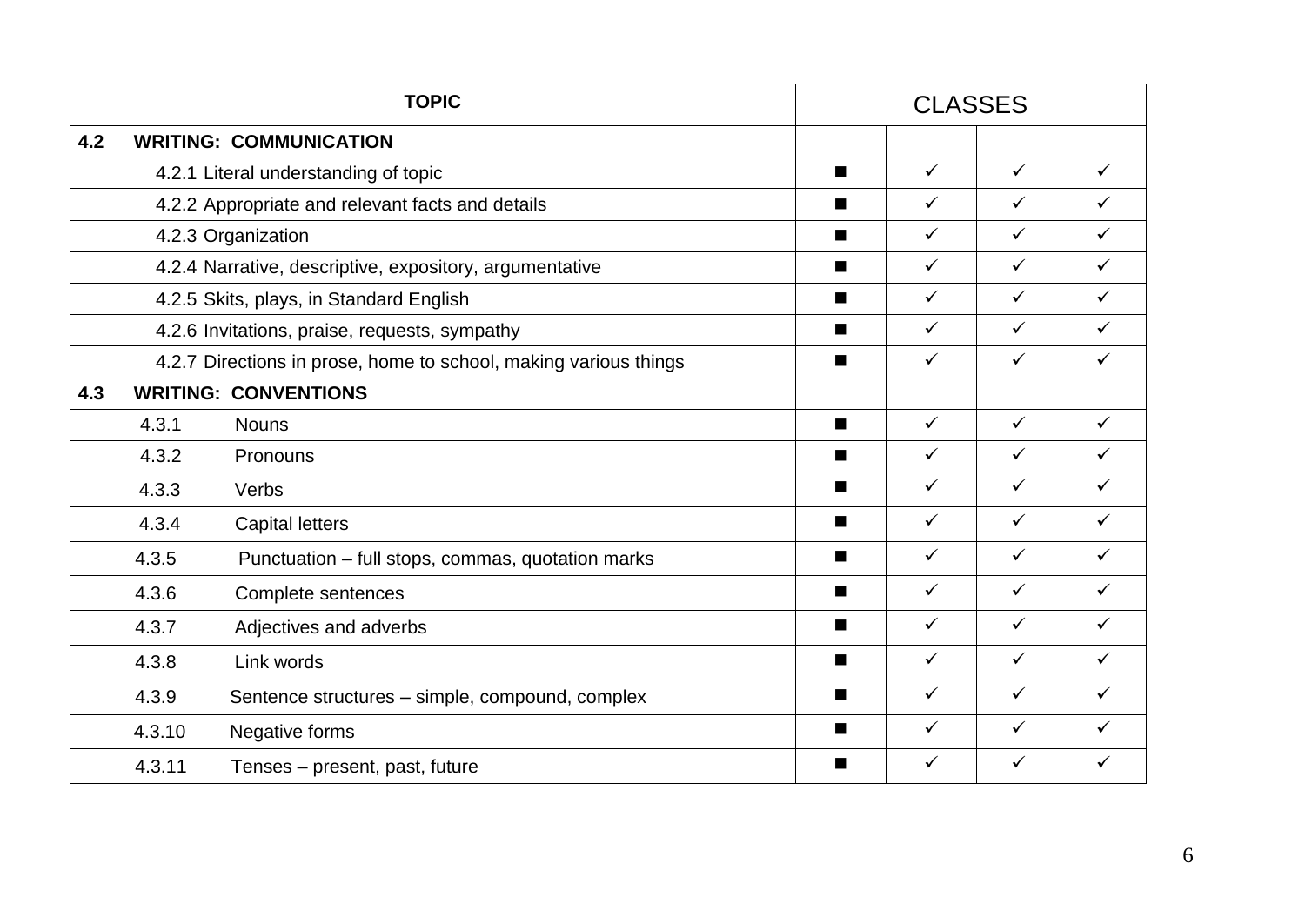|     | <b>TOPIC</b>                                                                |                | <b>CLASSES</b> |                |              |  |
|-----|-----------------------------------------------------------------------------|----------------|----------------|----------------|--------------|--|
|     |                                                                             | 1              | $\overline{2}$ | 3              | 4            |  |
|     | 4.3.12 Accurate spelling                                                    | ■              | $\checkmark$   | $\checkmark$   | ✓            |  |
|     | 4.3.13 Phonics                                                              | ш              | $\checkmark$   | $\checkmark$   | $\checkmark$ |  |
|     | 4.3.14 Vocabulary                                                           | ■              | $\checkmark$   | $\checkmark$   | $\checkmark$ |  |
|     | 4.3.15 Synonyms and antonyms                                                |                | $\checkmark$   | $\checkmark$   | $\checkmark$ |  |
|     | 4.3.16 Homonyms                                                             |                | $\checkmark$   | $\checkmark$   | $\checkmark$ |  |
|     | 4.3.17 Plurals "s" and "es"                                                 |                | $\checkmark$   | $\checkmark$   | $\checkmark$ |  |
| 4.4 | <b>Creative/Composition</b>                                                 |                |                |                |              |  |
|     | 4.4.1<br>Language experience stories, description of persons, pets,         | ■              | $\checkmark$   | $\checkmark$   | ✓            |  |
|     | places, animals, hobbies                                                    |                |                |                |              |  |
| 4.5 | <b>Expository Writing</b>                                                   |                |                |                |              |  |
|     | Class rules, news items, announcements, advertisements and reports<br>4.5.1 | п              | $\checkmark$   | $\checkmark$   | ✓            |  |
|     | 4.5.2 Poetry – Bio poems, colour poems, limericks, post cards               |                | ■              | $\checkmark$   | $\checkmark$ |  |
|     | 4.5.3 Writing from different perspectives                                   |                |                | $\blacksquare$ | $\checkmark$ |  |
|     | 4.5.4 Letters-friendly, thanks and invitations                              | $\blacksquare$ | $\checkmark$   | $\checkmark$   | ✓            |  |
|     | 4.5.5 Reply and excuse                                                      | П              | $\checkmark$   | $\checkmark$   | ✓            |  |
| 4.6 | <b>WRITING: PENMANSHIP AND PRESENTATION</b>                                 |                |                |                |              |  |
|     | Regularity of size and shape of letters<br>4.6.1                            | п              | $\checkmark$   | $\checkmark$   | $\checkmark$ |  |
|     | Regularity of spacing of letters and words<br>4.6.2                         | $\blacksquare$ | $\checkmark$   | $\checkmark$   | $\checkmark$ |  |
|     | 4.6.3<br>Heading work in prescribed manner                                  | ■              | $\checkmark$   | $\checkmark$   | ✓            |  |
|     | 4.6.4<br>Margins as required                                                | ■              | $\checkmark$   | $\checkmark$   | ✓            |  |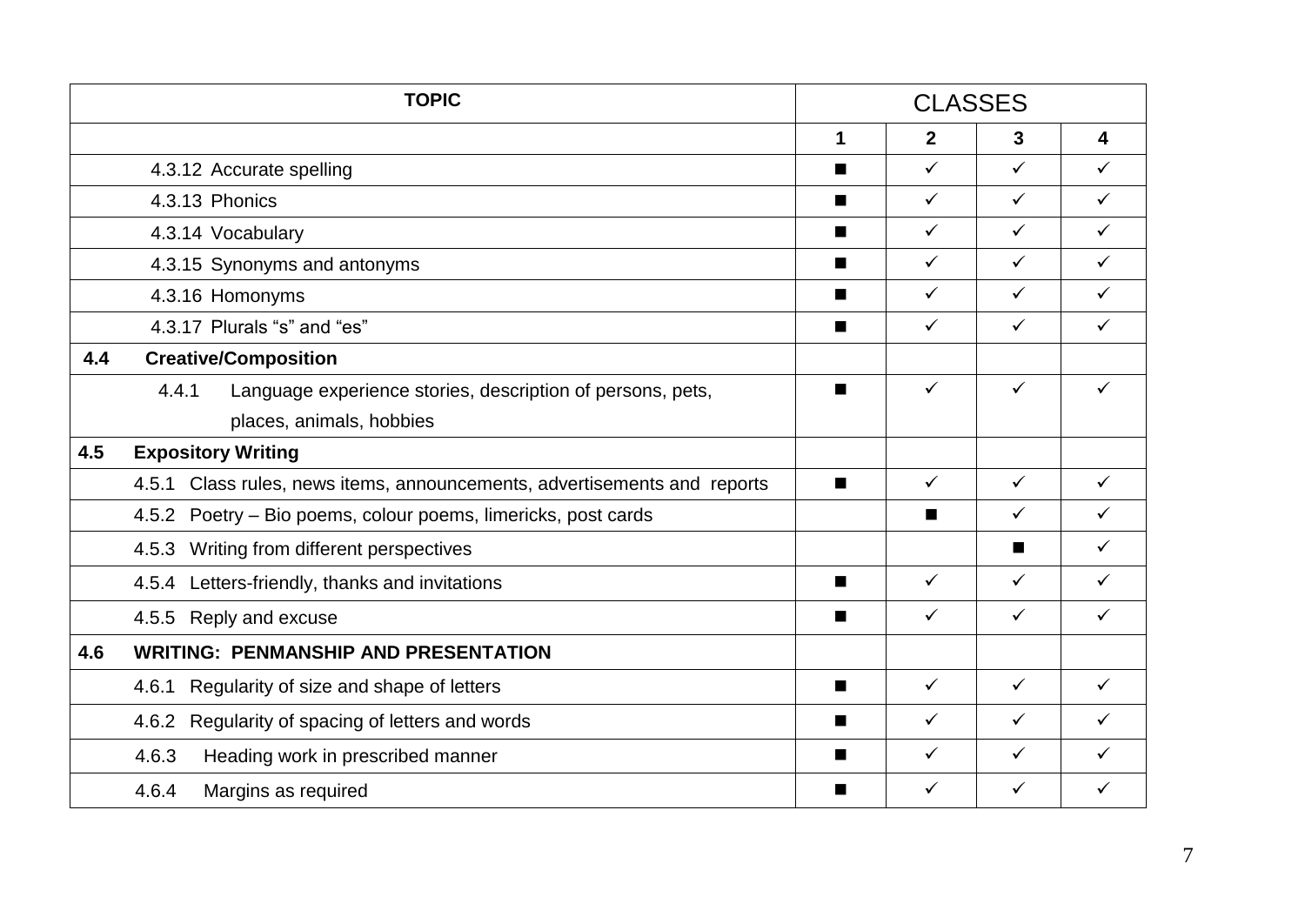#### LANGUAGE ARTS CURRICULUM

### **ATTAINMENT TARGETS - CLASS 2**

#### **SPEAKING AND LISTENING**

#### *Use speaking and listening skills to communicate effectively*

- Speak clearly and audibly
- Use language appropriate to context
- Present information clearly, concisely and adequately
- Speak fluently in recounting experiences
- Initiate discussion using sensory data
- Ask appropriate questions
- Paraphrase and summarize information shared orally by others
- Participate in choral speaking and recite poems, rhymes, songs and stories
- Discuss and orally present plans for solving problems
- Use increasingly complex sentence structures
- Observe and use common courtesies with appropriate register and tone
- Develop and practise the use of eye contact between speaker and listener
- Use a variety of tones and stresses in expressing ideas orally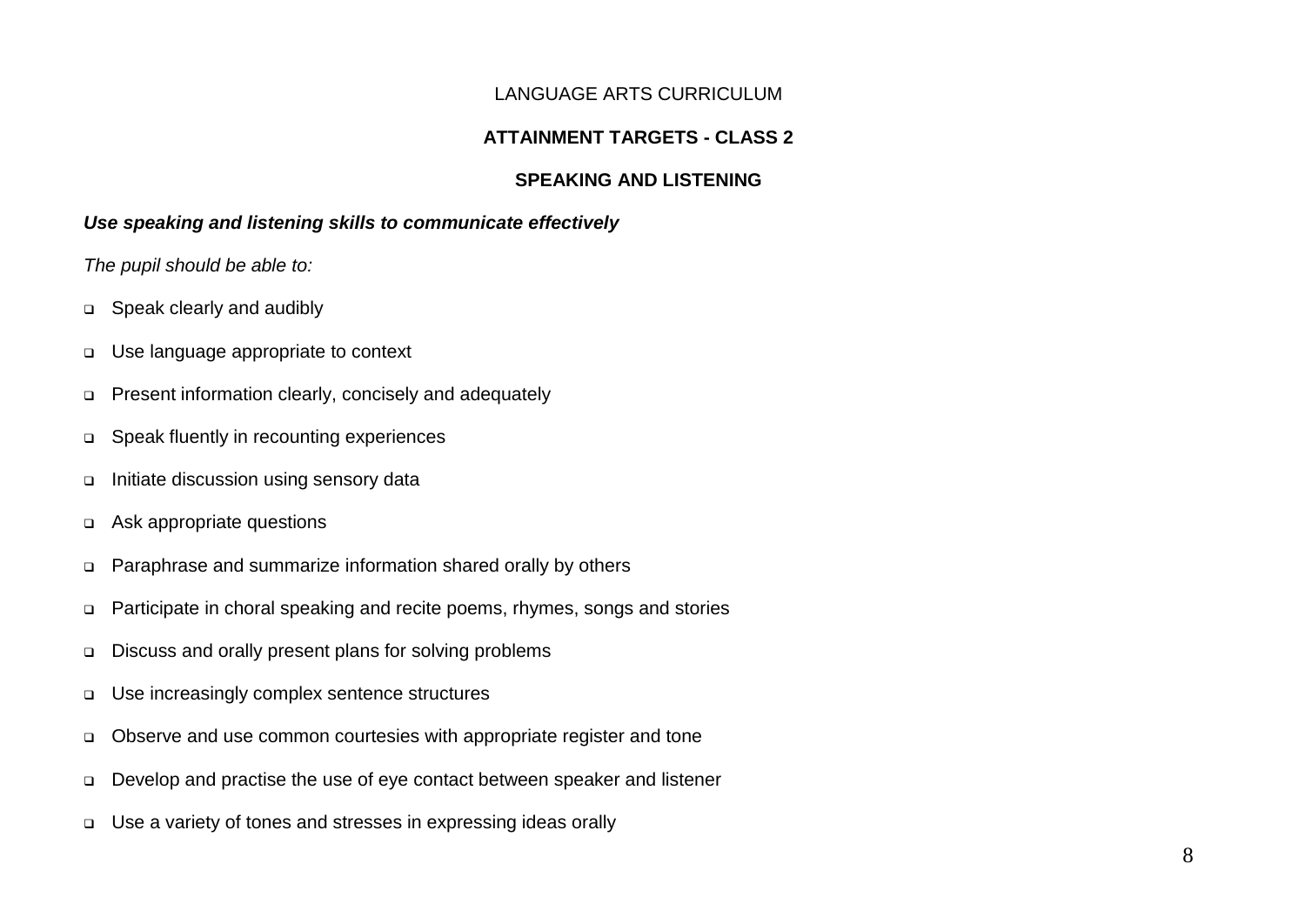- Communicate situations in full sentences
- Simulate conversations/dialogue using Standard English
- □ Contribute to group discussion
- □ Listen responsively and respectfully
- Respond appropriately to information given
- Follow oral directions with three or four steps
- Respond appropriately to the questions of others
- Pay attention to the speaker and respond appropriately
- Perform actions based on information given
- Respond using sensory data
- Respond to cues which signal when to begin a response
- **Listen to build memory**
- Use appropriate body language when addressing others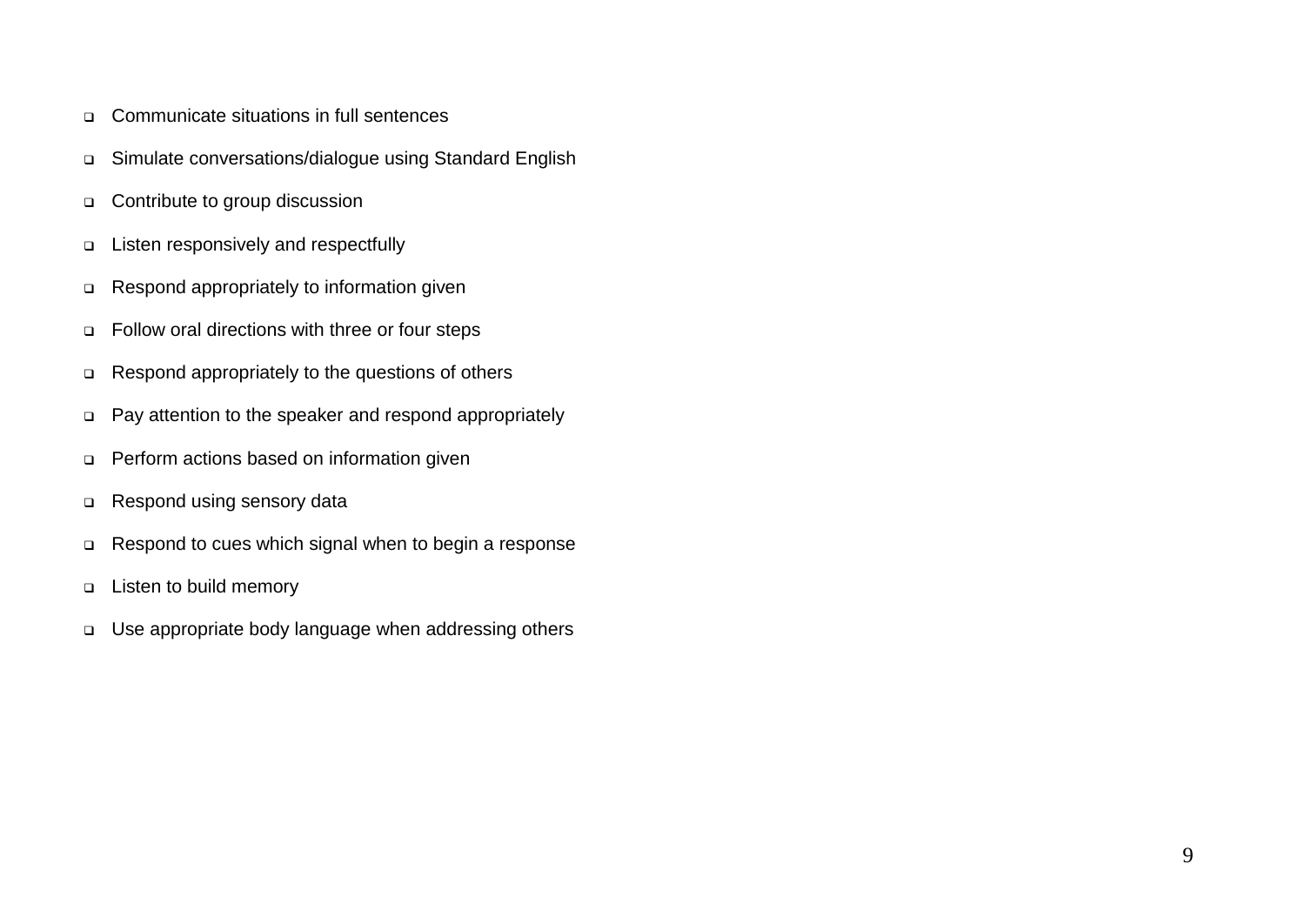## **READING: SKILLS AND STRATEGIES**

#### *Demonstrate proficiency in basic reading skills and strategies and continue to develop vocabulary and fluency in reading*

- Use appropriate sight vocabulary to recognise words in isolation as well as in context
- Use a range of decoding systems, e.g. phonetic, syntactic and semantic, to determine pronunciation of words
- Determine the meaning of unknown words using context, glossaries, and dictionaries
- Read aloud at independent level
- Self-correct when subsequent reading indicates an earlier miscue
- Use rhythm, pace and intonation associated with Standard English
- Use reading for functional purposes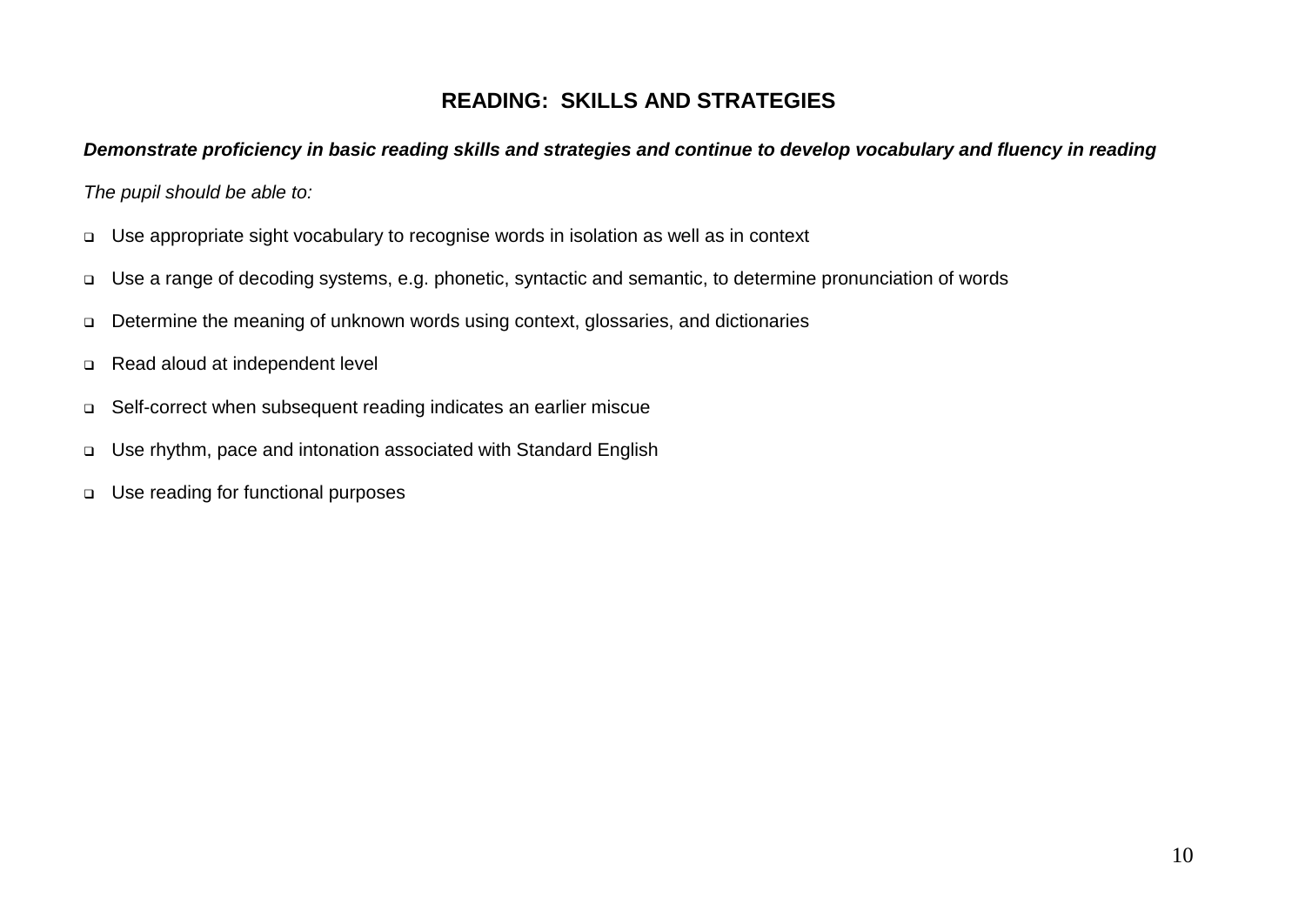## **READING: LITERATURE**

*Read extensively and in depth, from a diverse collection of texts and other materials, to develop an awareness of the connection between literature and life.*

- Discuss the qualities of characters
- Identify with characters
- Develop simple characterization sketches
- Discuss situations which occur within the literature
- □ Summarize stories
- Transform stories read to connect to personal experiences
- Identify lessons learnt
- □ Select favourite authors and genres
- Give simple explanations of differences in genres
- Produce simple pieces of writing based on the literature read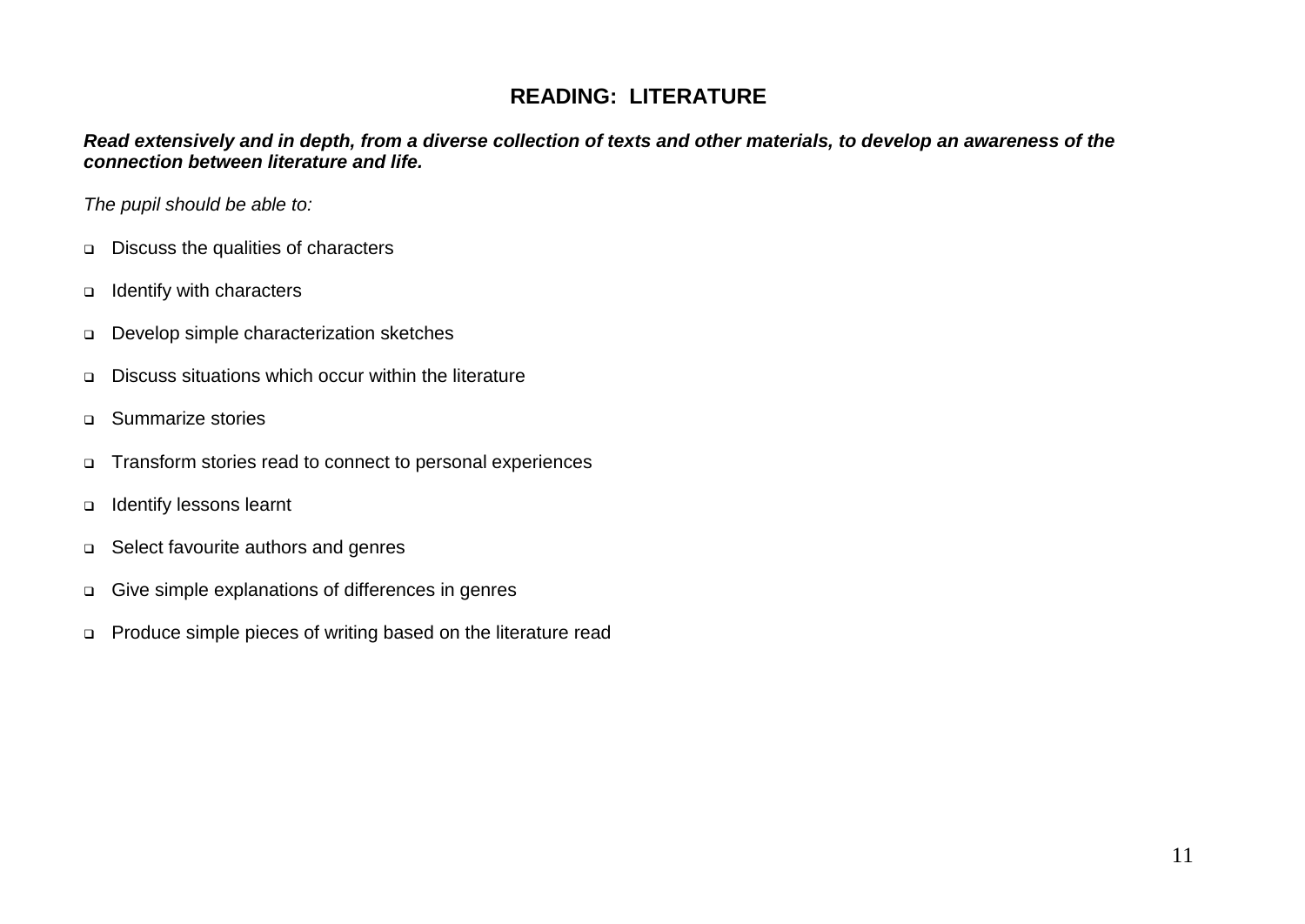## READING: COMPREHENSION

#### *Read, comprehend, interpret, and evaluate a wide range of materials appropriate to the instructional level of the class.*

- Recall details
- Relate what is read to prior knowledge and experience
- Identify salient and specific details
- □ Restate ideas in his own words
- $\Box$  Identify and state the main idea
- Distinguish between significant and minor details
- □ Explain how something is done
- □ Say why something happens
- Use cue words and context clues to understand text
- Make, confirm and revise predictions
- Summarize the text adequately and accurately
- □ Relate what is read to experiences in other media e.g. films, plays etc.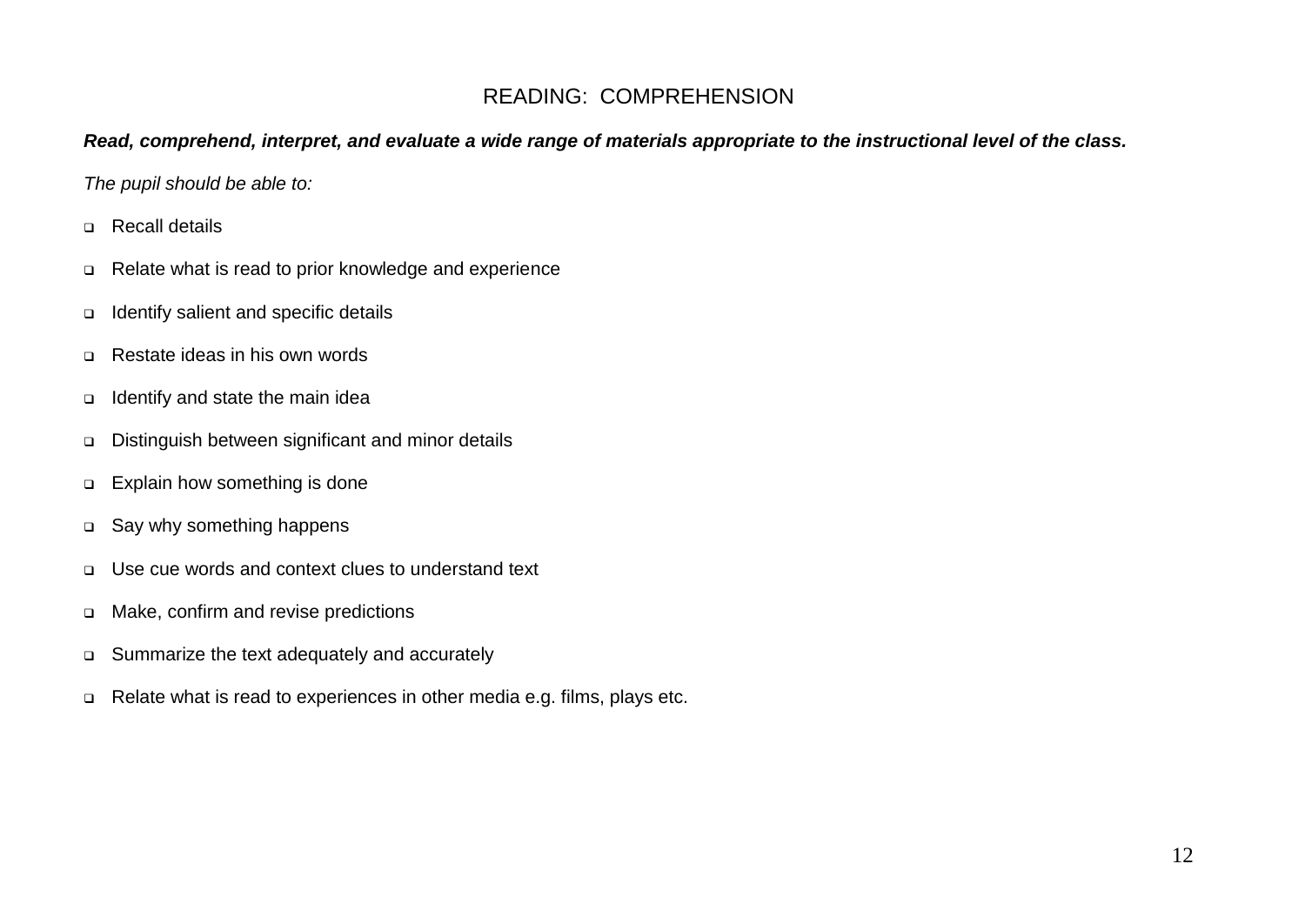- Define and sequence information needed to carry out a procedure
- Use vocabulary to assist in making inferences and drawing conclusions
- Organise information in order to understand the sequence of events
- Draw conclusions from information given
- Apply information read to another context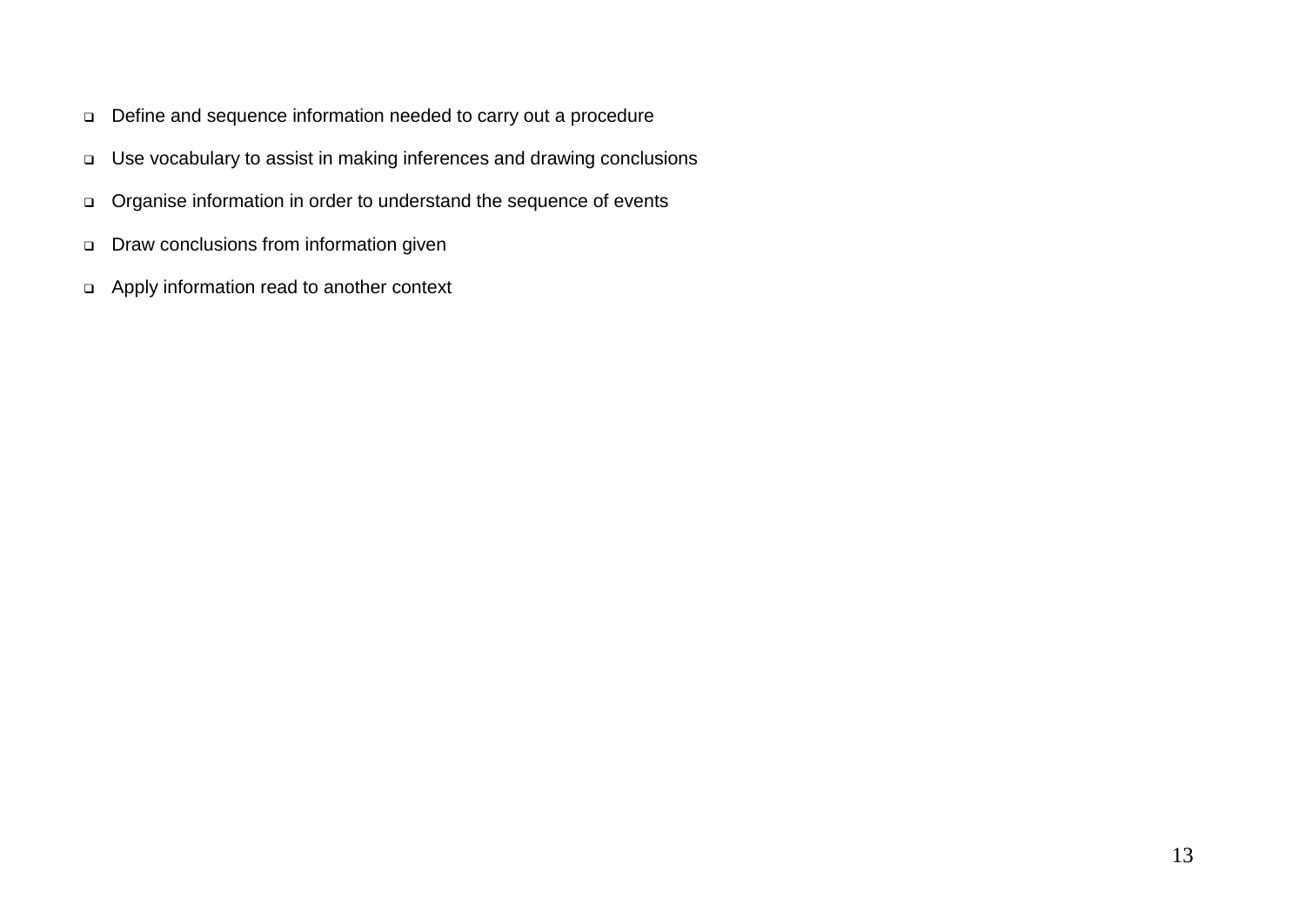## **WRITING: PROCESS**

Organise thoughts and information for writing; develop drafts, edit, and revise work as appropriate for audience and purpose.

- □ Brainstorm to generate ideas for writing
- Organise ideas for writing in a logical sequence
- Select appropriate and relevant facts and details
- □ Remain on topic
- □ Self edit own writing
- **Peer edit the writing of others**
- Proof read for appropriate grammar, spelling and structure
- Revise drafts based on feedback to further develop writing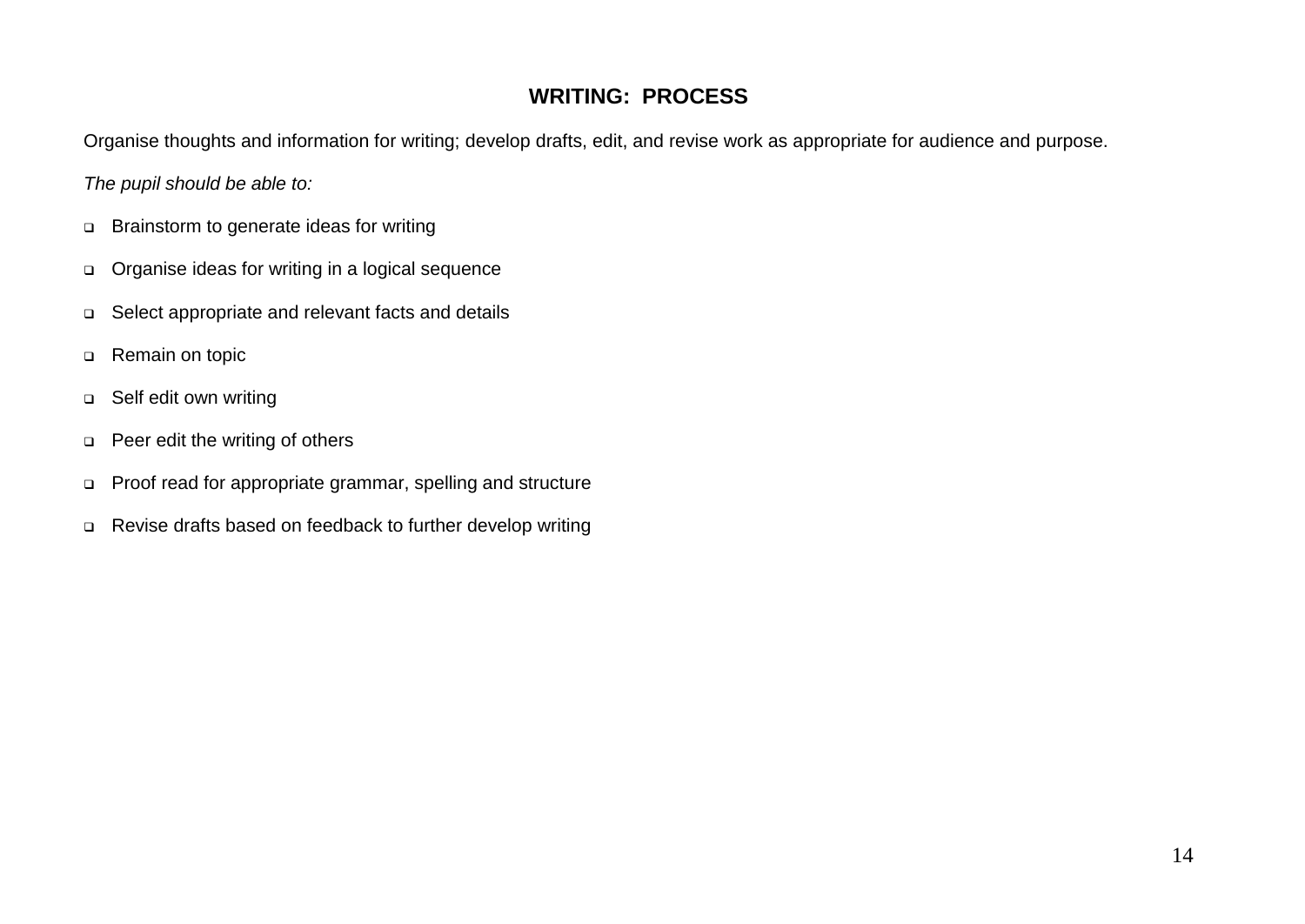### **WRITING: COMMUNICATION**

### **USE WRITING TO COMMUNICATE FOR A VARIETY OF PURPOSES AND AUDIENCES**

- Demonstrate literal understanding of the topic
- Develop appropriate facts and details based on the topic
- o Organise content appropriately
- □ Maintain a focus
- □ Produce pieces of writing using the four modes of writing
- □ Communicate ideas for a specific purpose e.g. to describe, relate, inform etc.
- Produce simple skits and plays using Standard English dialogue
- Include a beginning, middle and end
- Write appropriate letters e.g. invitation, praise, request, sympathy, apology
- □ Produce simple directions in prose form e.g. from home to school, how to make a cake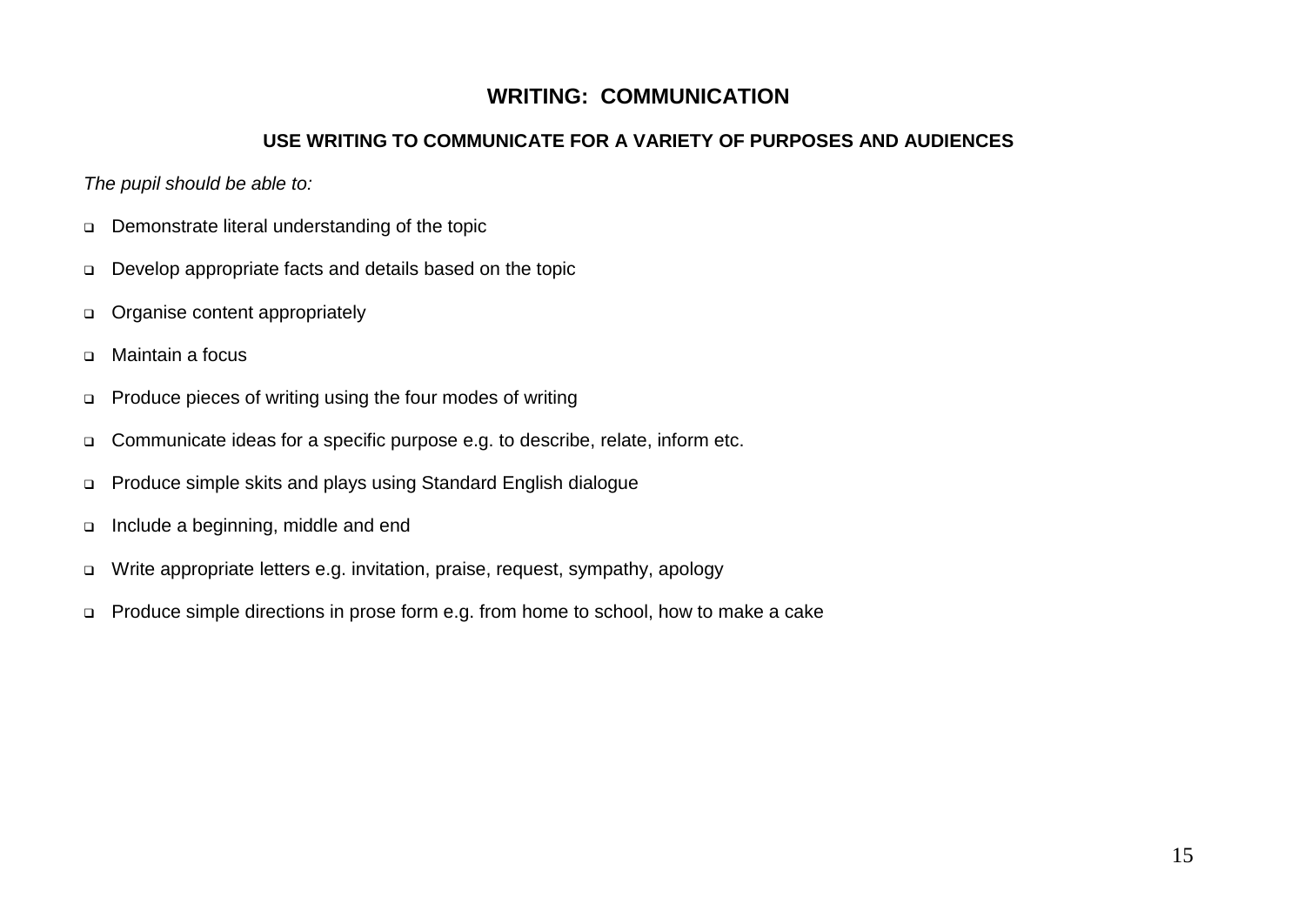### **WRITING: CONVENTIONS**

Use the conventions of English grammar appropriate to the purpose of writing and the audience for whom it is intended

- use nouns to name people, places and things
- replace proper nouns with appropriate subject and object pronouns
- capitalize all proper nouns and words at beginning of sentences
- use verbs correctly
- use correct punctuation at the end of sentences
- use commas to separate items in a list
- use commas appropriately in greetings and closures of letters
- use commas appropriately in dates
- use question marks appropriately
- use complete sentences
- use correct spelling to complete written tasks
- use simple adjectives and adverbs appropriately
- extend sentences by using adjectives and adverbs
- use simple link words to join sentences
- use at least three types of sentence structures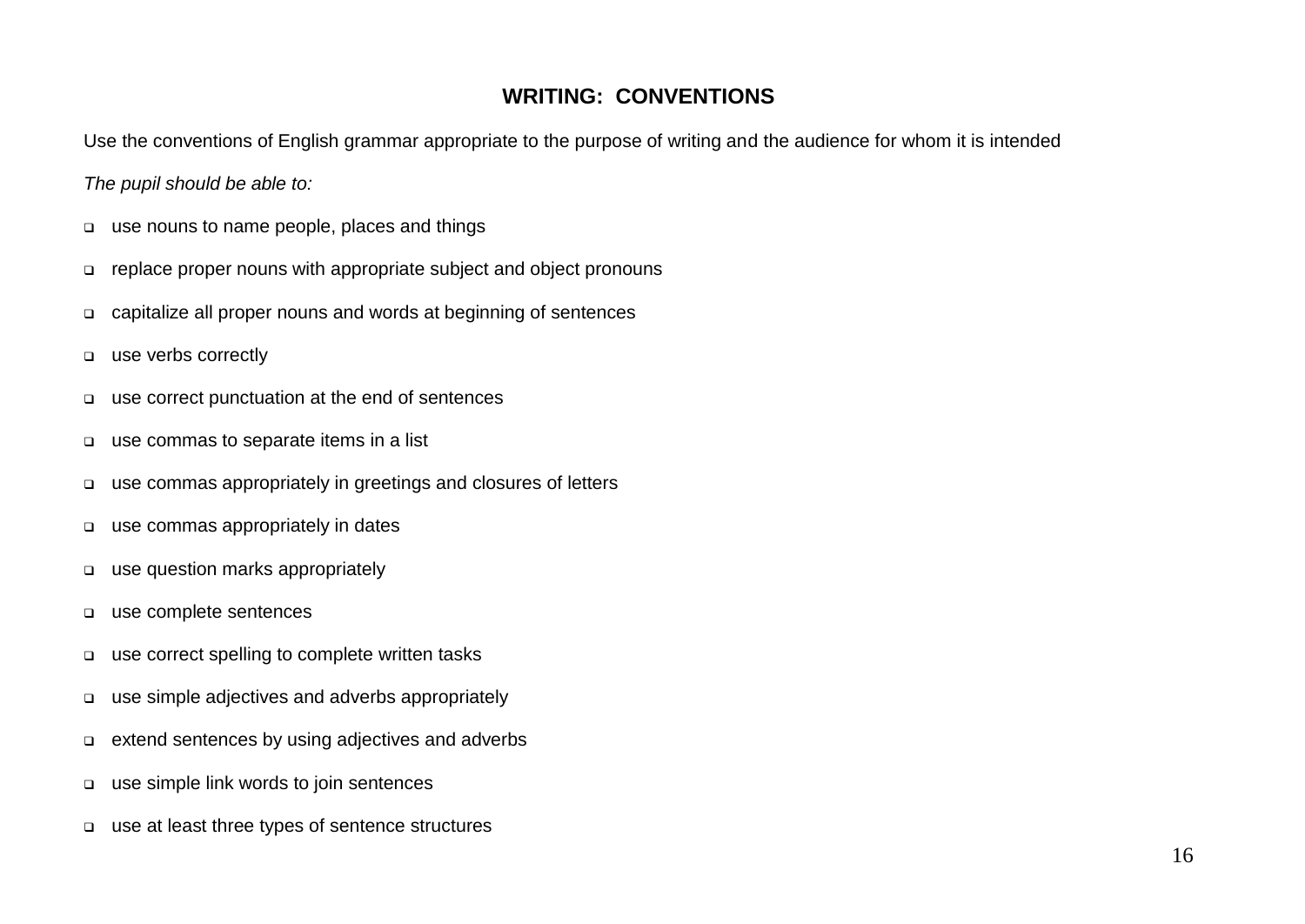- use the negative form in simple and compound sentence structures
- use the three simple tenses
- use the present continuous tense
- correctly spell basic sight words and other commonly used words
- use phonics and word structures to spell more difficult words
- use appropriate vocabulary
- use synonyms to replace words given
- use antonyms to represent opposite of words given
- use simple homonyms in context
- use"s' and "es" to form the plural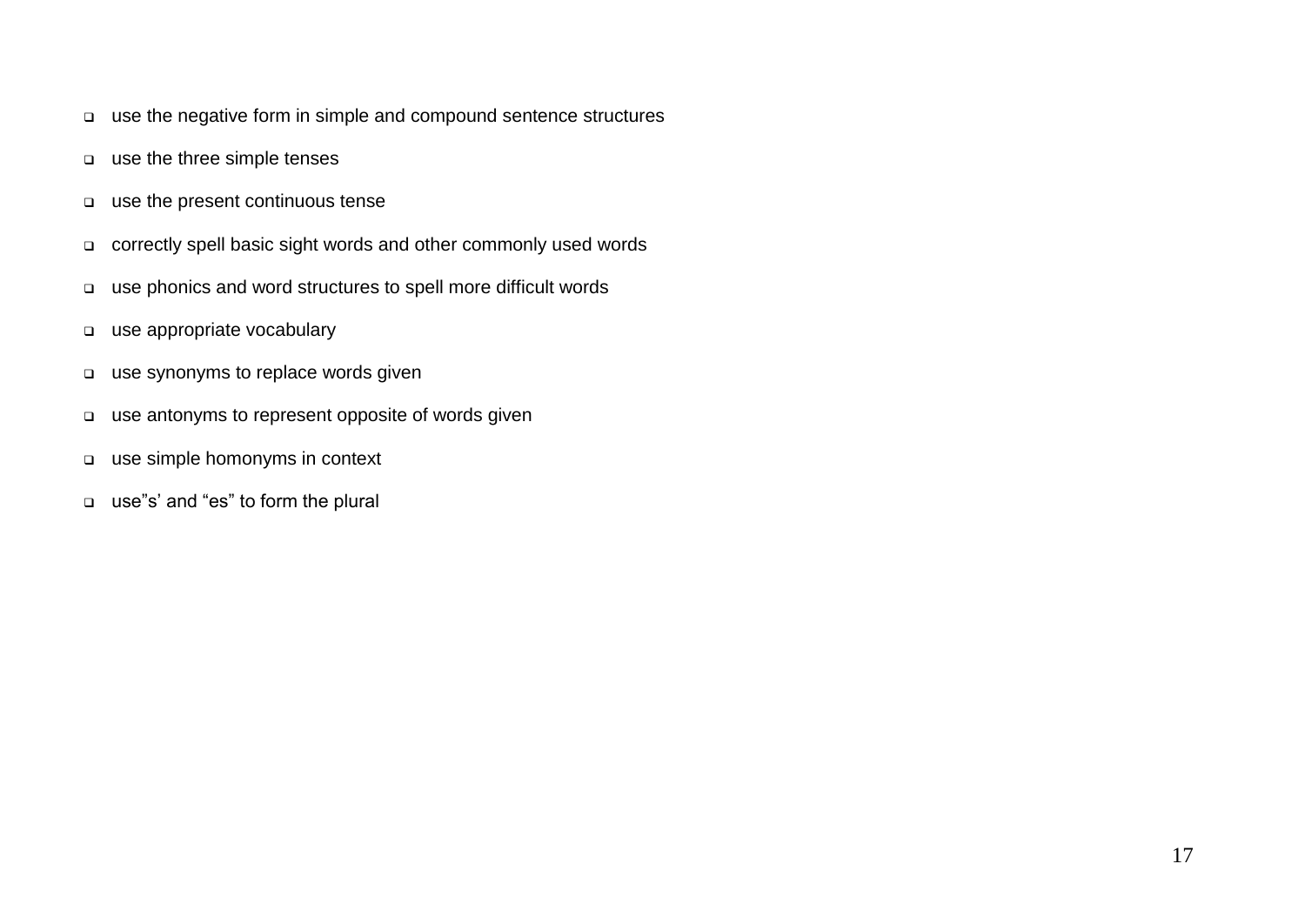### **WRITING: PENMANSHIP AND PRESENTATION**

Use legible and acceptable handwriting and present work neatly and within specified parameters

- accurately form and consistently size letters
- use a style of writing that is fluent and legible
- observe appropriate spacing between words
- head all work in a prescribed manner
- leave margins as required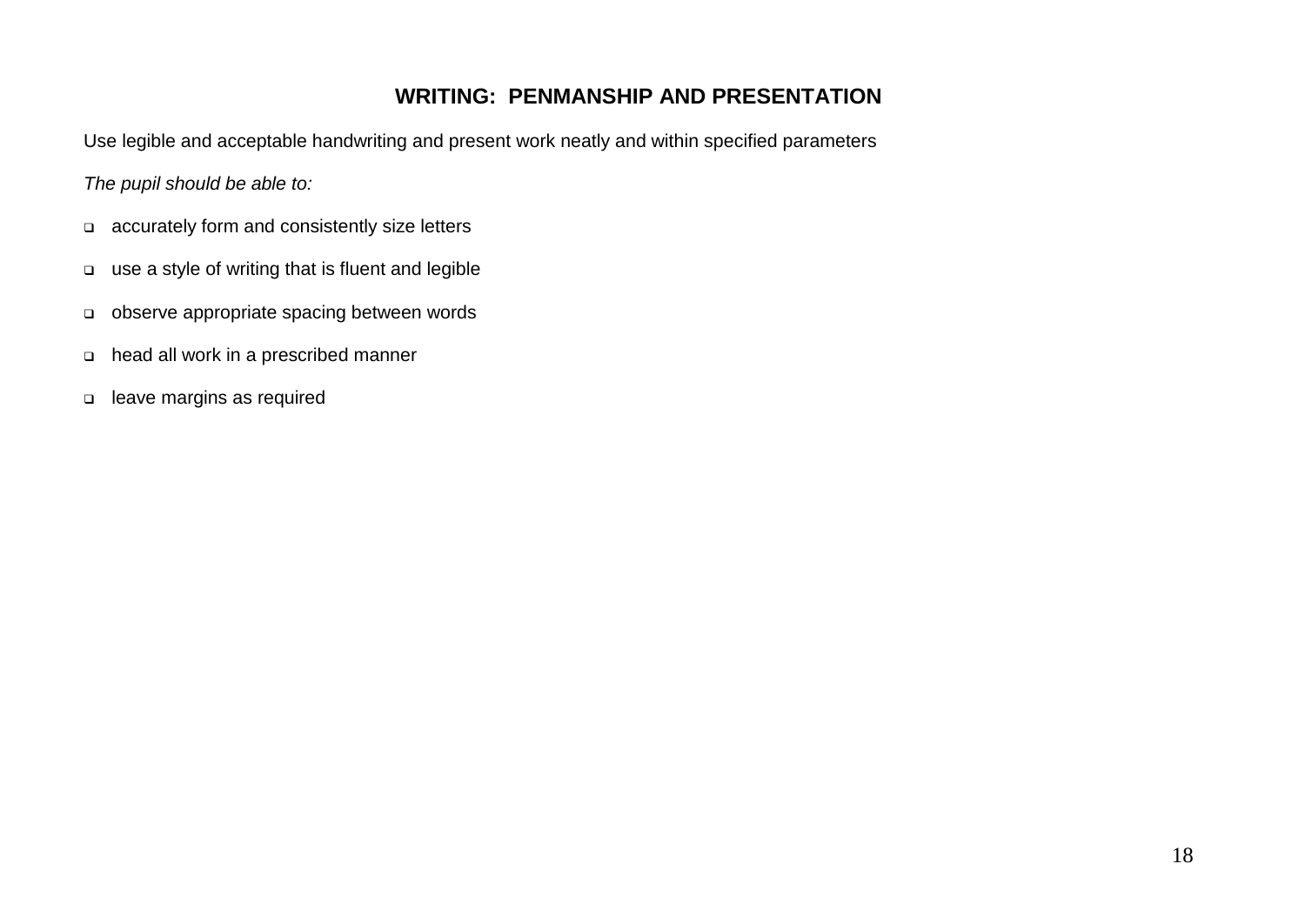| <b>TOPIC</b>     | <b>OBJECTIVE (SKILLS,</b>                                                               | <b>SUGGESTED</b>                                                          | <b>ASSESSMENT</b> | <b>SUGGESTED</b>                            |
|------------------|-----------------------------------------------------------------------------------------|---------------------------------------------------------------------------|-------------------|---------------------------------------------|
|                  | KNOWLEDGE, ATTITUDE)                                                                    | <b>ACTIVITIES</b>                                                         |                   | <b>RESOURCES</b>                            |
| <b>SPEAKING</b>  | 1. Ask questions to seek                                                                | Show and tell                                                             | Observation       |                                             |
| <b>AND</b>       | clarification and gain                                                                  | Question and answer                                                       |                   | Tape and video                              |
| <b>LISTENING</b> | information;                                                                            | session                                                                   | Checklists        | records                                     |
|                  | 2. Introduce a subject or an event<br>and make transitions using<br>correct link words; | Modeling by teacher<br>initially and the student in<br>various situations | Peer assessment   | Charts<br>Computer and<br>Software packages |
|                  | 3. Signal the end of a subject or<br>event verbally;                                    |                                                                           | Speeches          | Newspaper                                   |
|                  |                                                                                         | Modeling by teacher                                                       | Presentations     |                                             |
|                  | 4. Respond appropriately in a<br>conversation or dialogue;                              | initially and the student in<br>various situations                        |                   | Language Master                             |
|                  |                                                                                         |                                                                           |                   | Trade books and<br><b>Big Books</b>         |
|                  | 5. Offer personal information                                                           |                                                                           | Peer assessment   |                                             |
|                  | during a conversation to                                                                | Telephoning                                                               |                   | Posters                                     |
|                  | express feelings;                                                                       | Informal conversation<br>Interviews                                       |                   |                                             |
|                  | 6. Build confidence in one's                                                            |                                                                           |                   |                                             |
|                  | ability to converse with others                                                         | Announcements                                                             | Observation       |                                             |
|                  | through role play;                                                                      | Commentaries on topics                                                    |                   |                                             |
|                  |                                                                                         | of current interest                                                       |                   |                                             |
|                  |                                                                                         | Share and tell                                                            |                   |                                             |
|                  |                                                                                         | Skits and interviews                                                      |                   |                                             |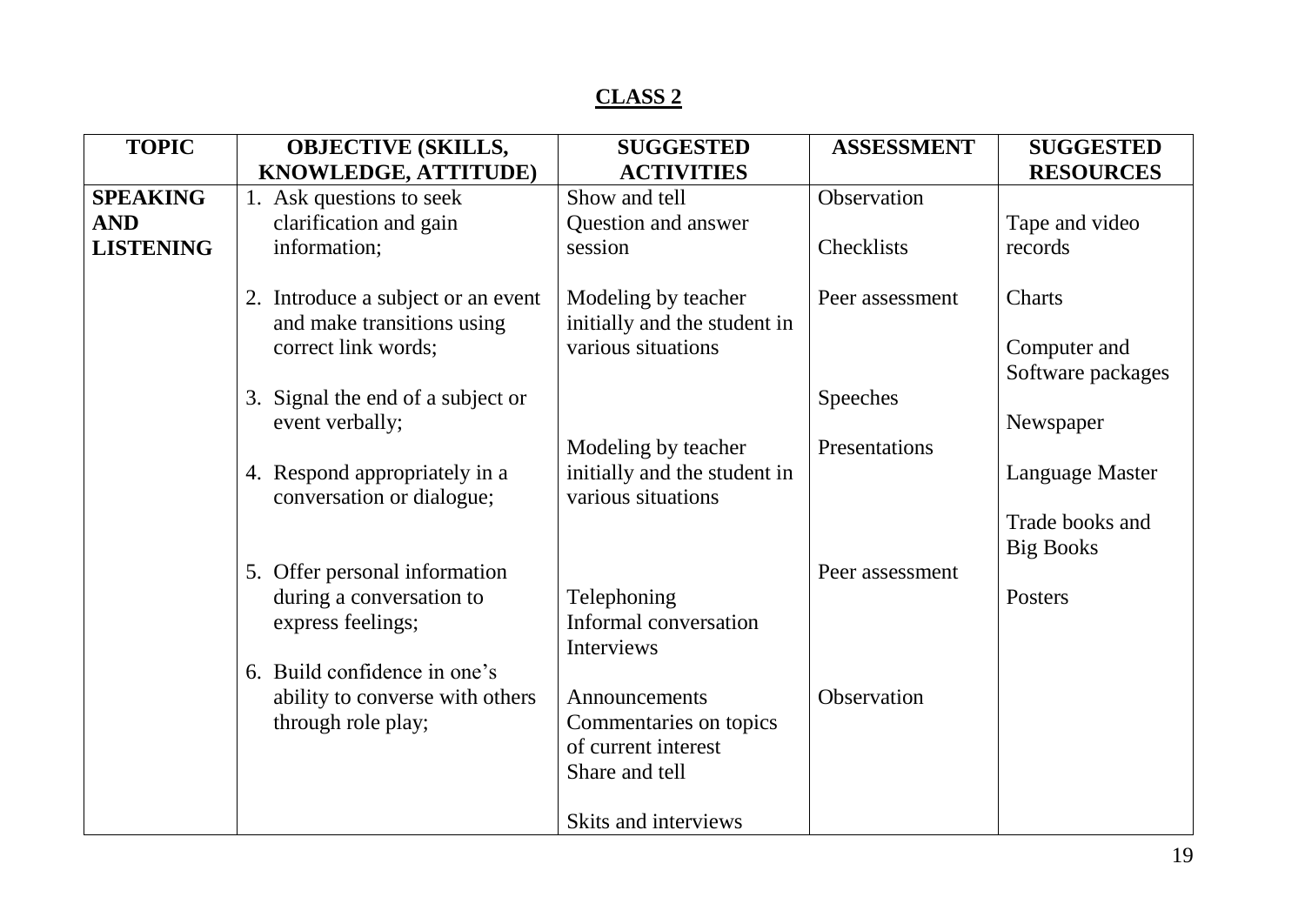| <b>TOPIC</b>     | <b>OBJECTIVE (SKILLS,</b>           | <b>SUGGESTED</b>             | <b>ASSESSMENT</b>       | <b>SUGGESTED</b>       |
|------------------|-------------------------------------|------------------------------|-------------------------|------------------------|
|                  | KNOWLEDGE, ATTITUDE)                | <b>ACTIVITIES</b>            |                         | <b>RESOURCES</b>       |
| <b>SPEAKING</b>  | 7. Participate in telephone         | Simulated telephone          | Observation             |                        |
| <b>AND</b>       | conversations in a variety of       | conversations                |                         |                        |
| <b>LISTENING</b> | situations;                         |                              | <b>Checklists</b>       | Tape and video         |
|                  |                                     |                              |                         | recorders              |
|                  |                                     |                              |                         |                        |
|                  | 8. Brainstorm on a particular       | <b>Brainstorming</b>         | Peer assessment         |                        |
|                  | topic or problem;                   | Web drawing                  |                         |                        |
|                  |                                     |                              | Debates                 |                        |
|                  | 9. Participate in speak offs;       |                              |                         | Computer and           |
|                  |                                     | Speak on prepared topics     | <b>Speeches</b>         | Software packages      |
|                  | 10. Express self through 'share'    |                              |                         |                        |
|                  | and tell' reporting;                | Share and tell               | Presentations           | Newspaper              |
|                  |                                     |                              |                         |                        |
|                  | 11. Report on current local events; |                              |                         | <b>Language Master</b> |
|                  |                                     | Group and whole class        | <b>Observations</b>     |                        |
|                  |                                     | discussions on real life     | Presentations           | Trade books and        |
|                  |                                     | experiences                  | <b>Oral Book Report</b> | <b>Big Books</b>       |
|                  | 12. Develop vocabulary through      |                              |                         |                        |
|                  | story telling;                      | <b>Book talks</b>            |                         | Posters                |
|                  |                                     | Story telling                |                         |                        |
|                  |                                     | Dramatizations of scenes     |                         |                        |
|                  |                                     | <b>Flannel Board stories</b> |                         |                        |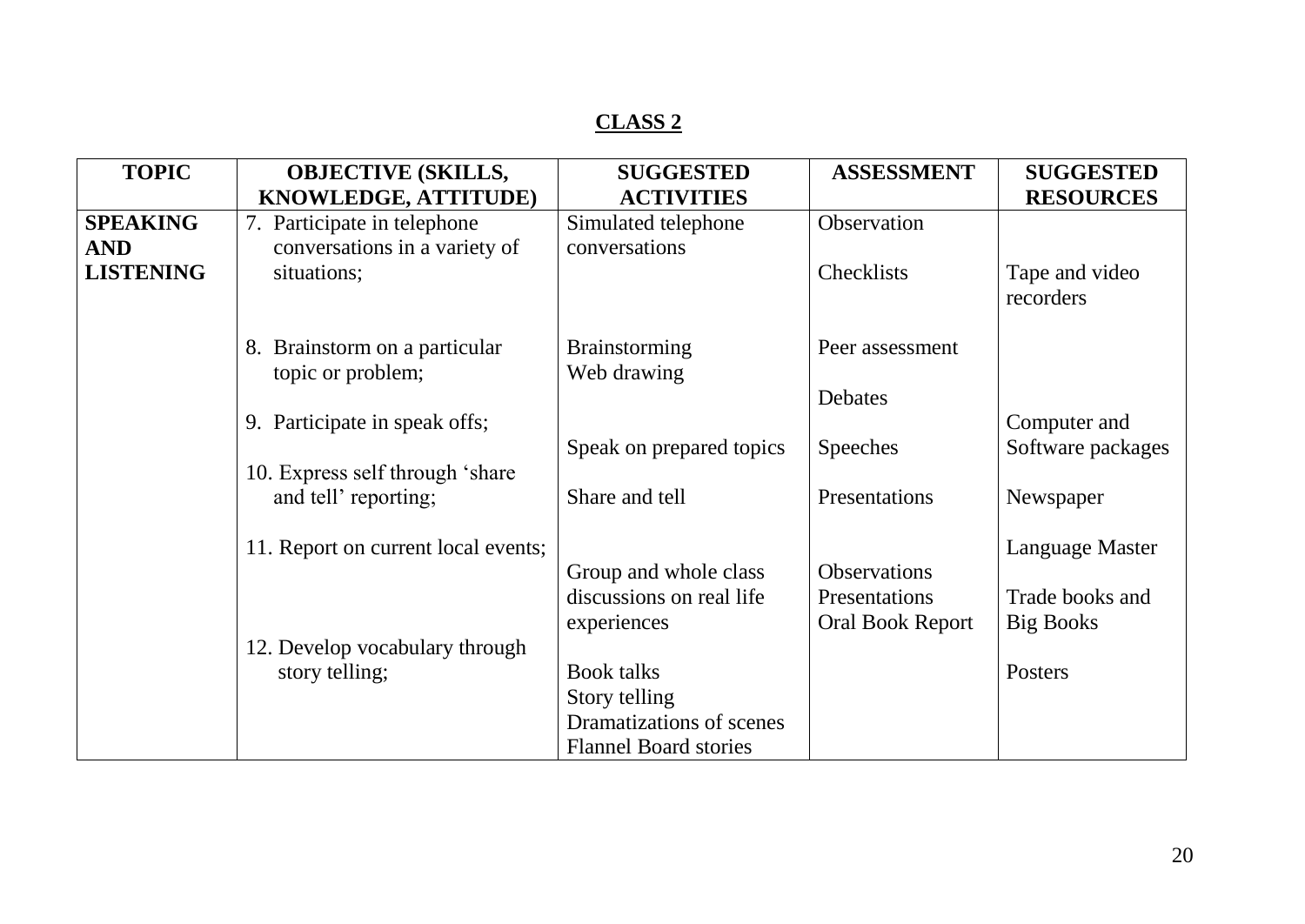| <b>TOPIC</b>     | <b>OBJECTIVE (SKILLS,</b>           | <b>SUGGESTED</b>           | <b>ASSESSMENT</b>        | <b>SUGGESTED</b>   |
|------------------|-------------------------------------|----------------------------|--------------------------|--------------------|
|                  | KNOWLEDGE, ATTITUDE)                | <b>ACTIVITIES</b>          |                          | <b>RESOURCES</b>   |
| <b>SPEAKING</b>  | 13. Create stories using wordless   | Children take turns in     |                          | <b>Trade books</b> |
| <b>AND</b>       | picture books;                      | telling each other stories |                          |                    |
| <b>LISTENING</b> |                                     | based on pictures          | Checklists               | Posters            |
|                  | 14. Speak clearly and audibly;      |                            |                          |                    |
|                  |                                     | Taking/delivering          | <b>Anecdotal Records</b> | Advertisement      |
|                  | 15. Incorporate relevant details in | messages                   |                          |                    |
|                  | descriptions, explanations and      | Telephone conservation     | Conferencing             | Video and audio    |
|                  | narratives;                         |                            |                          | tapes              |
|                  |                                     |                            |                          |                    |
|                  | 16. Speak at an acceptable rate;    | Listening to and           |                          | Television         |
|                  |                                     | discussing good speech     | <b>Anecdotal Records</b> | Camcorders         |
|                  |                                     | habits                     |                          |                    |
|                  |                                     |                            | Check lists              | Resource persons   |
|                  | Speak fluently in recounting<br>17. | Modeling speaking that     | <b>Speeches</b>          |                    |
|                  | experiences;                        | has no pause fillers       | Poems                    |                    |
|                  |                                     | Thinking of statement to   |                          |                    |
|                  |                                     | be said and repeating it   |                          |                    |
|                  |                                     | with out use of pause      |                          |                    |
|                  |                                     | fillers                    |                          |                    |
|                  |                                     |                            |                          |                    |
|                  | 18. Speak correctly using           | Role play -Class           | Poems                    |                    |
|                  | intonation and stress;              | "Announcer"                | Pupils reading           |                    |
|                  |                                     |                            | aloud                    |                    |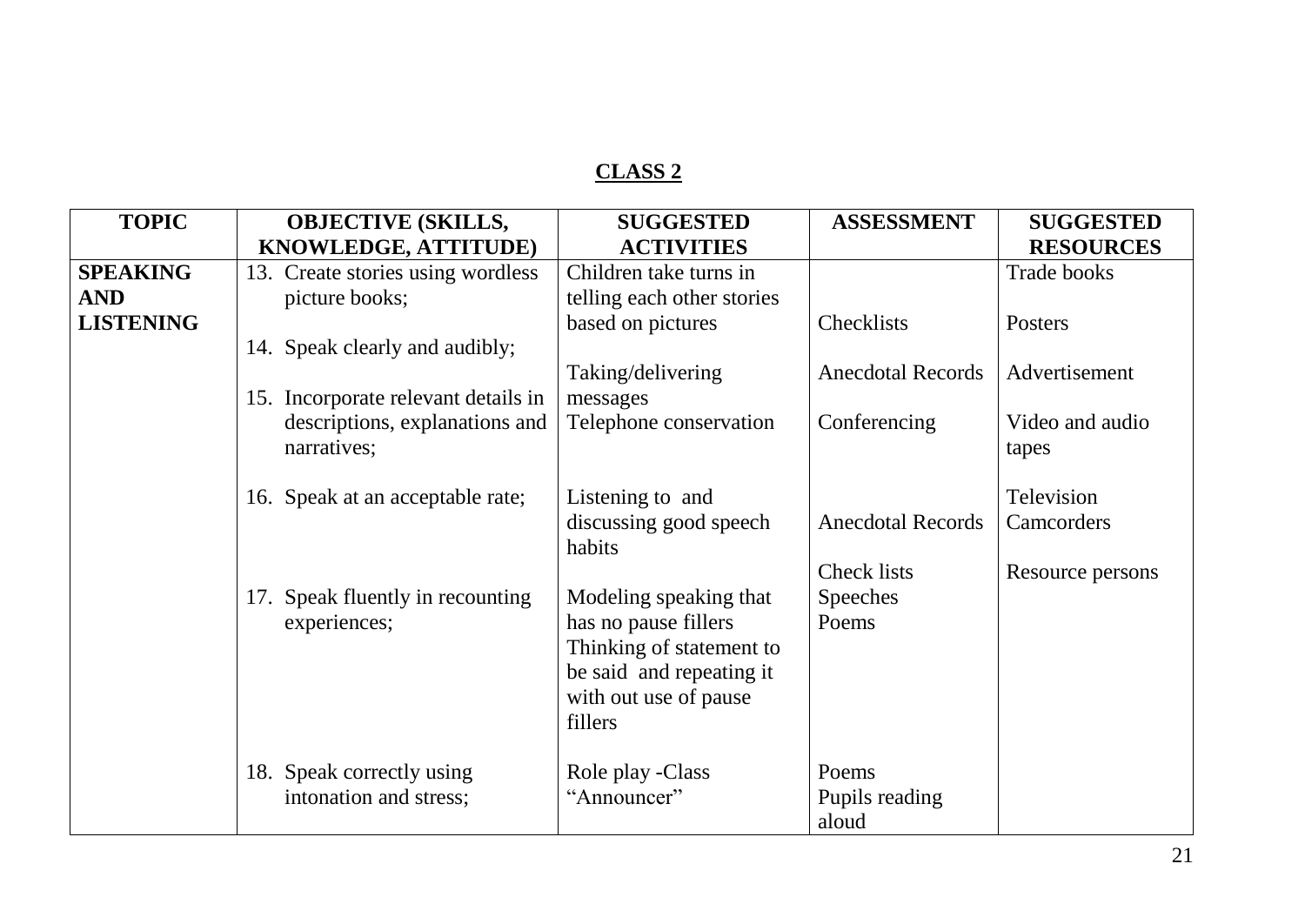| KNOWLEDGE, ATTITUDE)<br><b>RESOURCES</b><br><b>ACTIVITIES</b><br>19. Initiate discussion using<br><b>SPEAKING</b><br>Show and tell making use<br>Peer assessment<br>of the five senses in<br><b>AND</b><br>sensory data;<br><b>LISTENING</b><br>describing objects<br>Observation<br>20. Contribute to group<br>discussion using Standard<br>Anecdotal records<br>Audio and video<br>English;<br>Small group discussion<br>tapes<br>21. Speak in a natural, easy<br>manner with directness and<br>Informal conversation<br><b>Speaking</b><br>checklists<br>enthusiasm; |  |
|-------------------------------------------------------------------------------------------------------------------------------------------------------------------------------------------------------------------------------------------------------------------------------------------------------------------------------------------------------------------------------------------------------------------------------------------------------------------------------------------------------------------------------------------------------------------------|--|
|                                                                                                                                                                                                                                                                                                                                                                                                                                                                                                                                                                         |  |
|                                                                                                                                                                                                                                                                                                                                                                                                                                                                                                                                                                         |  |
|                                                                                                                                                                                                                                                                                                                                                                                                                                                                                                                                                                         |  |
|                                                                                                                                                                                                                                                                                                                                                                                                                                                                                                                                                                         |  |
|                                                                                                                                                                                                                                                                                                                                                                                                                                                                                                                                                                         |  |
|                                                                                                                                                                                                                                                                                                                                                                                                                                                                                                                                                                         |  |
|                                                                                                                                                                                                                                                                                                                                                                                                                                                                                                                                                                         |  |
|                                                                                                                                                                                                                                                                                                                                                                                                                                                                                                                                                                         |  |
|                                                                                                                                                                                                                                                                                                                                                                                                                                                                                                                                                                         |  |
|                                                                                                                                                                                                                                                                                                                                                                                                                                                                                                                                                                         |  |
|                                                                                                                                                                                                                                                                                                                                                                                                                                                                                                                                                                         |  |
|                                                                                                                                                                                                                                                                                                                                                                                                                                                                                                                                                                         |  |
| 22. Use a variety of tones and                                                                                                                                                                                                                                                                                                                                                                                                                                                                                                                                          |  |
| <b>Class Debates/Discussions</b><br>Speaking checklist<br>stresses in expressing ideas                                                                                                                                                                                                                                                                                                                                                                                                                                                                                  |  |
| orally;                                                                                                                                                                                                                                                                                                                                                                                                                                                                                                                                                                 |  |
| Audio and Video                                                                                                                                                                                                                                                                                                                                                                                                                                                                                                                                                         |  |
| 23. Observe and use common<br>tapes<br>Anecdotal records                                                                                                                                                                                                                                                                                                                                                                                                                                                                                                                |  |
| courtesies of conversation;<br>Participate in situations                                                                                                                                                                                                                                                                                                                                                                                                                                                                                                                |  |
| which highlight use of<br>Tape recorder and<br>common courtesies and<br><b>VCR</b>                                                                                                                                                                                                                                                                                                                                                                                                                                                                                      |  |
| 24. Pay attention to the speaker<br>conversations                                                                                                                                                                                                                                                                                                                                                                                                                                                                                                                       |  |
| and respond appropriately;<br><b>Observations</b><br>Follow the leader                                                                                                                                                                                                                                                                                                                                                                                                                                                                                                  |  |
| Computer and                                                                                                                                                                                                                                                                                                                                                                                                                                                                                                                                                            |  |
| 25. Follow oral directions with<br>Games – Relaying<br>software packages                                                                                                                                                                                                                                                                                                                                                                                                                                                                                                |  |
| information and carrying<br><b>Seatwork activities</b><br>three or four steps;                                                                                                                                                                                                                                                                                                                                                                                                                                                                                          |  |
| out instructions-Treasure                                                                                                                                                                                                                                                                                                                                                                                                                                                                                                                                               |  |
| Hunt                                                                                                                                                                                                                                                                                                                                                                                                                                                                                                                                                                    |  |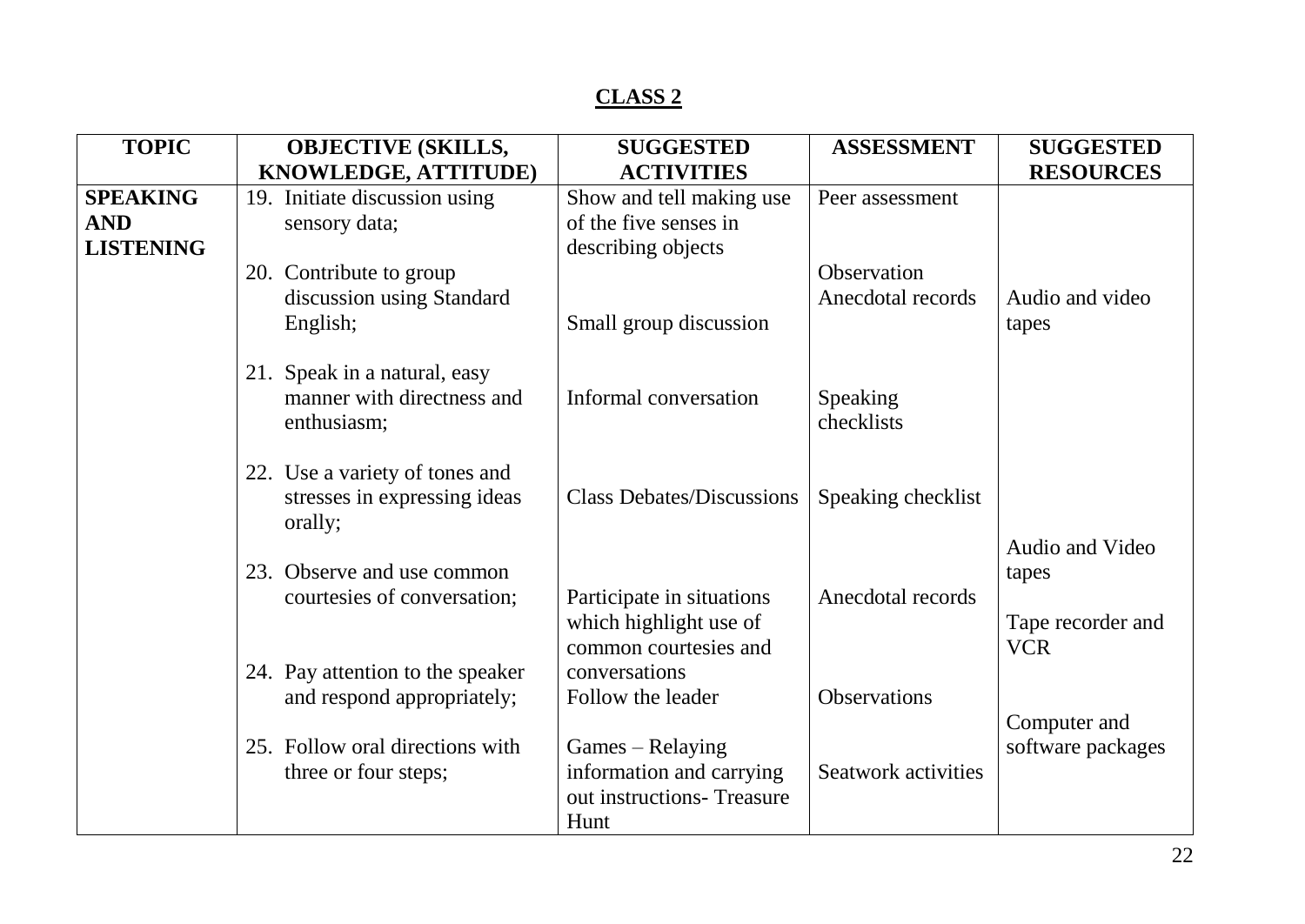| <b>TOPIC</b>     | <b>OBJECTIVE (SKILLS,</b>                                                    | <b>SUGGESTED</b>                                                         | <b>ASSESSMENT</b> | <b>SUGGESTED</b>                                     |
|------------------|------------------------------------------------------------------------------|--------------------------------------------------------------------------|-------------------|------------------------------------------------------|
|                  | <b>KNOWLEDGE, ATTITUDE)</b>                                                  | <b>ACTIVITIES</b>                                                        |                   | <b>RESOURCES</b>                                     |
| <b>SPEAKING</b>  | 26. Identify and remember two                                                | Relaying information and                                                 | Peer assessment   |                                                      |
| <b>AND</b>       | simple facts or ideas;                                                       | carrying out instructions                                                |                   |                                                      |
| <b>LISTENING</b> |                                                                              | in simulations and game                                                  |                   |                                                      |
|                  | 27. Focus attention on what is                                               | activities – Treasure Hunt                                               |                   |                                                      |
|                  | being said by being silent and<br>attentive;                                 |                                                                          |                   |                                                      |
|                  | 28. Identify various sounds and<br>voices with eyes closed;                  | Games – Blind Man's<br>Bluff - Identifying sounds<br>with eyes closed or | Observation       | Audio tapes                                          |
|                  | 29. Reproduce sound effects from                                             | blindfolded                                                              |                   |                                                      |
|                  | books with various noises<br>(e.g. "Bumps in the Night" by<br>Barry Allard); |                                                                          | Checklists        | Books $-$ "Bumps in<br>the Night" by Barry<br>Allard |
|                  | 30. Listen to rhymed verse and                                               | Limericks                                                                | Oral and written  |                                                      |
|                  | insert appropriate rhyming<br>words to complete;                             | Cinquains<br>Games –composing of                                         | exercises         |                                                      |
|                  |                                                                              | rhyming words and verses                                                 |                   |                                                      |
|                  | Enjoy and discuss the mood<br>31.                                            |                                                                          |                   | Audio tapes and                                      |
|                  | of stories, poems, music and                                                 | Dramatization                                                            |                   | tape recorder                                        |
|                  | dramatizations;                                                              |                                                                          |                   |                                                      |
|                  |                                                                              |                                                                          |                   |                                                      |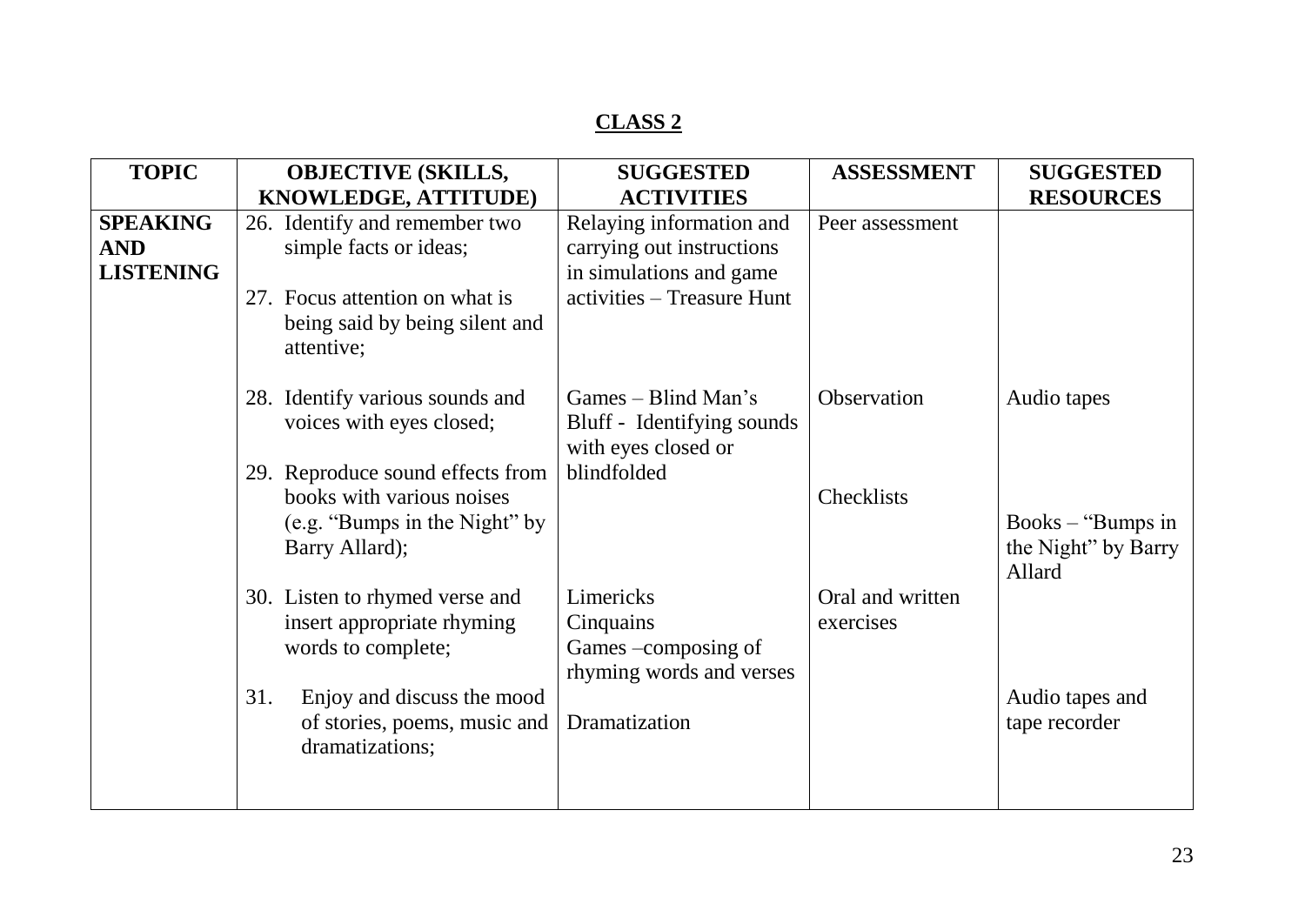| <b>TOPIC</b>     | <b>OBJECTIVE (SKILLS,</b>                                                                                                       | <b>SUGGESTED</b>  | <b>ASSESSMENT</b> | <b>SUGGESTED</b>                                |
|------------------|---------------------------------------------------------------------------------------------------------------------------------|-------------------|-------------------|-------------------------------------------------|
|                  | KNOWLEDGE, ATTITUDE)                                                                                                            | <b>ACTIVITIES</b> |                   | <b>RESOURCES</b>                                |
| <b>SPEAKING</b>  | 32. Listen to stories on audio tape                                                                                             |                   |                   | Tape recorders,                                 |
| <b>AND</b>       | and discuss the effect of the                                                                                                   |                   |                   | audio tapes, VCR                                |
| <b>LISTENING</b> | background music;                                                                                                               |                   |                   | and television set                              |
|                  | 33. Listen to different types of<br>choral speaking and be able to                                                              |                   |                   | Tapes<br><b>Books</b>                           |
|                  | recognise intonation and stress;                                                                                                |                   |                   |                                                 |
|                  | 34. Listen to stories and poems and<br>respond to the feelings, moods<br>and images;                                            |                   |                   | <b>Books</b>                                    |
|                  | 35. Use listening centre (tape<br>recorders, earphones, tapes and<br>books) to enjoy and appreciate<br>hearing good literature; |                   |                   | Tape recorders,<br>audio tapes, records,<br>CDs |
|                  | 36. Focus and concentrate on<br>the incoming information to make<br>a generalization;                                           |                   |                   |                                                 |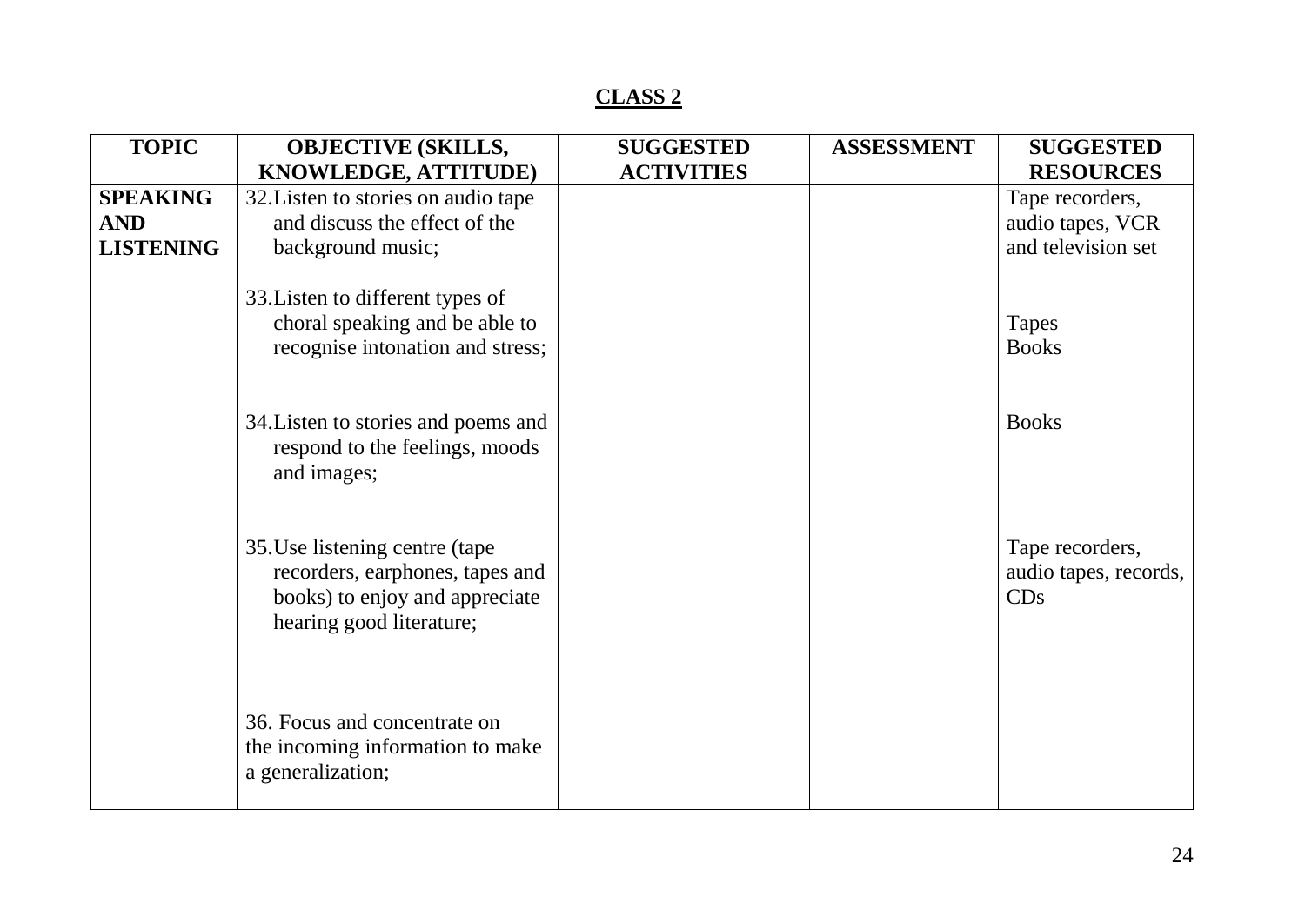| <b>TOPIC</b>                                      | <b>OBJECTIVE (SKILLS,</b>                                                                    | <b>SUGGESTED</b>                                                                                   | <b>ASSESSMENT</b>         | <b>SUGGESTED</b>                                          |
|---------------------------------------------------|----------------------------------------------------------------------------------------------|----------------------------------------------------------------------------------------------------|---------------------------|-----------------------------------------------------------|
|                                                   | KNOWLEDGE, ATTITUDE)                                                                         | <b>ACTIVITIES</b>                                                                                  |                           | <b>RESOURCES</b>                                          |
| <b>SPEAKING</b><br><b>AND</b><br><b>LISTENING</b> | 37. Listen to a selection and determine its<br>most important aspect;                        | Group discussion                                                                                   | Checklists                | <b>Tapes</b>                                              |
|                                                   | 38. Recognise factual statements;                                                            | Creating of fact<br>sheets and opinion<br>sheets                                                   | Paper and pencil<br>tests | <b>Newspapers</b><br>Magazines                            |
|                                                   | 39. Recognise statements of opinion;                                                         | Listening to taped<br>programmes and<br>selecting statements<br>of opinion and facts               | Checklists                | Journals<br>Audio and video<br>tapes of<br>advertisements |
|                                                   | 40. Recognise and be able to distinguish<br>between facts and opinions in<br>advertisements; | Listening to<br>advertisements and<br>analyzing them<br>critically – identify<br>opinion and facts | Peer assessment           | produced<br>commercially<br>Tape recorder<br>VCR and      |
|                                                   | 41. Study the language used in broad-cast<br>advertisements;                                 | Viewing<br>advertisements that<br>have been produced<br>commercially                               | Dictation exercise        | Television set                                            |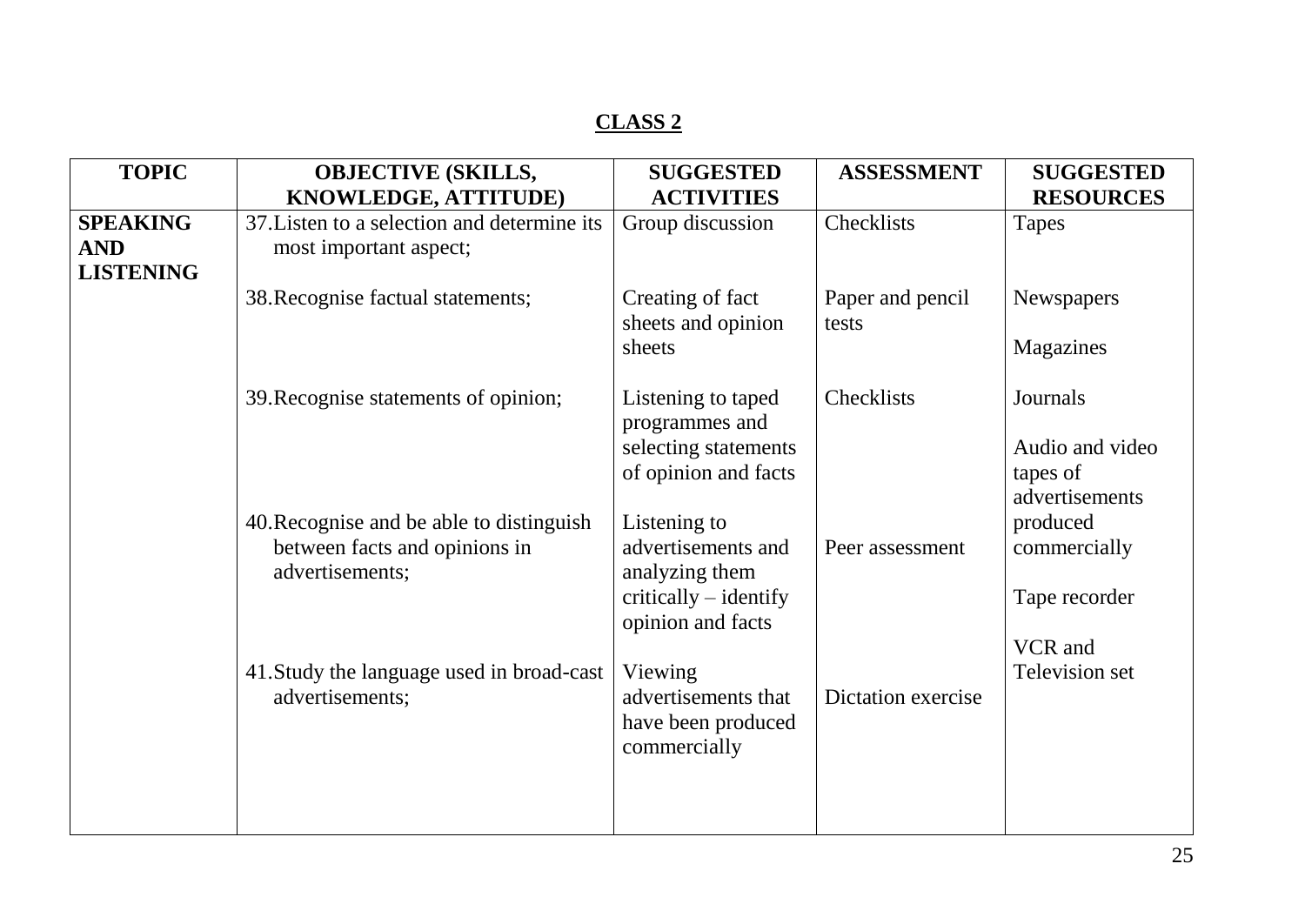| <b>TOPIC</b> | <b>OBJECTIVE (SKILLS,</b><br>KNOWLEDGE, ATTITUDE)                                                                                    | <b>SUGGESTED</b><br><b>ACTIVITIES</b>                           | <b>ASSESSMENT</b>                     | <b>SUGGESTED</b><br><b>RESOURCES</b> |
|--------------|--------------------------------------------------------------------------------------------------------------------------------------|-----------------------------------------------------------------|---------------------------------------|--------------------------------------|
|              | 42. Listen to two eye-witness accounts of<br>an actual happening on television or<br>radio and determine how the accounts<br>differ; | Listening to and<br>viewing accounts on<br>radio and television | <b>Teacher and Peer</b><br>assessment |                                      |
|              | 43. Listen to, and reproduce in writing,<br>sentences read in meaningful phrases;                                                    |                                                                 | <b>Dictation exercises</b>            |                                      |
|              | 44. Listen to, and reproduce in writing,<br>short passages dictated by the teacher;                                                  | Dictating sentences<br>and short passages to<br>students        |                                       | Audio tapes                          |
|              | 45. Listen to, and reproduce in writing<br>material dictated from audio tapes.                                                       |                                                                 |                                       |                                      |
|              |                                                                                                                                      |                                                                 |                                       |                                      |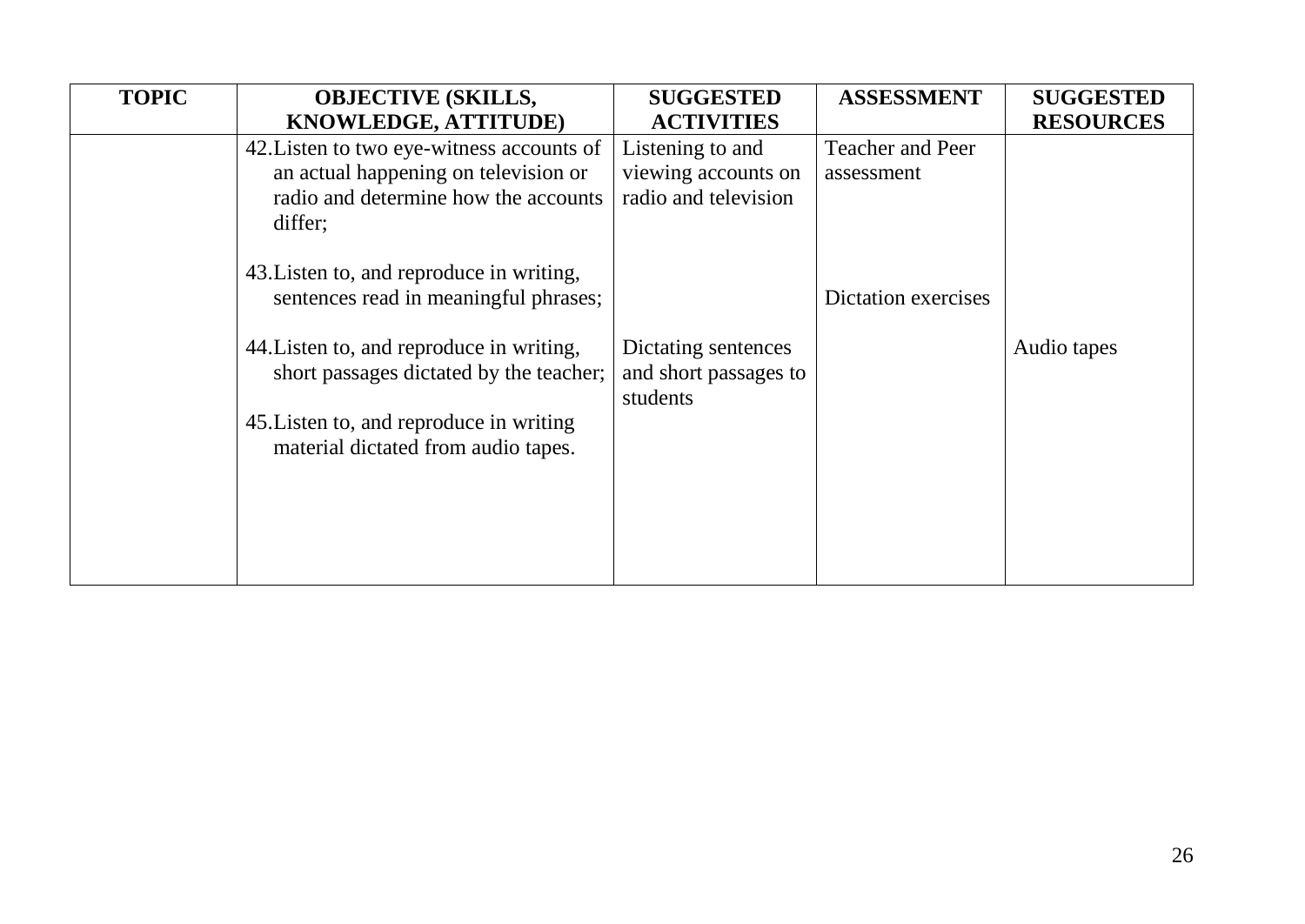| <b>TOPIC</b>                         |    | <b>OBJECTIVE (SKILLS,</b>                                                       | <b>SUGGESTED</b>                                                                       | <b>ASSESSMENT</b>                      | <b>SUGGESTED</b>  |
|--------------------------------------|----|---------------------------------------------------------------------------------|----------------------------------------------------------------------------------------|----------------------------------------|-------------------|
|                                      |    | KNOWLEDGE, ATTITUDE)                                                            | <b>ACTIVITIES</b>                                                                      |                                        | <b>RESOURCES</b>  |
| <b>READING:</b><br><b>SKILLS AND</b> | 1. | Identify the shape of words;                                                    | Drawing shapes of words<br>Matching words to shape                                     | Cloze exercises                        | Text books        |
| <b>STRATEGIES</b>                    |    |                                                                                 |                                                                                        | Checklists                             | Computer          |
|                                      | 2. | Use the picture clues for word<br>recognition;                                  | Discussing pictures<br>contained in reading as a                                       | Informal reading<br>inventory (graded) | Dictionary        |
|                                      |    |                                                                                 | readiness activity                                                                     | word list, oral<br>reading passage)    | <b>Newspapers</b> |
|                                      | 3. | Recognise and use basic sight                                                   | Word Bingo                                                                             |                                        | Magazines         |
|                                      |    | words for appropriate level;                                                    | Use of selected passages                                                               | Written exercises                      | Picture           |
|                                      |    |                                                                                 | to identify and use words                                                              |                                        | Dictionary        |
|                                      |    |                                                                                 | appropriate to class level                                                             | Written exercises                      |                   |
|                                      | 4. | Build a large stock of words<br>commonly recognised at sight<br>through drills; | Use word games e.g. from<br>the ch in children and the<br>ance in dance make<br>chance | Written exercises                      |                   |
|                                      |    |                                                                                 | Take <b>t</b> from tore put in sh<br>and you have shore                                |                                        |                   |
|                                      |    |                                                                                 |                                                                                        |                                        | Flash cards       |
|                                      | 5. | Learn sight words by using                                                      | Putting words, phrases and                                                             |                                        | Word Wheel        |
|                                      |    | them to read for meaningful                                                     | sentences around                                                                       |                                        | Word Lists -      |
|                                      |    | purposes;                                                                       | unknown words to provide                                                               |                                        | Dolch, Spache,    |
|                                      |    |                                                                                 | clues;                                                                                 |                                        | Fry, Stone, etc.  |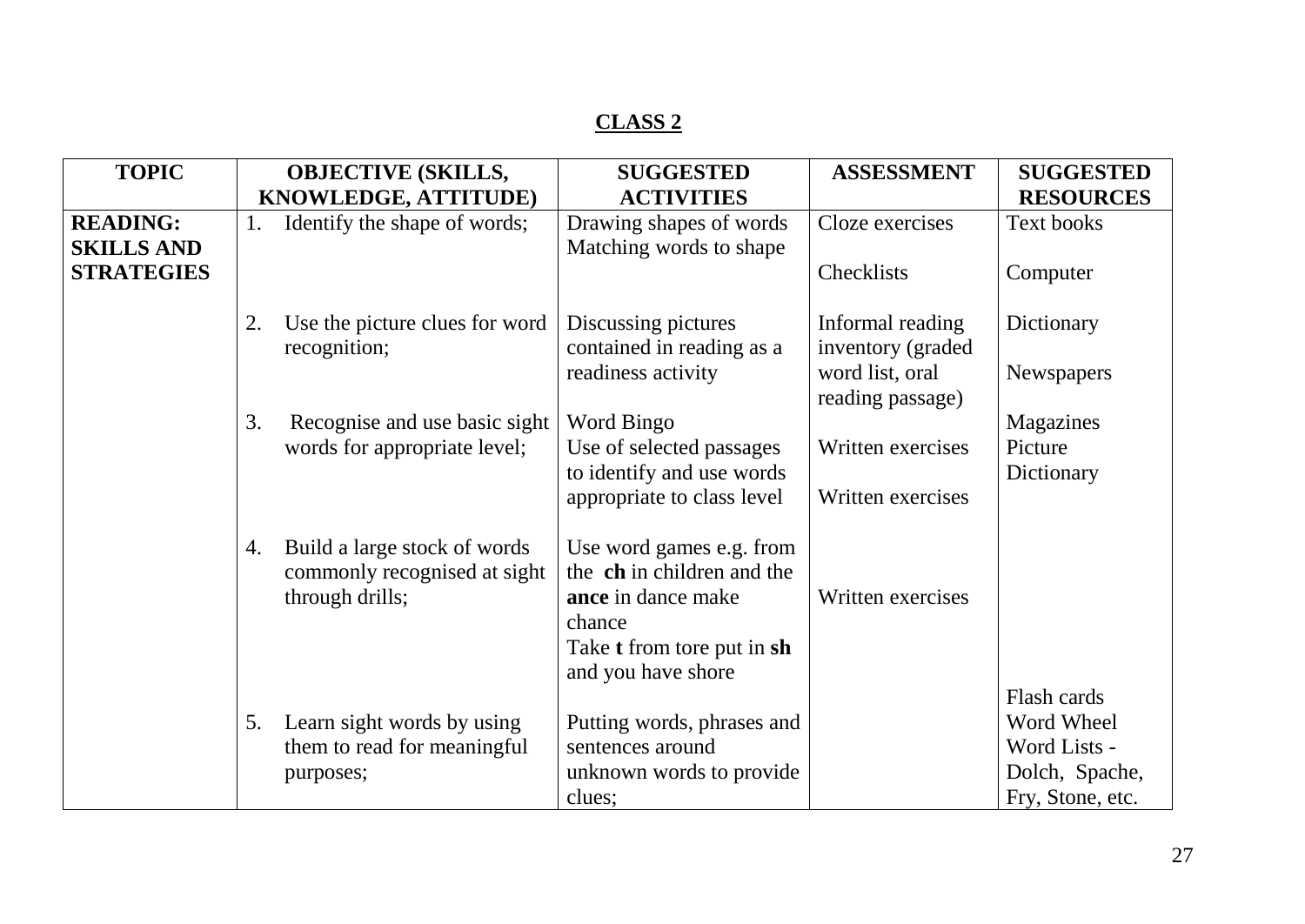| <b>TOPIC</b>      | <b>OBJECTIVE (SKILLS,</b>            | <b>SUGGESTED</b>             | <b>ASSESSMENT</b>  | <b>SUGGESTED</b>  |
|-------------------|--------------------------------------|------------------------------|--------------------|-------------------|
|                   | KNOWLEDGE, ATTITUDE)                 | <b>ACTIVITIES</b>            |                    | <b>RESOURCES</b>  |
| <b>READING:</b>   | 6. Use the Dolch, Fry or similar     | <b>Drills</b>                | Cloze exercises    | Computer word     |
| <b>SKILLS AND</b> | word list to develop basic sight     | Minimal Pairs                |                    | <b>Building</b>   |
| <b>STRATEGIES</b> | vocabulary;                          | Word Bingo                   | Checklists         | <b>Activities</b> |
|                   |                                      |                              |                    | Charts            |
|                   | 7.<br>Use a variety of word drill    | Word games                   | Informal reading   | Text books        |
|                   | activities and games to give         |                              | inventory (graded) |                   |
|                   | practice in instant                  |                              | word list, oral    | Computer          |
|                   | recognition of essential basic       |                              | reading passage)   |                   |
|                   | sight words.                         |                              |                    | Dictionary        |
|                   |                                      |                              |                    |                   |
|                   | Identify the sounds of simple<br>8.  | Personal dictionaries        |                    | Newspapers        |
|                   | consonant letters in the             | Game – Go fish               | Written exercises  |                   |
|                   | initial, medial and final            |                              |                    | Magazines         |
|                   | positions of words;                  | Matching initial sound of    |                    |                   |
|                   |                                      | word to picture.             |                    |                   |
|                   | Identify consonant clusters in<br>9. | Identifying selected         | Dictated sentence  |                   |
|                   | the initial and final positions of   | medial and final sounds as   |                    |                   |
|                   | words e.g. smart, chasm, and         | words dictate                |                    |                   |
|                   | skill and whisk;                     | <b>Personal Dictionaries</b> |                    |                   |
|                   |                                      | Word games                   |                    |                   |
|                   |                                      | Use of selected passages     |                    |                   |
|                   |                                      | to identify and use words    |                    |                   |
|                   |                                      | appropriate to class level.  |                    |                   |
|                   |                                      |                              |                    |                   |
|                   |                                      |                              |                    |                   |
|                   |                                      |                              |                    |                   |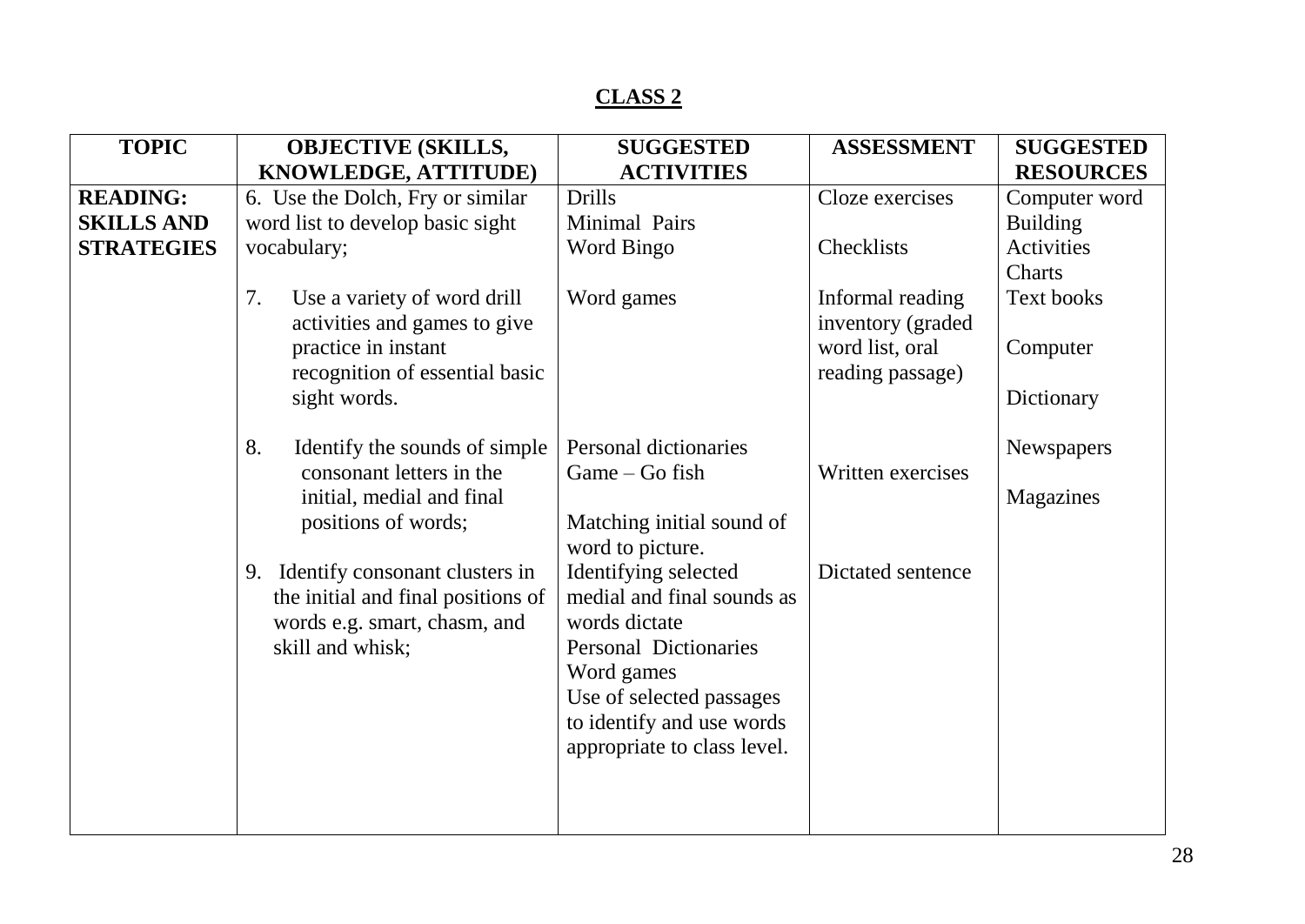| <b>TOPIC</b> | <b>OBJECTIVE (SKILLS,</b>          | <b>SUGGESTED</b>               | <b>ASSESSMENT</b>  | <b>SUGGESTED</b> |
|--------------|------------------------------------|--------------------------------|--------------------|------------------|
|              | KNOWLEDGE, ATTITUDE)               | <b>ACTIVITIES</b>              |                    | <b>RESOURCES</b> |
|              | 10. Identify consonant digraphs in | Use of selected written        | Pupils say whether | <b>Text Book</b> |
|              | the initial and final positions of | exercises that teach and       | they hear short at |                  |
|              | words;                             | reinforce words                | the beginning,     |                  |
|              |                                    | appropriate to class level     | middle, end of     |                  |
|              |                                    | <b>Drills</b>                  | words called       |                  |
|              |                                    | Matching consonants            |                    |                  |
|              |                                    | digraph to picture e.g. $sh$ – | Short vowels       |                  |
|              |                                    | picture of she                 | works              |                  |
|              |                                    |                                |                    |                  |
|              | 11. Recognise the short and long   | Game – vowel dominoes          | Short vowels       |                  |
|              | sounds of the vowels;              | <b>Drills</b>                  | Worksheet          |                  |
|              |                                    |                                | e.g. $a e i o u$   |                  |
|              |                                    | Building up personal           | p-t s-t on the     |                  |
|              | 12. Use the consonant-vowel-       | vocabulary                     | $f-t$ $c-t$        |                  |
|              | consonant generalization to        | Practice drills                |                    |                  |
|              | determine that the vowel in a      | Word wheel                     | Written exercise   |                  |
|              | closed syllable usually has a      |                                |                    |                  |
|              | short sound;                       |                                |                    |                  |
|              |                                    |                                |                    |                  |
|              |                                    |                                |                    |                  |
|              |                                    |                                |                    |                  |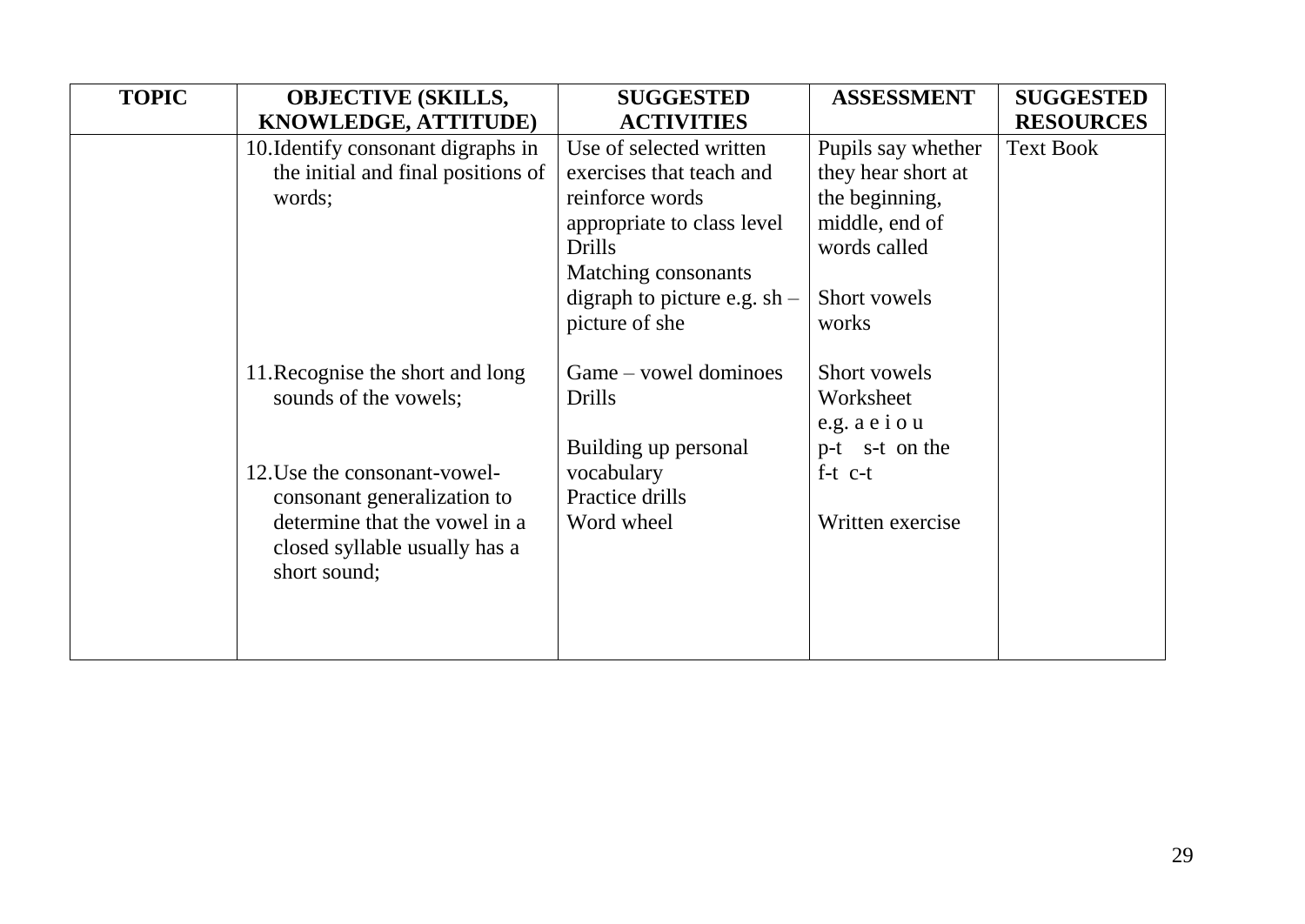| <b>TOPIC</b>      | <b>OBJECTIVE (SKILLS,</b>                            | <b>SUGGESTED</b>     | <b>ASSESSMENT</b>  | <b>SUGGESTED</b>  |
|-------------------|------------------------------------------------------|----------------------|--------------------|-------------------|
|                   | KNOWLEDGE, ATTITUDE)                                 | <b>ACTIVITIES</b>    |                    | <b>RESOURCES</b>  |
| <b>READING:</b>   | 13. Identify and use the digraphs $- ay$ ,           | Word games           | Cloze exercises    | <b>Text books</b> |
| <b>SKILLS AND</b> | ai, au and ee;                                       |                      |                    |                   |
| <b>STRATEGIES</b> |                                                      |                      | Checklists         | Computer          |
|                   | 14. Identify and use the vowels                      | Word games           |                    |                   |
|                   | dipthongs oi and oy correctly.                       | Use of selected      | Informal reading   | Dictionary        |
|                   |                                                      | passages to identify | inventory (graded) |                   |
|                   |                                                      | and use words        | word list, oral    | <b>Newspapers</b> |
|                   |                                                      | appropriate to class | reading passage)   |                   |
|                   |                                                      | level.               |                    | Magazines         |
|                   | 15. Recognize the root word as a<br>'meaning' unit;  |                      | Miscue analysis    |                   |
|                   |                                                      |                      | Written exercises  | Charts            |
|                   | 16. Identify compound words and be                   | $Games - finding$    |                    |                   |
|                   | able to separate them into their                     | complete words in    | Written exercises  | <b>Text books</b> |
|                   | constituent parts;                                   | compound words       | Multiple choice    |                   |
|                   |                                                      |                      | Suffixing e.g. All |                   |
|                   | 17. Identify prefixes and suffixes                   | Matching meanings to | the students in my |                   |
|                   |                                                      | prefixes e.g. "un"   | French class and   |                   |
|                   |                                                      | means not and        | beginners,         |                   |
|                   |                                                      | therefore unhappy    | beginning          |                   |
|                   |                                                      | means not happy      | beginners          |                   |
|                   |                                                      |                      |                    |                   |
|                   | 18. Divide compound words between<br>two root words; |                      |                    |                   |
|                   |                                                      |                      |                    |                   |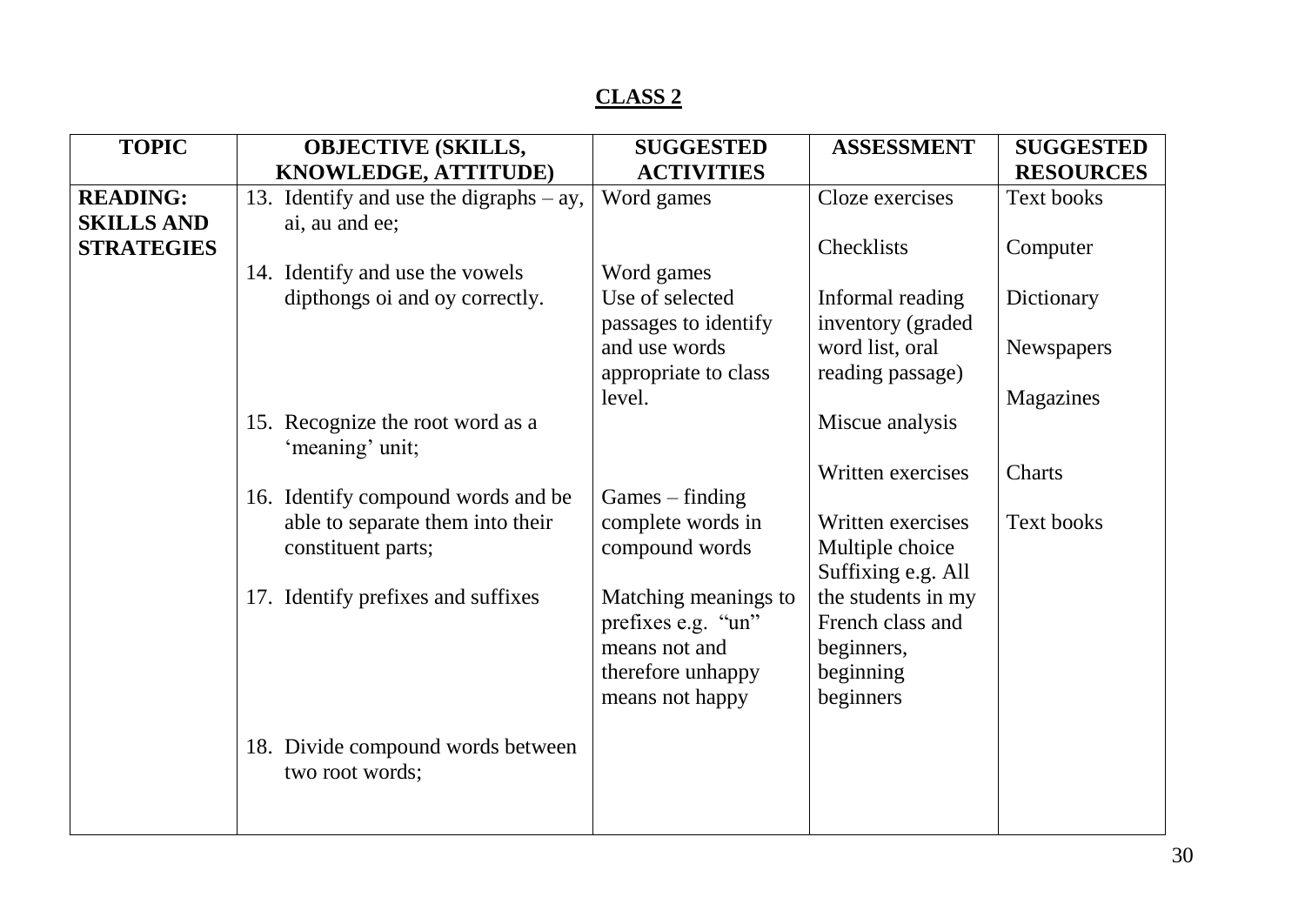| <b>TOPIC</b>      | <b>OBJECTIVE (SKILLS,</b>           | <b>SUGGESTED</b>                  | <b>ASSESSMENT</b>  | <b>SUGGESTED</b>  |
|-------------------|-------------------------------------|-----------------------------------|--------------------|-------------------|
|                   | KNOWLEDGE, ATTITUDE)                | <b>ACTIVITIES</b>                 |                    | <b>RESOURCES</b>  |
| <b>READING:</b>   | 19. Divide polysyllabic words in    | Builders up pattern and           | Cloze exercises    | <b>Text books</b> |
| <b>SKILLS AND</b> | which there are two consonants      | concluding what happen            |                    |                   |
| <b>STRATEGIES</b> | between two vowels, e.g.<br>monkey; | e.g. member, dictate,<br>dis/cuss | Checklists         | Computer          |
|                   |                                     |                                   | Informal reading   | Dictionary        |
|                   | 20. Divide words that have a twin   | Pattern building to make          | inventory (graded) |                   |
|                   | consonant between the               | generalizations                   | word list, oral    | <b>Newspapers</b> |
|                   | separated vowel sounds e.g.         |                                   | reading passage)   |                   |
|                   | butter, cabbage                     |                                   |                    | Audio tapes       |
|                   |                                     |                                   |                    |                   |
|                   |                                     |                                   |                    |                   |
|                   | 21. Distinguish which syllable to   | Sample oral reading by            |                    |                   |
|                   | stress in a two $-$ syllable word   | good readers                      | Written exercises  |                   |
|                   | that can be used as both a noun     |                                   |                    |                   |
|                   | and a verb, e.g. re'cord (verb)     | Taped Audio and/or                |                    |                   |
|                   | rec'ord (noun).                     | Video reading                     |                    |                   |
|                   |                                     |                                   |                    | <b>Maps</b>       |
|                   | 22. Interpret graphic aids such as  | Practice exercises                | Map work e.g.      | Diagrams          |
|                   | charts, maps, diagrams;             |                                   | colour oceans in   | Graphs            |
|                   |                                     |                                   | blue               | Charts            |
|                   | 23. Must be able to locate and      | Games                             | On may of the      |                   |
|                   | understand the function of          |                                   | world identify     | Magazines         |
|                   | various sections of a book e.g.     |                                   | country that looks |                   |
|                   | list of contents, index;            |                                   | like Barbados      |                   |
|                   |                                     | Use contents to find              | turned upside down | Resource          |
|                   |                                     |                                   | Observation        | Personnel         |
|                   |                                     | stories in body of book           |                    |                   |
|                   |                                     |                                   | Checklist          |                   |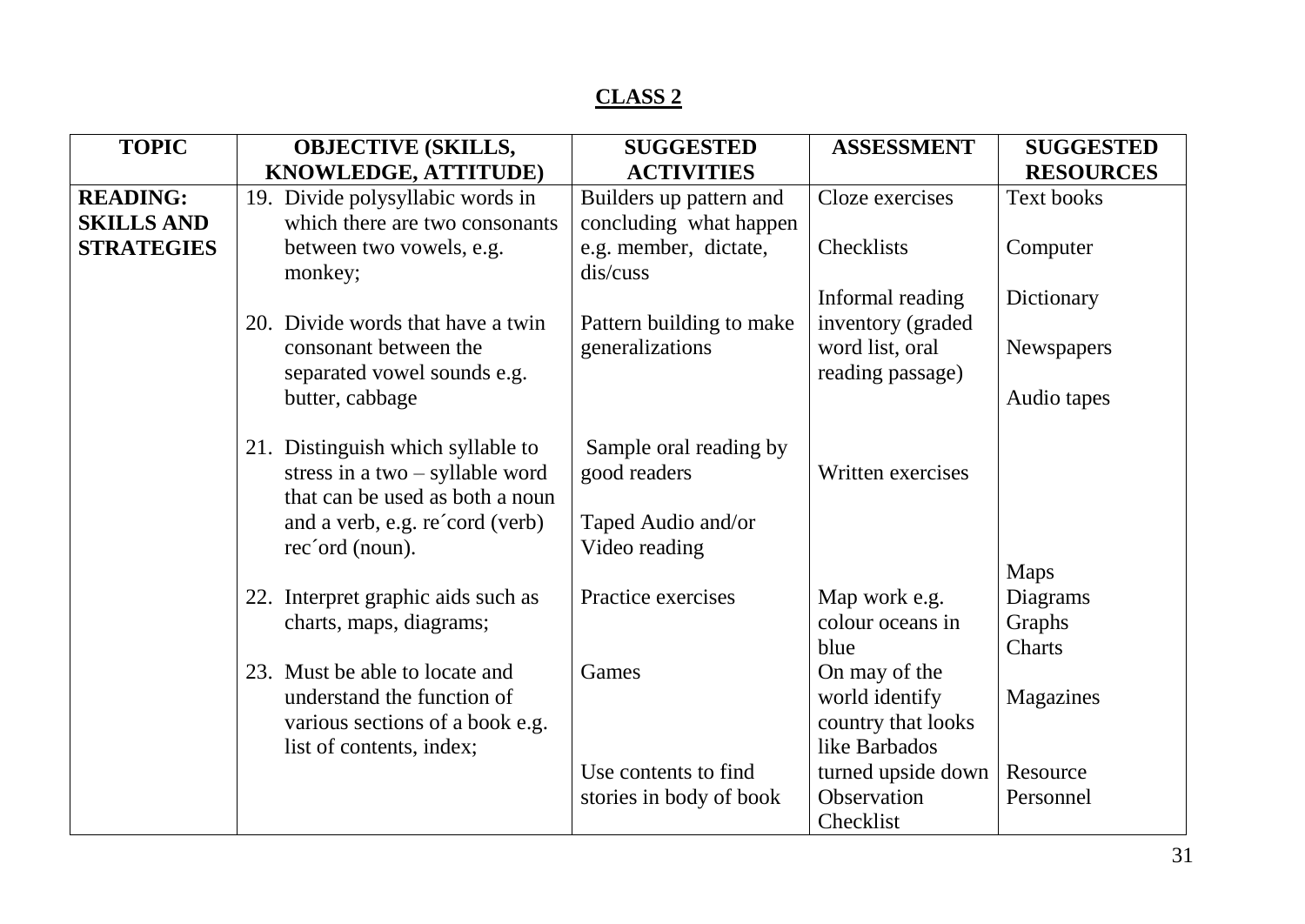| <b>TOPIC</b> | <b>OBJECTIVE (SKILLS,</b>                                                                  | <b>SUGGESTED</b>                               | <b>ASSESSMENT</b>                          | <b>SUGGESTED</b>         |
|--------------|--------------------------------------------------------------------------------------------|------------------------------------------------|--------------------------------------------|--------------------------|
|              | KNOWLEDGE, ATTITUDE)                                                                       | <b>ACTIVITIES</b>                              |                                            | <b>RESOURCES</b>         |
|              | 24. Must be able to use the library<br>(know the various sections and<br>their functions); | Visit library                                  |                                            | Resource personnel       |
|              |                                                                                            |                                                |                                            | Text books               |
|              | 25. Create outlines and webs for<br>research purposes.                                     | Web drawing using<br>topics in process writing | Writing of a<br>paragraphs based<br>on web | Audio and video<br>tapes |
|              |                                                                                            |                                                |                                            |                          |
|              |                                                                                            |                                                |                                            |                          |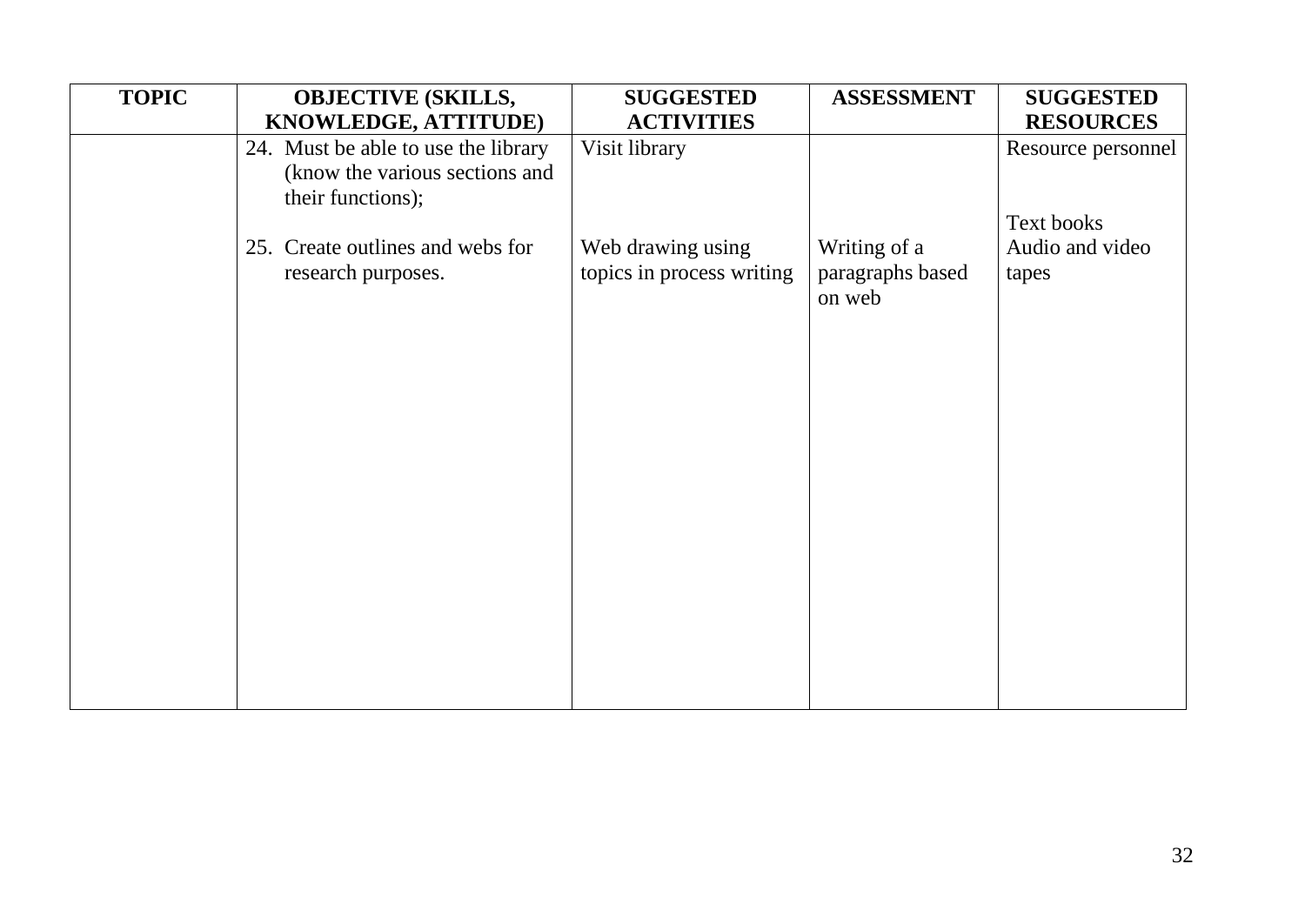| <b>TOPIC</b>      |    | <b>OBJECTIVE (SKILLS,</b>         | <b>SUGGESTED</b>                                   | <b>ASSESSMENT</b>   | <b>SUGGESTED</b>        |
|-------------------|----|-----------------------------------|----------------------------------------------------|---------------------|-------------------------|
|                   |    | KNOWLEDGE, ATTITUDE)              | <b>ACTIVITIES</b>                                  |                     | <b>RESOURCES</b>        |
| <b>READING:</b>   | 1. | Design reading logs and           | Express orally or in                               | <b>Book talks</b>   | Tape recorder           |
| <b>LITERATURE</b> |    | response journals on books        | writing ideas and feelings                         | presentations       |                         |
|                   |    | read;                             | about characters and                               |                     | Audio tapes             |
|                   |    |                                   | aspects of stories                                 | Checklists          |                         |
|                   |    |                                   | Write brief summaries of                           | (Literature         | Language Master         |
|                   |    |                                   | material read                                      | Response            |                         |
|                   |    |                                   | Illustrate favourite parts                         | Inventory)          | Puppets                 |
|                   |    |                                   | of story                                           |                     |                         |
|                   |    |                                   | Discuss and write                                  |                     | <b>Text Books</b>       |
|                   |    |                                   | applying moral                                     |                     |                         |
|                   |    |                                   | judgement to the                                   | Compose             | <b>Trade Books</b>      |
|                   | 2. | Correspond with teachers          | behaviour of characters                            | advertisement       |                         |
|                   |    | through dialogue journals;        |                                                    | about each kind of  | <b>Resource Persons</b> |
|                   |    |                                   | Keeping of journal and                             | book to bring out   |                         |
|                   | 3. | Recognize and read different      | reading logs.                                      | the differences     | Magazines               |
|                   |    | kinds of literature (picture)     |                                                    |                     |                         |
|                   |    | and/or illustrated books, poetry, | Categorize and identify                            | <b>Book Reports</b> | <b>Story Logs</b>       |
|                   |    | folktale, fantasy);               | literature book in reading                         | <b>Book Jackets</b> | Video camera            |
|                   |    |                                   | corner e.g. difference<br>between illustrated book |                     |                         |
|                   |    |                                   |                                                    |                     |                         |
|                   |    |                                   | and picture book                                   |                     |                         |
|                   |    |                                   |                                                    |                     |                         |
|                   |    |                                   |                                                    |                     |                         |
|                   |    |                                   |                                                    |                     |                         |
|                   |    |                                   |                                                    |                     |                         |
|                   |    |                                   |                                                    |                     |                         |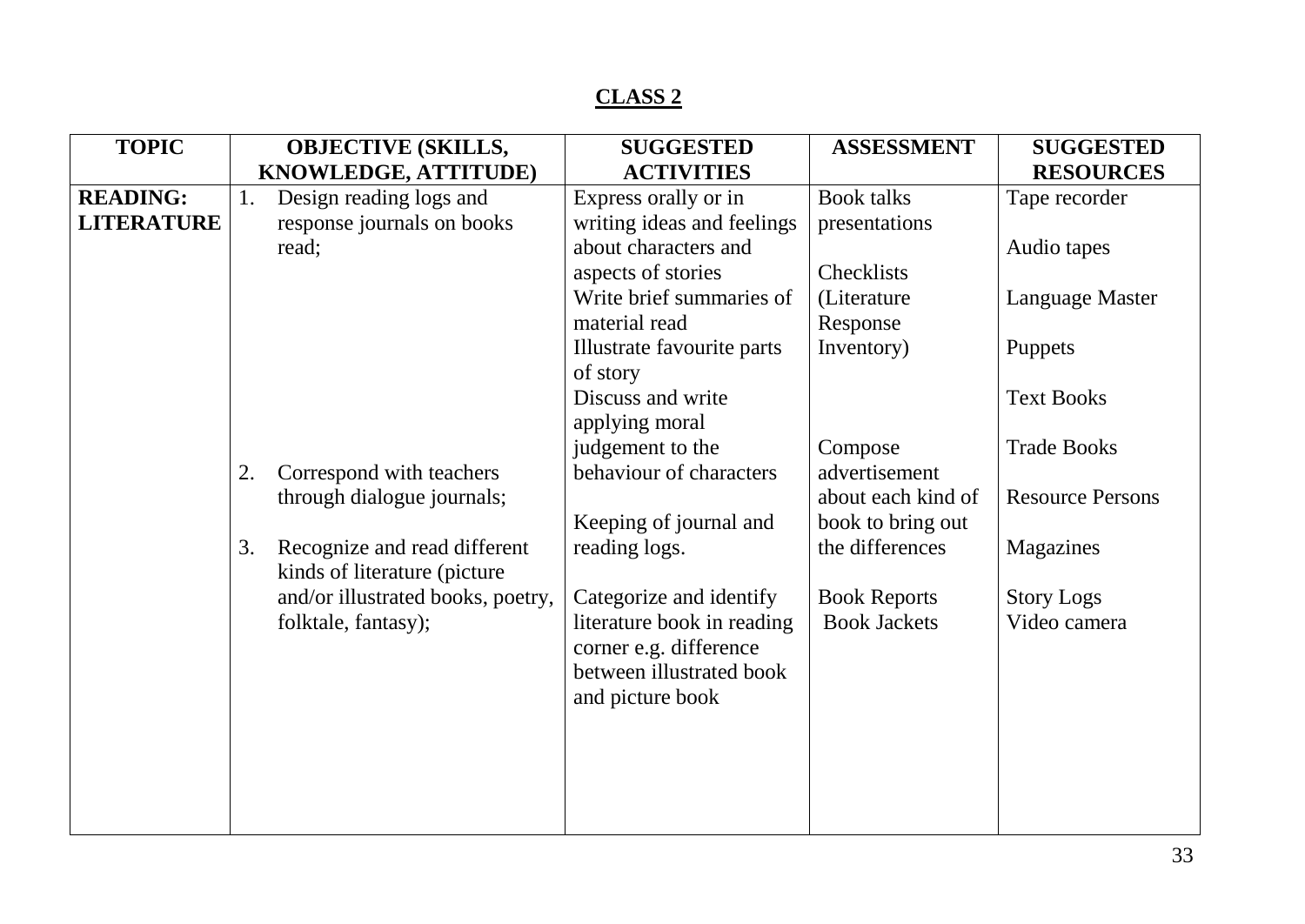| <b>TOPIC</b> | <b>OBJECTIVE (SKILLS,</b>                                                                      | <b>SUGGESTED</b>                                                                                                                                                                              | <b>ASSESSMENT</b>                                                                                                                                   | <b>SUGGESTED</b>         |
|--------------|------------------------------------------------------------------------------------------------|-----------------------------------------------------------------------------------------------------------------------------------------------------------------------------------------------|-----------------------------------------------------------------------------------------------------------------------------------------------------|--------------------------|
|              | KNOWLEDGE, ATTITUDE)                                                                           | <b>ACTIVITIES</b>                                                                                                                                                                             |                                                                                                                                                     | <b>RESOURCES</b>         |
|              | Read different kinds of<br>4.<br>folktales (fairy tales, fables,<br>myths, epics, tall tales); | Selecting and identifying<br>types of folktales read<br>Choosing two different<br>types of folktales (e.g.<br>fable and myth) and<br>explaining how their<br>differ in a journal/log<br>entry | Retelling of<br>folktales in proper<br>sequences and<br>being able to tell<br>type of folk tale                                                     | Folk tales               |
|              | Learn about human problems,<br>5.<br>solutions, morals and values<br>through folk tales;       | Discussing real life<br>situations a that are<br>similar to those of folk<br>tales<br>Read aloud                                                                                              | Selecting one book<br>from each genre<br>and listing book<br>title, author, and<br>summary of what<br>to be learnt from<br>reading book<br>Puppetry | <b>Folk Tales</b>        |
|              | Identify imagery and rhyme in<br>6.<br>poetry;                                                 | Analysing poems to find<br>types of images used by<br>poet                                                                                                                                    | Oral/written<br>exercises after<br>reading                                                                                                          | Audio and video<br>tapes |
|              | Learn about and appreciate<br>7.<br>rhyme and rhythm of language;                              | Beating/clapping out<br>rhythm of poem<br>Identifying words that<br>rhyme                                                                                                                     | Observation<br>Oral and written<br>exercises                                                                                                        | Television               |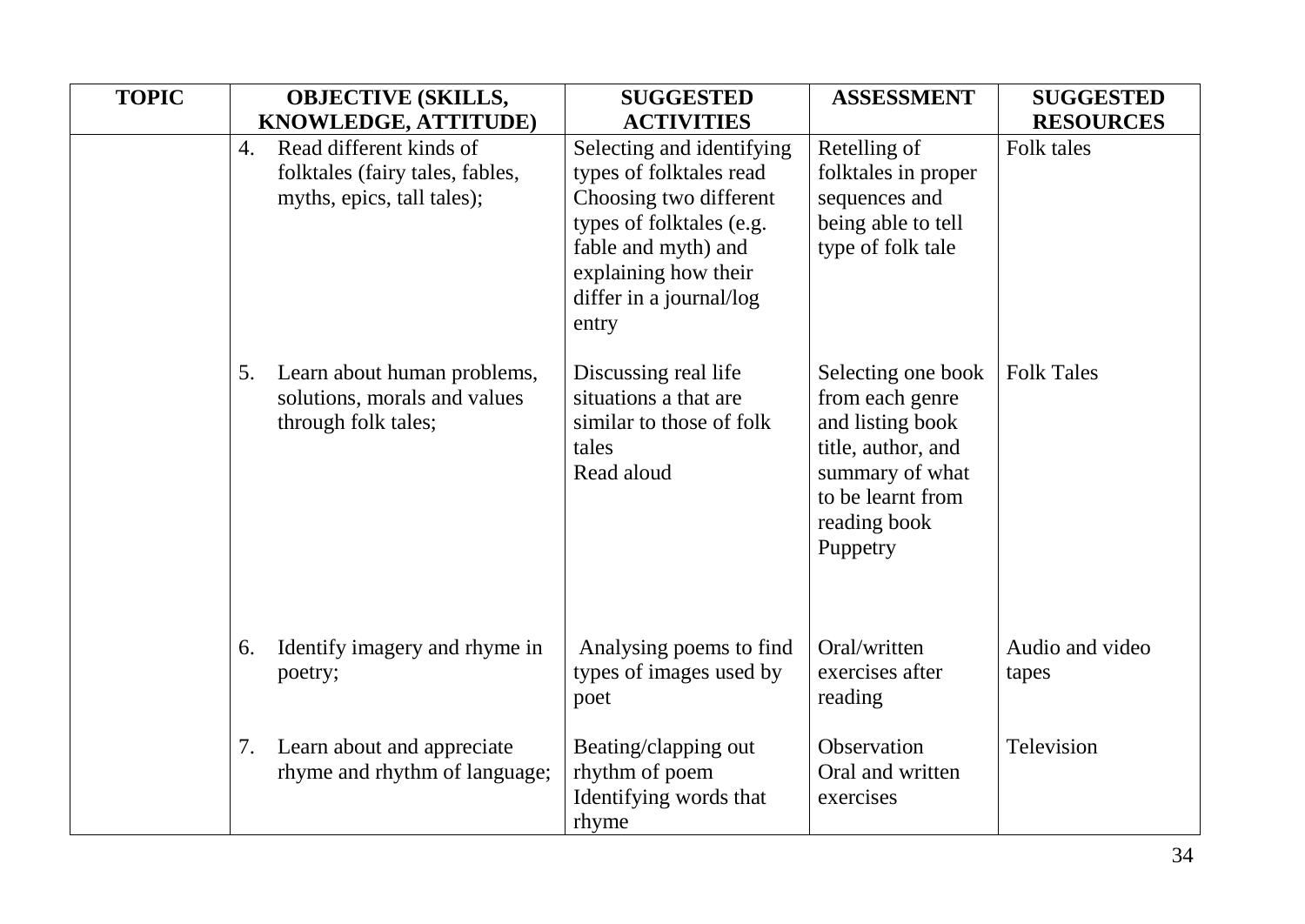| <b>TOPIC</b> | <b>OBJECTIVE (SKILLS,</b>      | <b>SUGGESTED</b>           | <b>ASSESSMENT</b> | <b>SUGGESTED</b> |
|--------------|--------------------------------|----------------------------|-------------------|------------------|
|              | KNOWLEDGE, ATTITUDE)           | <b>ACTIVITIES</b>          |                   | <b>RESOURCES</b> |
|              | Explore the world of the<br>8. | Reading and listening to a |                   |                  |
|              | unknown and exercise their     | wide selection of poems    |                   |                  |
|              | imagination through poetry.    | on various themes          |                   |                  |
|              |                                |                            |                   |                  |
|              |                                |                            |                   |                  |
|              |                                |                            |                   |                  |
|              |                                |                            |                   |                  |
|              |                                |                            |                   |                  |
|              |                                |                            |                   |                  |
|              |                                |                            |                   |                  |
|              |                                |                            |                   |                  |
|              |                                |                            |                   |                  |
|              |                                |                            |                   |                  |
|              |                                |                            |                   |                  |
|              |                                |                            |                   |                  |
|              |                                |                            |                   |                  |
|              |                                |                            |                   |                  |
|              |                                |                            |                   |                  |
|              |                                |                            |                   |                  |
|              |                                |                            |                   |                  |
|              |                                |                            |                   |                  |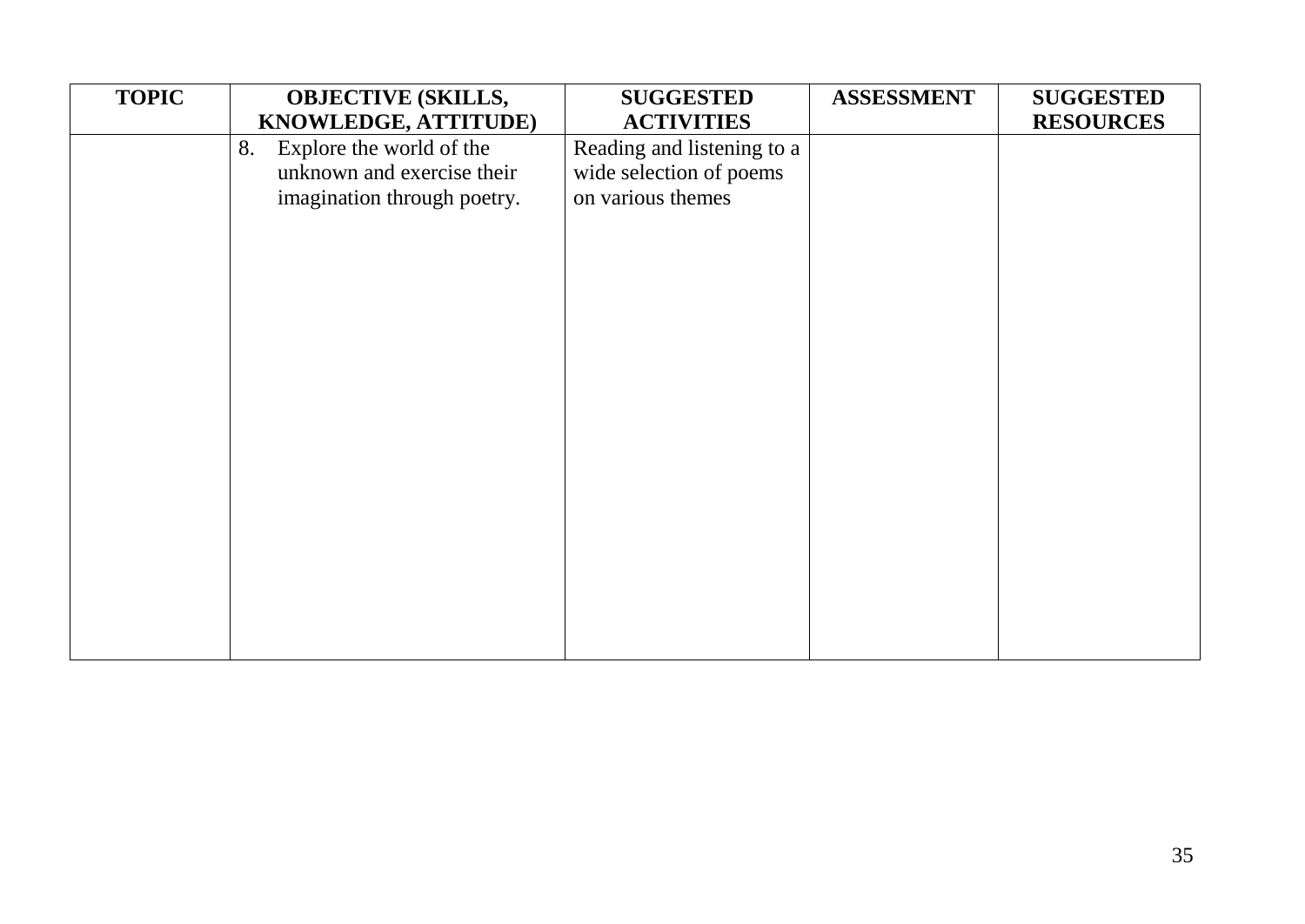| <b>TOPIC</b>         | <b>OBJECTIVE (SKILLS,</b>        | <b>SUGGESTED</b>           | <b>ASSESSMENT</b>     | <b>SUGGESTED</b>   |
|----------------------|----------------------------------|----------------------------|-----------------------|--------------------|
|                      | KNOWLEDGE, ATTITUDE)             | <b>ACTIVITIES</b>          |                       | <b>RESOURCES</b>   |
| <b>COMPREHENSION</b> | Use the remainder of the<br>1.   | Study the context and      | Written exercises     | Charts             |
|                      | sentence to determine            | look for clues and         | Oral test             |                    |
|                      | meanings;                        | meanings,                  | Asking for six types  | Checklists         |
|                      |                                  | Study the structure of     | of questions          |                    |
|                      |                                  | word e.g. if prefix is     | Definition question   | Pictures           |
|                      |                                  | known, combine context     | Semantic question     |                    |
|                      |                                  | and word structure to      | Synonym question      | Tape Recorder      |
|                      |                                  | arrive at a meaning        | Antonym question      |                    |
|                      |                                  | Dictionary meanings to     | Homonyms question     | <b>Textbooks</b>   |
|                      |                                  | find one that fits         | Key word question     |                    |
|                      |                                  |                            |                       | Television         |
|                      | 2.<br>Match word meanings;       |                            |                       |                    |
|                      |                                  |                            | Peer assessment of    | Video              |
|                      | 3.<br>Put words in categories;   | Word families              | students' oral        |                    |
|                      |                                  |                            | presentations         | <b>Trade Books</b> |
|                      | Find and remember details;<br>4. | <b>Retell stories</b>      |                       |                    |
|                      |                                  |                            | Assessment of webs    |                    |
|                      | 5.<br>Understand and follow      | Arranging pictures and     | and charts created by |                    |
|                      | directions;                      | sentences in a sequence    | students              |                    |
|                      |                                  | Following recipes and      |                       |                    |
|                      |                                  | instructions to make       | Assessment of all     |                    |
|                      |                                  | things                     | oral/written          |                    |
|                      |                                  |                            | presentations         |                    |
|                      | Get meaning from the text;<br>6. | Book reports or reviews in |                       |                    |
|                      |                                  | which students analyse     |                       |                    |
|                      |                                  | rather than retell stories |                       |                    |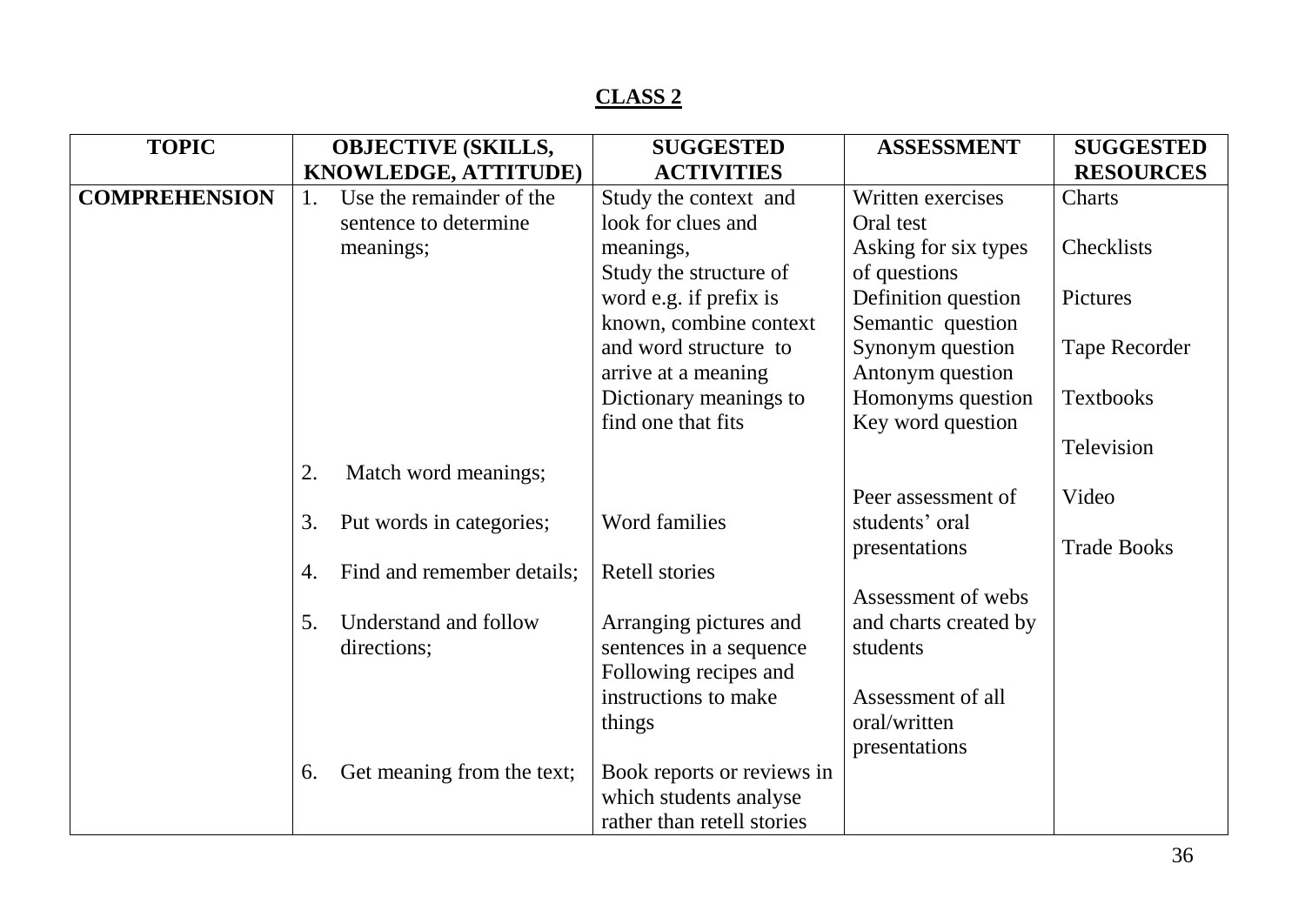| <b>TOPIC</b> |    | <b>OBJECTIVE (SKILLS,</b>              | <b>SUGGESTED</b>                                                                                                                                                                                                 | <b>ASSESSMENT</b>             | <b>SUGGESTED</b>            |
|--------------|----|----------------------------------------|------------------------------------------------------------------------------------------------------------------------------------------------------------------------------------------------------------------|-------------------------------|-----------------------------|
|              |    | KNOWLEDGE, ATTITUDE)                   | <b>ACTIVITIES</b>                                                                                                                                                                                                |                               | <b>RESOURCES</b>            |
|              | 7. | Identify the topic sentence            | Identifying topic sentence                                                                                                                                                                                       | Oral and written              | <b>Story Books</b>          |
|              |    | in a paragraph;                        | at beginning and end of                                                                                                                                                                                          | exercises                     |                             |
|              |    |                                        | paragraph                                                                                                                                                                                                        | Dramatization                 | Charts                      |
|              |    |                                        |                                                                                                                                                                                                                  |                               |                             |
|              | 8. | Rearrange ideas in proper<br>sequence; | Regroup words in<br>scrambled order to make a<br>sentence                                                                                                                                                        | Completion exercises          | Recipes                     |
|              |    |                                        | Rearranging scrambled<br>ideas to form coherent<br>paragraphs                                                                                                                                                    |                               |                             |
|              | 9. | Explain what has been read             | Reading sentences and                                                                                                                                                                                            |                               | Picture                     |
|              |    | to demonstrate<br>comprehension;       | deciding whether they tell<br>who, when, where why,<br>what and how                                                                                                                                              |                               | <b>Text Books</b>           |
|              |    |                                        | Understanding antecedes<br>or pronoun reference in a<br>sentence e.g. A stranger<br>asked the policeman, "Can<br>you tell me where Broad<br>Street is from here?"<br>Who/what is the you?<br>Who/what is the me? | Oral and written<br>exercises | Audio/Video<br><b>Tapes</b> |
|              |    |                                        |                                                                                                                                                                                                                  |                               |                             |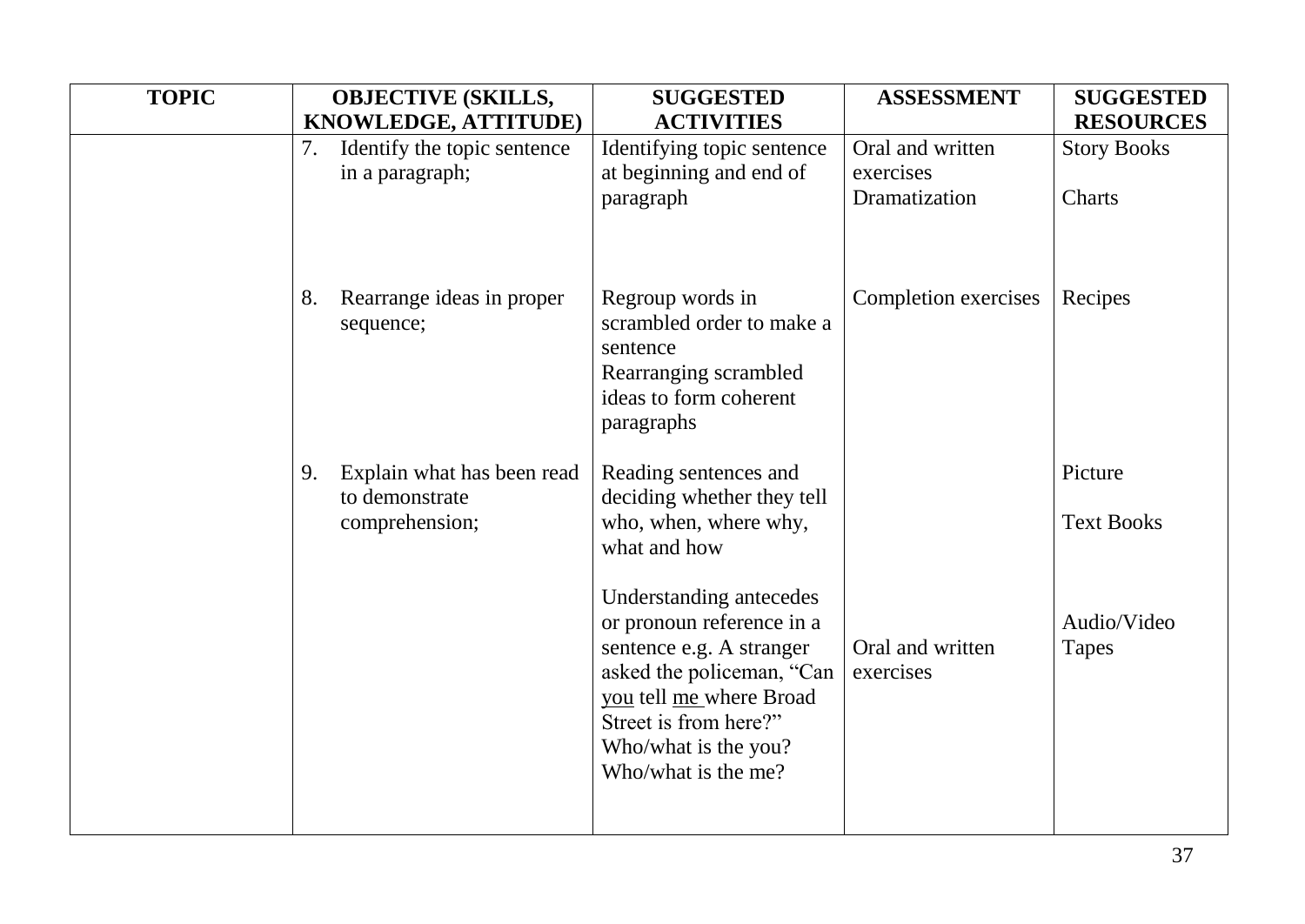| <b>TOPIC</b>         | <b>OBJECTIVE (SKILLS,</b>           | <b>SUGGESTED</b>             | <b>ASSESSMENT</b> | <b>SUGGESTED</b>   |
|----------------------|-------------------------------------|------------------------------|-------------------|--------------------|
|                      | KNOWLEDGE, ATTITUDE)                | <b>ACTIVITIES</b>            |                   | <b>RESOURCES</b>   |
| <b>COMPREHENSION</b> | 10. Draw inferences.                | Selecting ideas implied      | Written exercises | Charts             |
|                      |                                     | but not stated in stories    |                   |                    |
|                      |                                     |                              | Story maps        | Checklists         |
|                      | 11. Draw generalizations;           | Reading material and         |                   |                    |
|                      |                                     | deciding what it             | Peer assessment   | Pictures           |
|                      |                                     | illustrates                  | of students' oral |                    |
|                      |                                     | Storyboards/Story maps       | presentation      | Tape Recorder      |
|                      |                                     | showing the setting,         |                   |                    |
|                      |                                     | characters and main          |                   | <b>Textbooks</b>   |
|                      |                                     | events, with captions        |                   |                    |
|                      |                                     | explaining the drawing.      |                   | Television         |
|                      | 12. Distinguish between fact        | Read paragraph and           | True and False    | Video              |
|                      | and fantasy                         | accompanied sentences        | assignments       |                    |
|                      |                                     | then draw a ring around      |                   | <b>Trade Books</b> |
|                      |                                     | the word yes if the          |                   |                    |
|                      |                                     | sentence is true according   |                   |                    |
|                      |                                     | to the article and no if the |                   |                    |
|                      |                                     | sentence is not true.        |                   |                    |
|                      |                                     |                              |                   |                    |
|                      | Select material pertinent to<br>13. | Given a selected number      | Oral and written  |                    |
|                      | a given topic;                      | of sentences per             | exercises         |                    |
|                      |                                     | paragraph deletion of        |                   |                    |
|                      |                                     | sentence that does not       |                   |                    |
|                      |                                     | belong                       |                   |                    |
|                      |                                     |                              |                   |                    |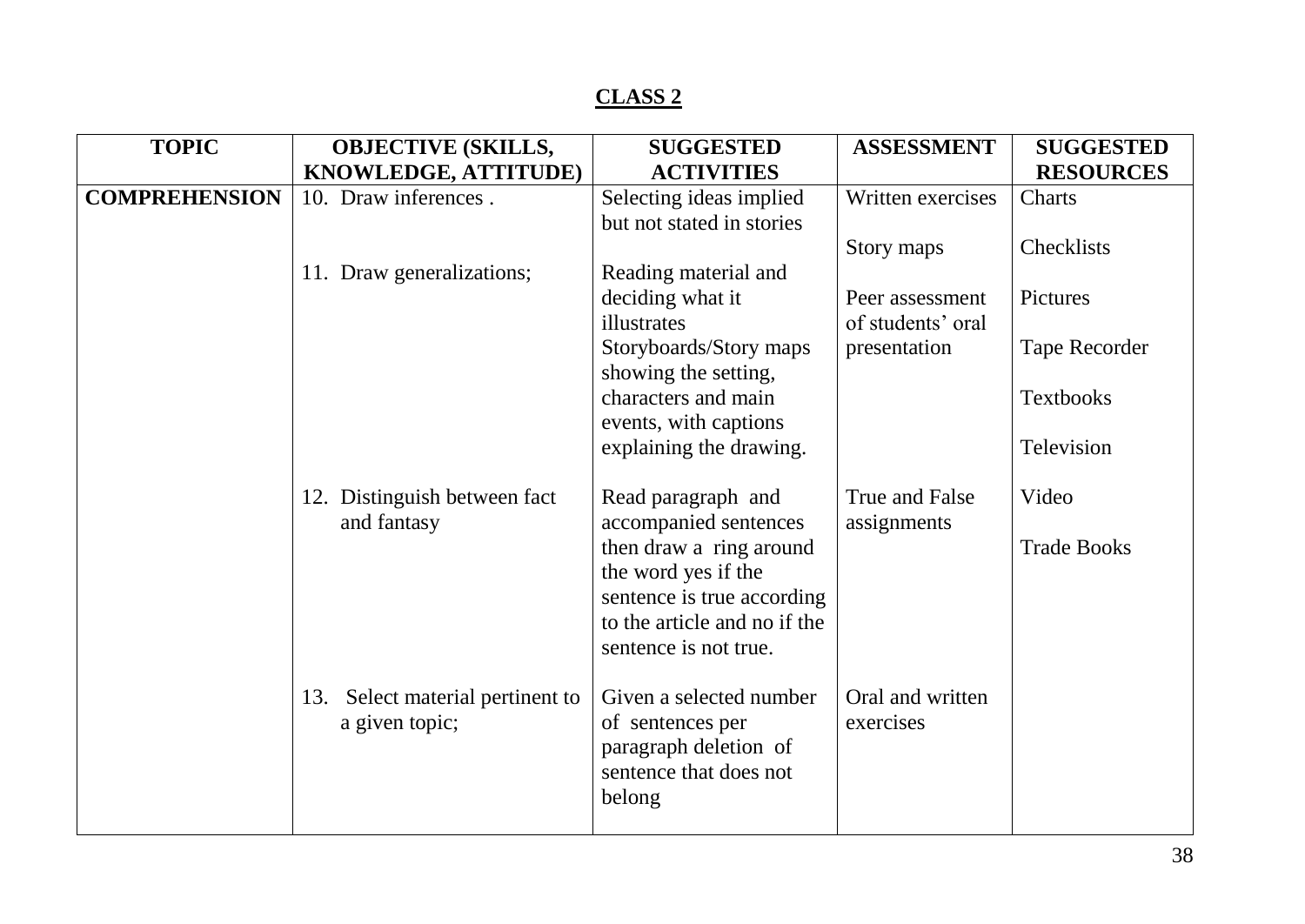| <b>TOPIC</b> | <b>OBJECTIVE (SKILLS,</b>    | <b>SUGGESTED</b>        | <b>ASSESSMENT</b> | <b>SUGGESTED</b>   |
|--------------|------------------------------|-------------------------|-------------------|--------------------|
|              | KNOWLEDGE, ATTITUDE)         | <b>ACTIVITIES</b>       |                   | <b>RESOURCES</b>   |
|              | 14. Judge emotional response | Exercises like the      | Observation       | <b>Comic Books</b> |
|              | to what is read.             | following:              |                   | <b>Story Books</b> |
|              |                              |                         | Journal           | Newspapers         |
|              |                              | if you though you were  | Profile           | Textbook           |
|              |                              | beautiful but no one    |                   |                    |
|              |                              | talked to you or wanted |                   |                    |
|              |                              | to be around you how    |                   |                    |
|              |                              | would you feel<br>Happy |                   |                    |
|              |                              | Limp                    |                   |                    |
|              |                              | Lonely                  |                   |                    |
|              |                              |                         |                   |                    |
|              |                              |                         |                   |                    |
|              |                              |                         |                   |                    |
|              |                              |                         |                   |                    |
|              |                              |                         |                   |                    |
|              |                              |                         |                   |                    |
|              |                              |                         |                   |                    |
|              |                              |                         |                   |                    |
|              |                              |                         |                   |                    |
|              |                              |                         |                   |                    |
|              |                              |                         |                   |                    |
|              |                              |                         |                   |                    |
|              |                              |                         |                   |                    |
|              |                              |                         |                   |                    |
|              |                              |                         |                   |                    |
|              |                              |                         |                   |                    |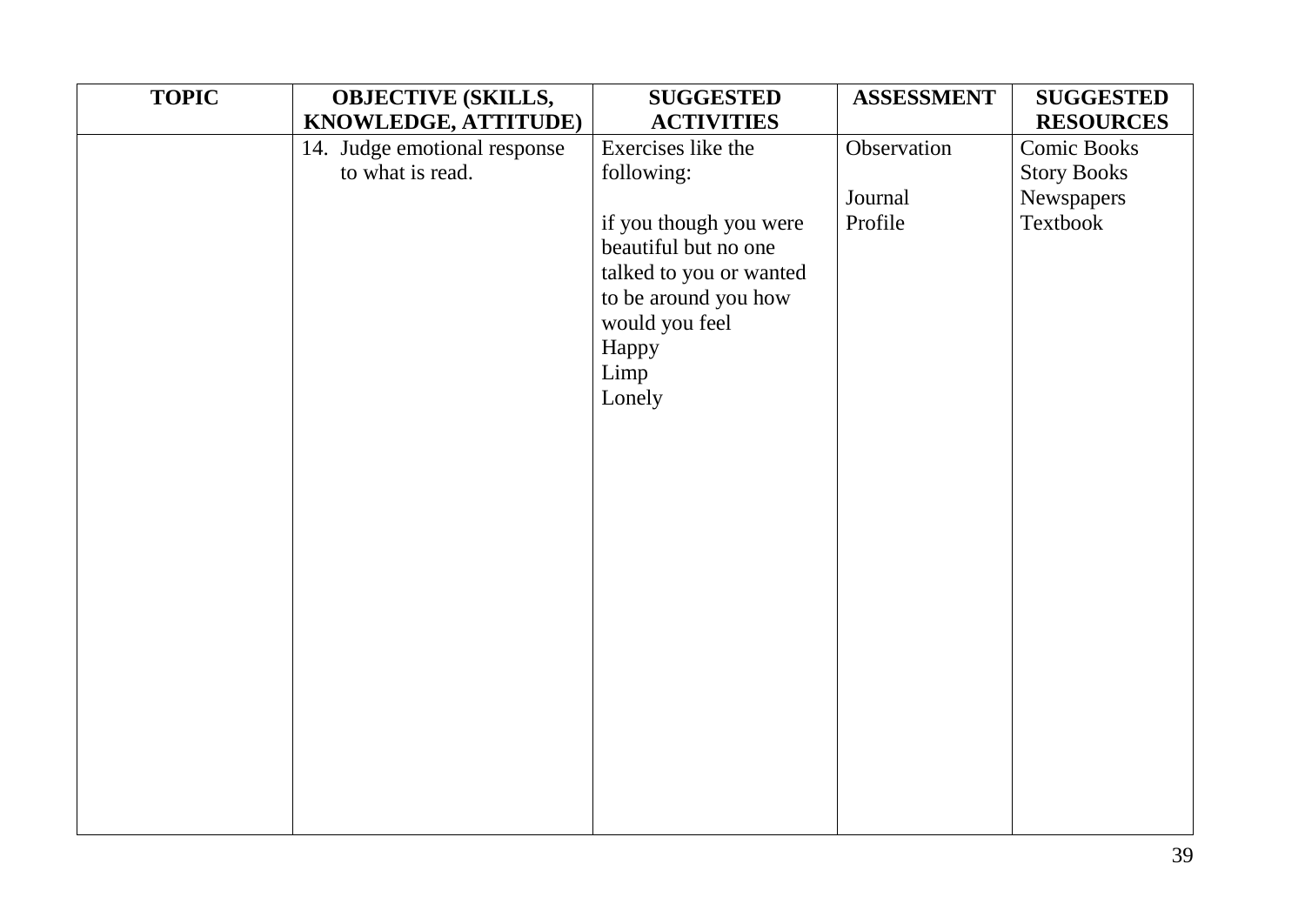| <b>TOPIC</b>   |    | <b>OBJECTIVE (SKILLS,</b>                                | <b>SUGGESTED</b>                                                                                                                                                                             | <b>ASSESSMENT</b>                 | <b>SUGGESTED</b>        |
|----------------|----|----------------------------------------------------------|----------------------------------------------------------------------------------------------------------------------------------------------------------------------------------------------|-----------------------------------|-------------------------|
|                |    | KNOWLEDGE, ATTITUDE)                                     | <b>ACTIVITIES</b>                                                                                                                                                                            |                                   | <b>RESOURCES</b>        |
| <b>WRITING</b> | 1. | Use the five senses cluster to                           | Using senses of sight,                                                                                                                                                                       | Self assessment                   | <b>Tape Recorder</b>    |
| <b>PROCESS</b> |    | generate ideas for writing;                              | smell, touch, hearing<br>and tasting to initiate<br>discussion about a<br>particular topic                                                                                                   | Peer assessment<br>Presentations  | Journals<br>Magazines   |
|                |    |                                                          |                                                                                                                                                                                              |                                   |                         |
|                | 2. | Observe pictures to gather ideas for<br>writing;         | Picture discussion on<br>single frame and                                                                                                                                                    | Checklists                        | Newspaper               |
|                |    |                                                          | sequence pictures                                                                                                                                                                            | Assessment of<br>finished product | Sequential maps         |
|                | 3. | Listen to stories to initiate ideas for<br>writing;      | Story telling                                                                                                                                                                                | Checklist<br>Profiles             | <b>Rubrics</b>          |
|                | 4. | Use the report cluster to generate<br>ideas for writing; | Discussion on what<br>object look like, where<br>it lives, what it eats,<br>what is special about<br>it, and how it protects<br>itself<br>Field trips to<br>stimulates thoughts<br>and ideas | Journal<br>Web                    | <b>Resource Persons</b> |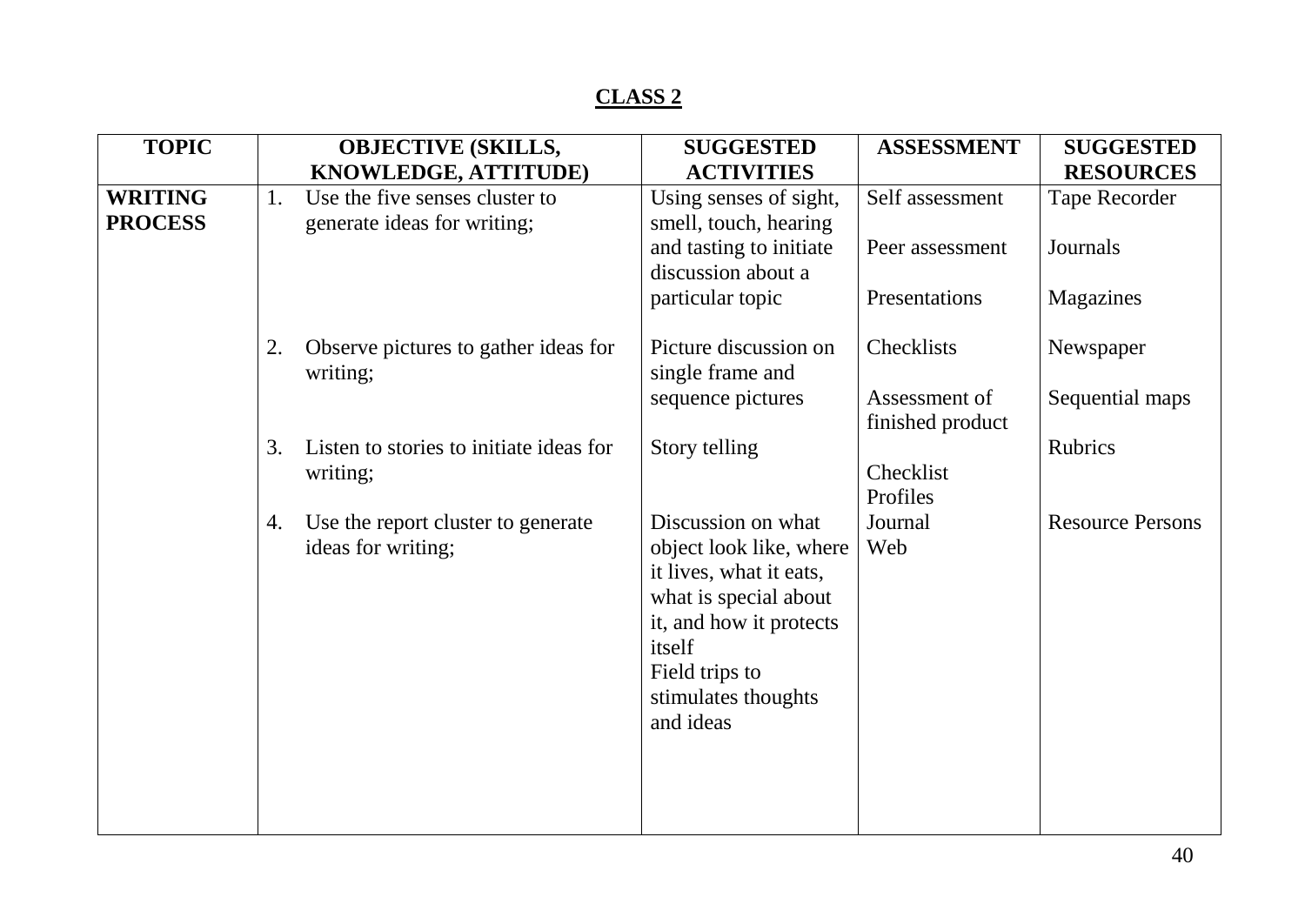| <b>TOPIC</b> | <b>OBJECTIVE (SKILLS,</b> |                                       | <b>SUGGESTED</b>                     | <b>ASSESSMENT</b> | <b>SUGGESTED</b> |
|--------------|---------------------------|---------------------------------------|--------------------------------------|-------------------|------------------|
|              |                           | KNOWLEDGE, ATTITUDE)                  | <b>ACTIVITIES</b>                    |                   | <b>RESOURCES</b> |
|              | 5.                        | Write lots of relevant, colourful     | Noun modifier $-$                    | Webs              | Newspapers       |
|              |                           | details freely and quickly in a first | selecting a noun and                 | Peer critique     | <b>Books</b>     |
|              |                           | draft;                                | finding as many                      | Observation       | Text books       |
|              |                           |                                       | adjectives and                       | Checklist         | Story            |
|              |                           |                                       | adjectival phrases to<br>describe it |                   | <b>Displays</b>  |
|              |                           |                                       |                                      |                   |                  |
|              |                           |                                       |                                      |                   |                  |
|              | 6.                        | Read the draft aloud for the teachers | Pupils use checklists                |                   |                  |
|              |                           | and peers to point out necessary      | and language guides to               |                   |                  |
|              |                           | improvements;                         | proof read                           |                   |                  |
|              |                           |                                       |                                      |                   |                  |
|              | 7.                        | Revise the draft by adding, deleting  | Writing of final drafts              |                   |                  |
|              |                           | and substituting or rearranging       | using suggestions                    | Written exercise  |                  |
|              |                           | aspects to make meaning clearer;      | given during                         | on correction of  |                  |
|              |                           |                                       | conferences                          | sentences with    |                  |
|              |                           |                                       |                                      | errors            |                  |
|              |                           |                                       |                                      |                   |                  |
|              | 8.                        | Rewrite draft based on the comments   |                                      |                   |                  |
|              |                           | given the feedback;                   |                                      |                   |                  |
|              |                           |                                       |                                      |                   |                  |
|              |                           |                                       |                                      |                   |                  |
|              |                           |                                       |                                      |                   |                  |
|              |                           |                                       |                                      |                   |                  |
|              |                           |                                       |                                      |                   |                  |
|              |                           |                                       |                                      |                   |                  |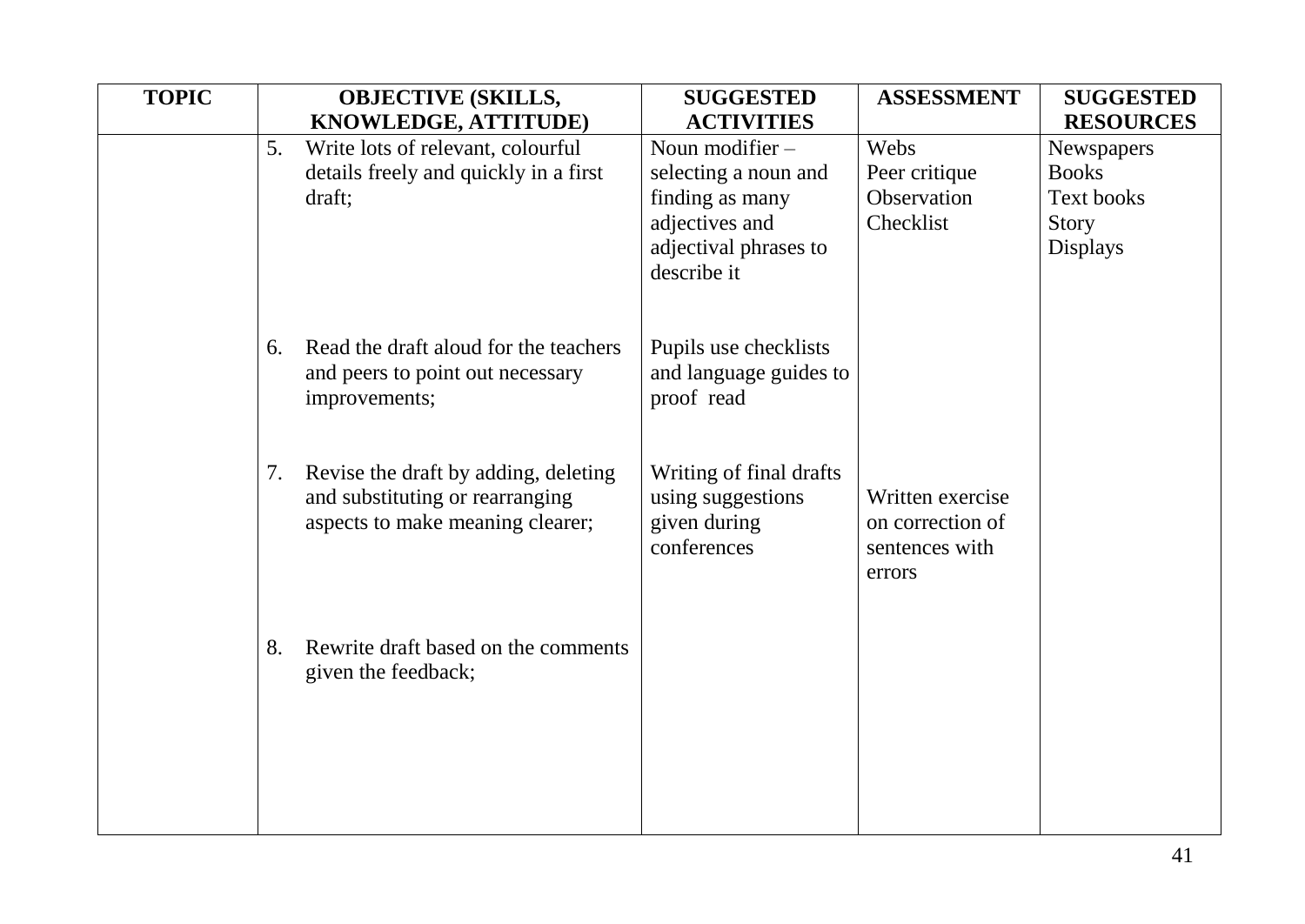| <b>TOPIC</b>   | OBJECTIVE (SKILLS, KNOWLEDGE,               | <b>SUGGESTED</b>        | <b>ASSESSMENT</b>   | <b>SUGGESTED</b>        |
|----------------|---------------------------------------------|-------------------------|---------------------|-------------------------|
|                | <b>ATTITUDE</b> )                           | <b>ACTIVITIES</b>       |                     | <b>RESOURCES</b>        |
| <b>WRITING</b> | Identify and use correctly proof<br>9.      |                         | Self assessment     | Tape Recorder           |
| <b>PROCESS</b> | reading marks applicable to the age         | Window read             |                     |                         |
|                | level;                                      | The ruler rules         | Peer assessment     | Journals                |
|                |                                             | Checker board           |                     |                         |
|                | 10. Develop at least one strategy for       | Wrong way reading       | Presentations       | Magazines               |
|                | checking spelling errors;                   |                         |                     |                         |
|                |                                             | Proof reading by a      | Checklists          | Newspaper               |
|                |                                             | partner                 |                     |                         |
|                |                                             |                         | Assessment of       | Sequential maps         |
|                | 11. Peer edit using benchmarks developed    |                         | finished product    |                         |
|                | for the purpose;                            | Practice exercises      |                     | <b>Rubrics</b>          |
|                |                                             |                         |                     |                         |
|                | 12. Participate in mini lessons as the need |                         | Oral and written    | Checklists              |
|                | for instruction in vocabulary, grammar      |                         | exercises           |                         |
|                | or spelling arises;                         |                         |                     | <b>Resource Persons</b> |
|                |                                             | Writing of final drafts | <b>Observations</b> |                         |
|                | 13. Write the final draft free of errors;   | using suggestions given | Self/peer           |                         |
|                |                                             | during conferences      | assessment          |                         |
|                |                                             |                         |                     |                         |
|                | 14. Display finished piece of writing on    | Pupils type or write    |                     |                         |
|                | bulletin board;                             | composition and         |                     |                         |
|                |                                             | illustrate them for     |                     |                         |
|                | View a videotaped production of the piece   | display                 |                     |                         |
|                | of writing.                                 |                         |                     |                         |
|                |                                             | Video taping            |                     |                         |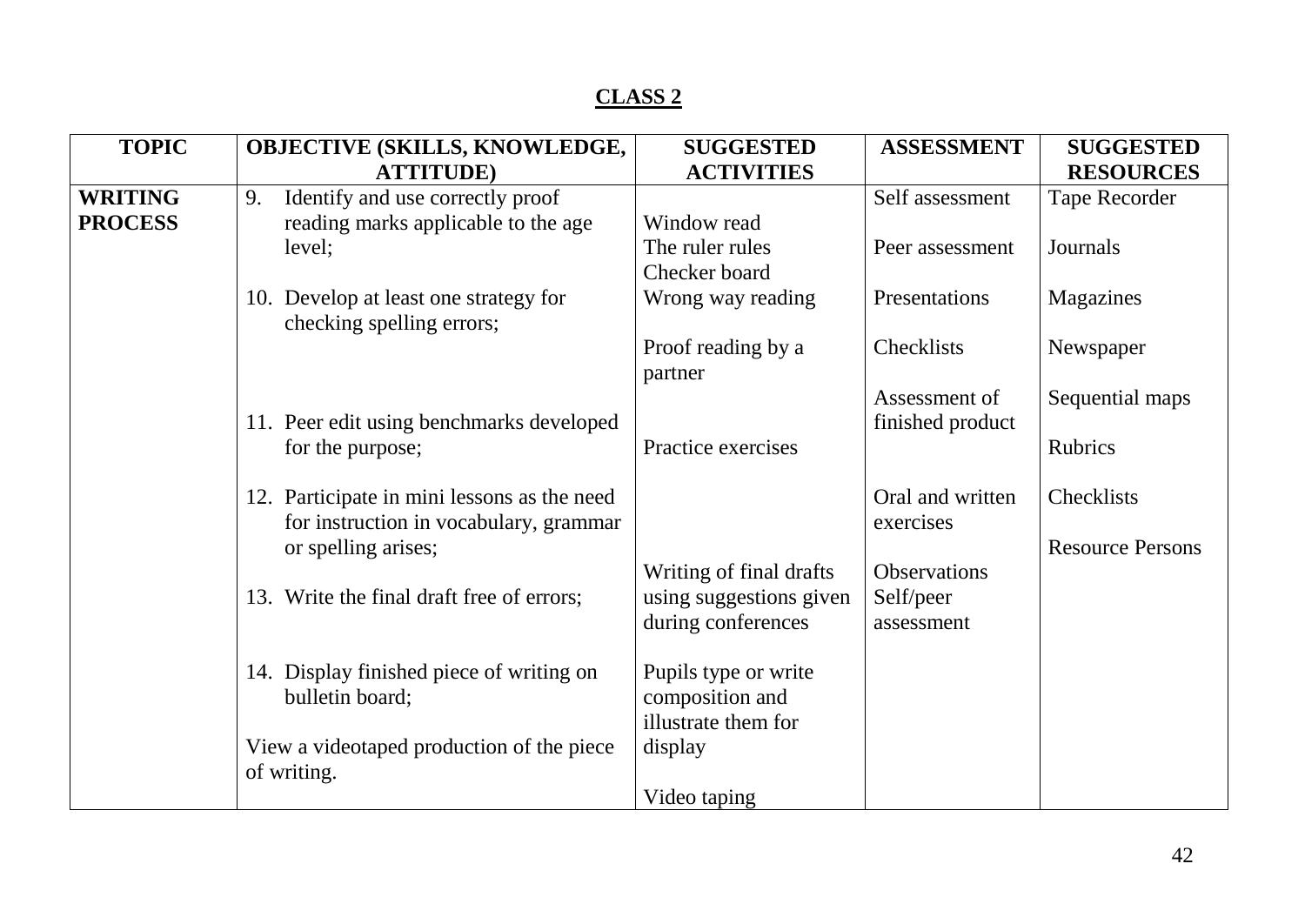| <b>TOPIC</b>                           | <b>OBJECTIVE (SKILLS,</b>                                                  | <b>SUGGESTED</b>                                                                              | <b>ASSESSMENT</b>                               | <b>SUGGESTED</b>                               |
|----------------------------------------|----------------------------------------------------------------------------|-----------------------------------------------------------------------------------------------|-------------------------------------------------|------------------------------------------------|
|                                        | KNOWLEDGE, ATTITUDE)                                                       | <b>ACTIVITIES</b>                                                                             |                                                 | <b>RESOURCES</b>                               |
| <b>WRITING</b><br><b>COMMUNICATION</b> | Determine how the reader<br>1.<br>should feel:                             |                                                                                               |                                                 |                                                |
|                                        | Identify the form the piece<br>2.<br>of writing will take;                 | Cartoons poetry, comic<br>strip, announcement<br>recipes, riddles, etc.                       | Journals<br><b>Diaries</b>                      | Charts<br><b>Textbooks</b><br>Resource persons |
|                                        | 3.<br>Consider the purpose for<br>the piece of writing                     | Selecting by pupils<br>of topics and situations<br>that are relevant and<br>will have meaning |                                                 | Picture Solo<br>Field trips                    |
|                                        | Write buddy journals to<br>4.<br>convey feelings;                          | Journal writing<br>Diary writing                                                              | <b>Observations</b><br>Anecdote records         |                                                |
|                                        | Compose poems to express<br>5.<br>emotions;                                | Composing limericks<br>and others cinquais                                                    | Peer assessment                                 |                                                |
|                                        | Write letters of thank you<br>6.<br>and regret to communicate<br>feelings; | Letter writing – penpals<br>from other schools                                                | Real world<br>writing to person<br>in community |                                                |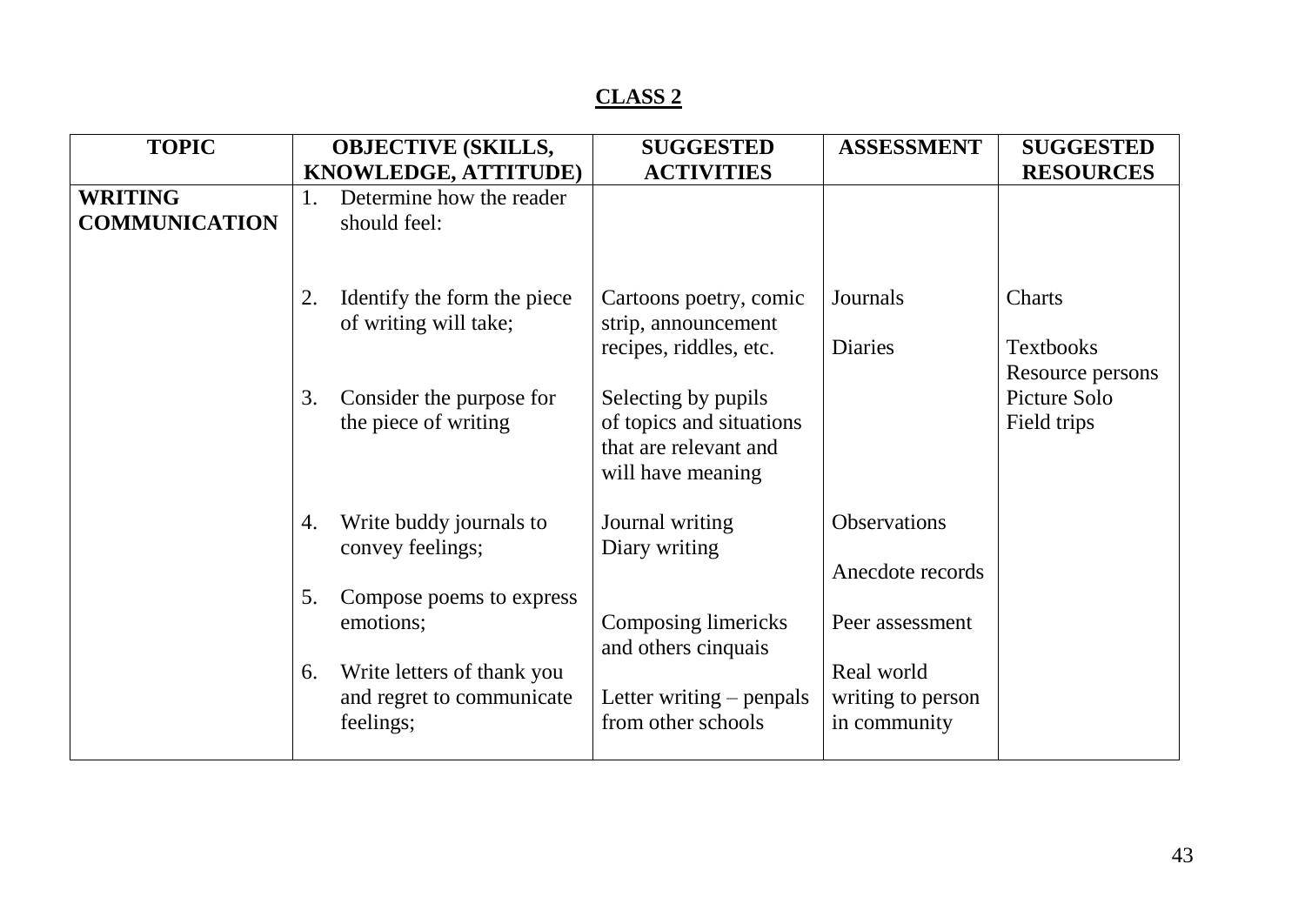| <b>TOPIC</b>         | <b>OBJECTIVE (SKILLS,</b><br>KNOWLEDGE, ATTITUDE)                           | <b>SUGGESTED</b><br><b>ACTIVITIES</b>             | <b>ASSESSMENT</b>                 | <b>SUGGESTED</b><br><b>RESOURCES</b> |
|----------------------|-----------------------------------------------------------------------------|---------------------------------------------------|-----------------------------------|--------------------------------------|
| <b>WRITING</b>       | Retell and write in own<br>7.                                               | Book report                                       | Journals                          | Encyclopedia                         |
| <b>COMMUNICATION</b> | words a story that is heard;                                                |                                                   | <b>Diaries</b>                    | Use internet                         |
|                      | 8.<br>Create a new version to a<br>story that is heard;                     | Composing stories                                 | Observation                       | Text books                           |
|                      | Produce in a newscast a<br>9.<br>description of an incident                 | Brainstorming, then<br>categorizing ideas         | Checklists                        | <b>Book Logs</b>                     |
|                      | witnessed;                                                                  |                                                   | Portfolios                        | Journals                             |
|                      | 10. Produce skits and dialogue<br>using Standard English;                   | Create poster and<br>produce kits to              | Peer critique                     | Newspaper                            |
|                      |                                                                             | communicate specific<br>information               | Assessment of<br>students written | Magazines                            |
|                      |                                                                             | Writing stories, skits<br>and plays after reading | work                              | Periodicals                          |
|                      |                                                                             | stories about everyday<br>experiences             |                                   | Computer with e-<br>mail access      |
|                      | 11. Write invitation letters to<br>relatives, friends and<br>acquaintances; | Letter writing                                    |                                   |                                      |
|                      | 12. Write reports on school trips<br>and other school activities;           | Field trips to stimulate<br>thoughts and ideas    |                                   |                                      |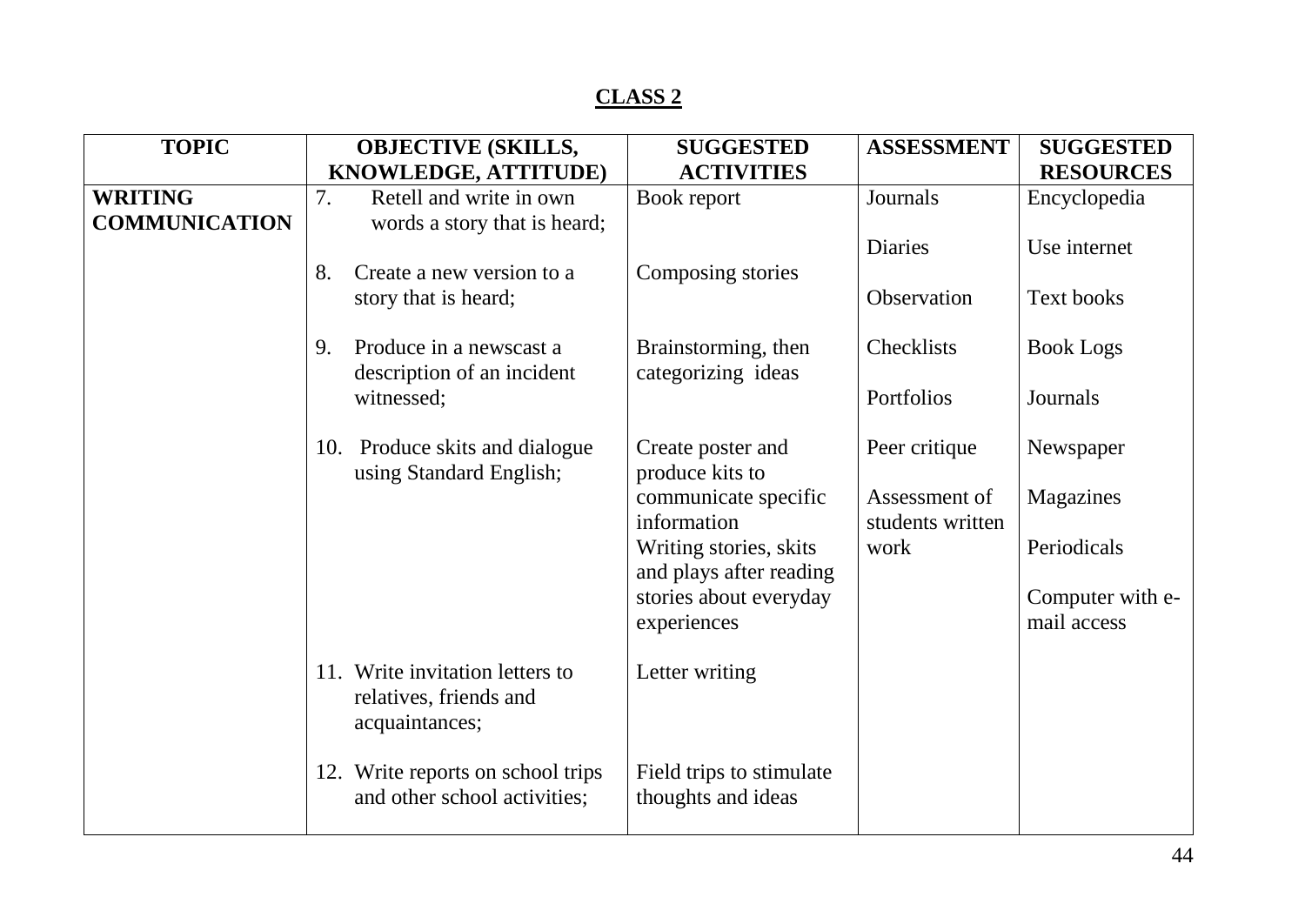| <b>TOPIC</b> | <b>OBJECTIVE (SKILLS,</b>                                                               | <b>SUGGESTED</b>                                                           | <b>ASSESSMENT</b> | <b>SUGGESTED</b> |
|--------------|-----------------------------------------------------------------------------------------|----------------------------------------------------------------------------|-------------------|------------------|
|              | <b>KNOWLEDGE, ATTITUDE)</b>                                                             | <b>ACTIVITIES</b>                                                          |                   | <b>RESOURCES</b> |
|              | 13. Write letters of complaint or<br>request explaining all<br>relevant information;    | Letter writing                                                             |                   |                  |
|              | 14. Use the "five W's plus One"<br>cluster to write news articles;                      | Use question who,<br>what, when where, why<br>and how to generate<br>ideas |                   |                  |
|              | 15. Write accurately and<br>punctuate correctly short<br>passages dictated by teachers. | Dictation                                                                  |                   |                  |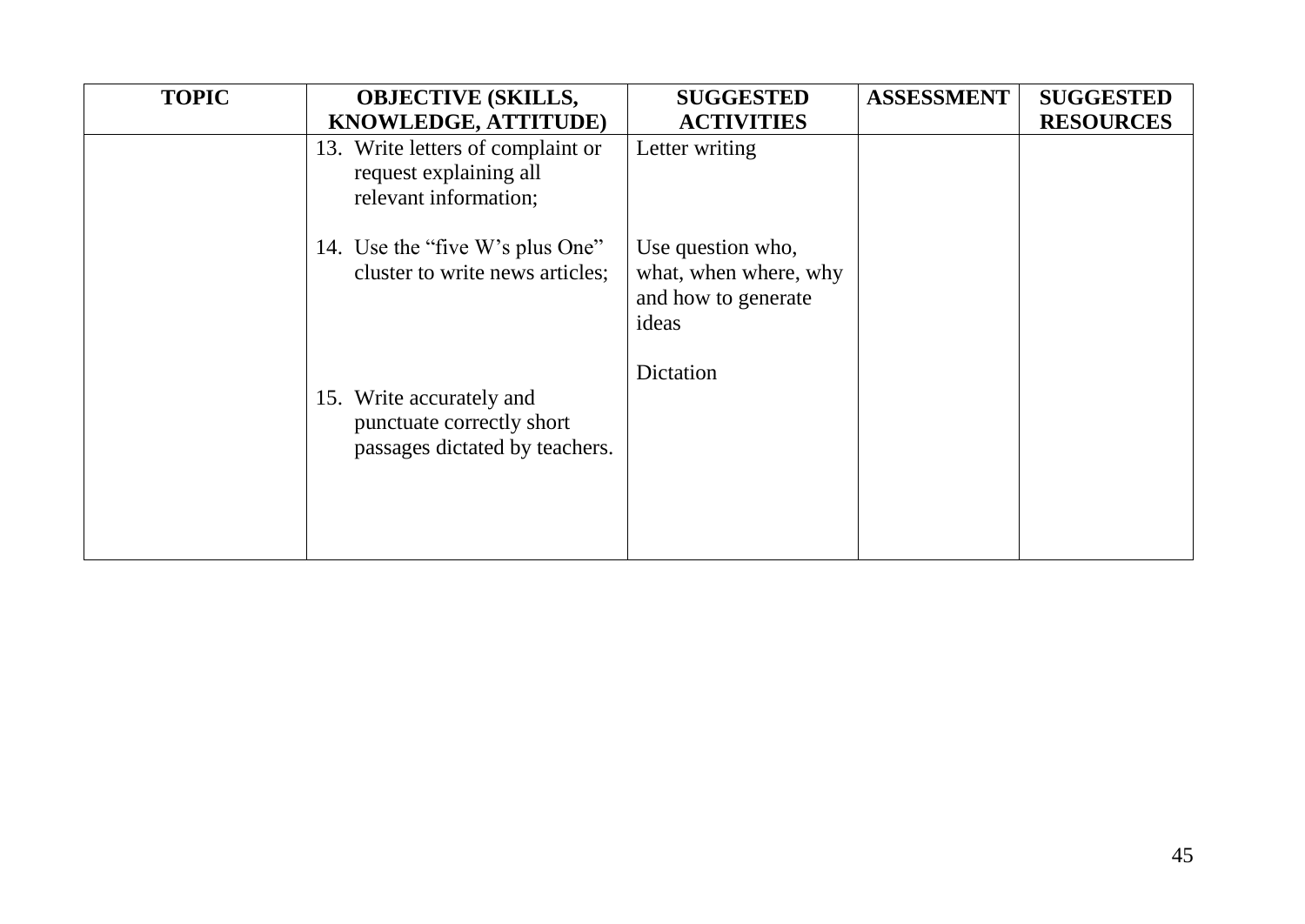| <b>TOPIC</b>       |    | <b>OBJECTIVE (SKILLS,</b>           | <b>SUGGESTED</b>  | <b>ASSESSMENT</b>    | <b>SUGGESTED</b>   |
|--------------------|----|-------------------------------------|-------------------|----------------------|--------------------|
|                    |    | KNOWLEDGE, ATTITUDE)                | <b>ACTIVITIES</b> |                      | <b>RESOURCES</b>   |
| <b>WRITING</b>     | 1. | Spell words with consonant          | Word List         | Oral and written     | <b>Text books</b>  |
| <b>CONVENTIONS</b> |    | cluster sounds in both initial and  | <b>Word Games</b> | exercises            |                    |
|                    |    | final sounds e.g. smart and         | Dictation         |                      | Reference Book     |
|                    |    | chasm;                              |                   | Journals             |                    |
|                    |    |                                     |                   |                      | <b>Board Games</b> |
|                    | 2. | Identify and use words with         | <b>Word Lists</b> | Reports              |                    |
|                    |    | short and long sound vowels e.g.    | <b>Word Games</b> |                      | Computer           |
|                    |    | rag, rage;                          | Dictation         | Portfolios           |                    |
|                    |    |                                     |                   |                      | Interactive games  |
|                    | 3. | Spell words with consonant          | <b>Word Lists</b> | Dictation            |                    |
|                    |    | diagraphs ch, sh, th, wh in initial | <b>Word Games</b> |                      | <b>Stories</b>     |
|                    |    | and final positions;                | Dictation         |                      |                    |
|                    |    |                                     |                   |                      | Tape recorder      |
|                    | 4. | Develop and use correctly words     | <b>Word Lists</b> | Crosswords           |                    |
|                    |    | with t sounding like sh as in       | <b>Word Games</b> | <b>Puzzles</b>       |                    |
|                    |    | portion;                            | Dictation         | <b>Word Search</b>   |                    |
|                    |    |                                     |                   | <b>Spelling Bees</b> |                    |
|                    | 5. | Develop and use correctly words     | <b>Word Lists</b> | Tachiscope           |                    |
|                    |    | with ss sounding like sh as in      | <b>Word Games</b> | Written test         |                    |
|                    |    | mission;                            | Dictation         |                      |                    |
|                    |    |                                     |                   |                      |                    |
|                    | 6. | Develop and use correctly words     | <b>Word Lists</b> |                      |                    |
|                    |    | with cc sounding like ks as in      | <b>Word Games</b> |                      |                    |
|                    |    | accident;                           | Dictation         |                      |                    |
|                    |    |                                     |                   |                      |                    |
|                    |    |                                     |                   |                      |                    |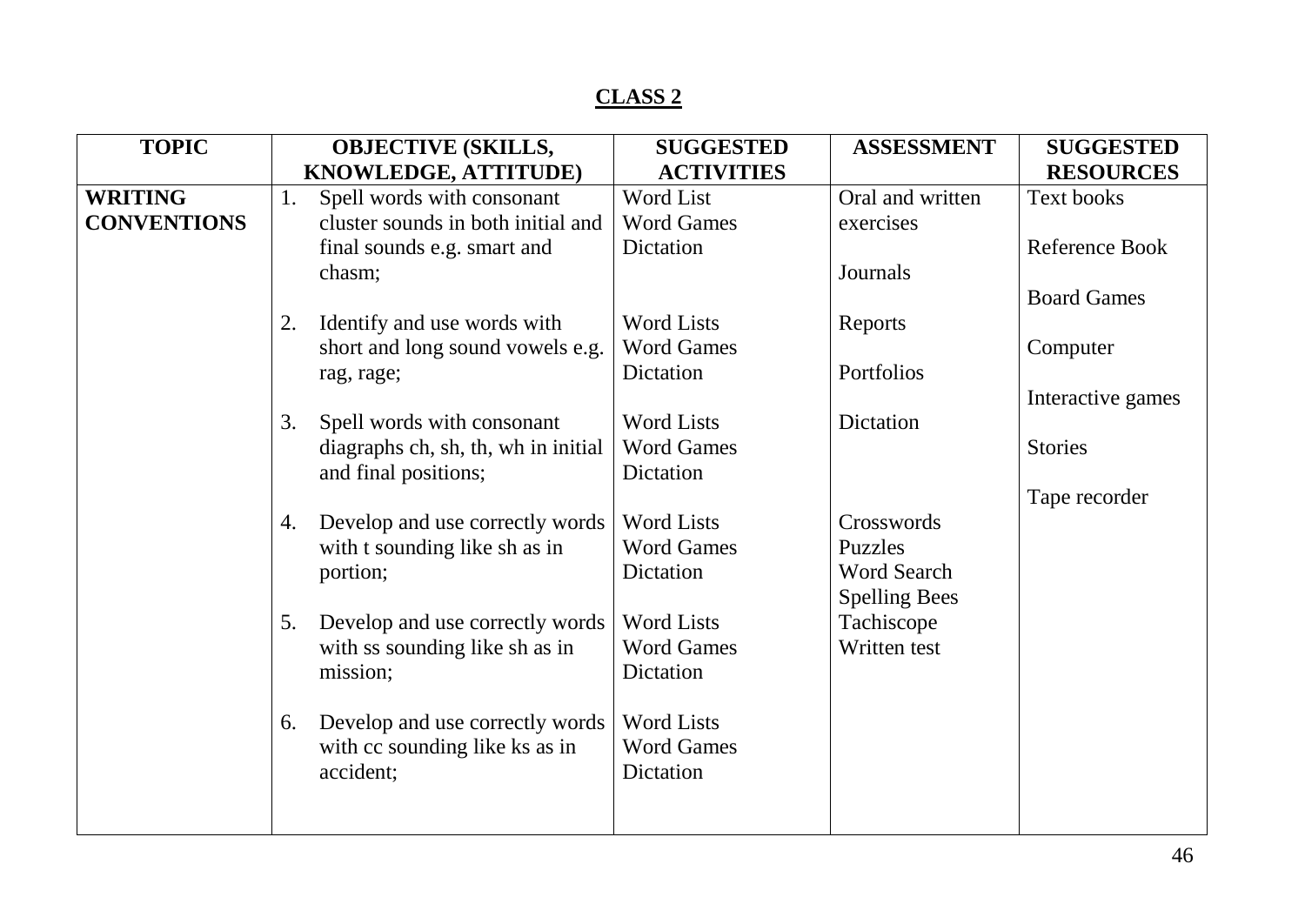| <b>TOPIC</b>       | <b>OBJECTIVE (SKILLS,</b>           | <b>SUGGESTED</b>                              | <b>ASSESSMENT</b> | <b>SUGGESTED</b>   |
|--------------------|-------------------------------------|-----------------------------------------------|-------------------|--------------------|
|                    | KNOWLEDGE, ATTITUDE)                | <b>ACTIVITIES</b>                             |                   | <b>RESOURCES</b>   |
| <b>WRITING</b>     | Use full stops and<br>7.            | Exercises involving the                       |                   | Text books         |
| <b>CONVENTIONS</b> | abbreviations;                      | use of full stops and                         | Oral and written  |                    |
|                    |                                     | abbreviations                                 | exercises         | Reference Book     |
|                    |                                     |                                               |                   |                    |
|                    | Use a comma to separate<br>8.       |                                               |                   | <b>Board Games</b> |
|                    | words in a series;                  | Exercises involving the                       |                   |                    |
|                    |                                     | use of commas for                             |                   | Computer           |
|                    | 9.<br>use a comma to separate       | various purpose                               |                   |                    |
|                    | items in an address;                |                                               |                   | Interactive games  |
|                    |                                     |                                               |                   |                    |
|                    | Use a comma after a<br>10.          | Writing letters to class                      |                   | <b>Stories</b>     |
|                    | greeting and at closing in a        | mates to reinforce use of                     |                   |                    |
|                    | letter;                             | commas in the correct                         |                   | Tape recorder      |
|                    |                                     | places                                        |                   |                    |
|                    |                                     |                                               |                   |                    |
|                    | 11. Use an apostrophe to show       | Exercises involving the<br>use of apostrophes |                   |                    |
|                    | ownership and in<br>contraction;    |                                               |                   |                    |
|                    |                                     | Punctuation exercises                         |                   |                    |
|                    | 12.<br>Use capital letters for the  | involving the use of                          |                   |                    |
|                    | first words in a sentence, lines of | capital letters                               |                   |                    |
|                    | poetry and titles of books, stories |                                               |                   |                    |
|                    | and poems;                          | Punctuation exercises                         |                   |                    |
|                    |                                     | involving use of capital                      |                   |                    |
|                    |                                     | letters for I and oh                          |                   |                    |
|                    |                                     |                                               |                   |                    |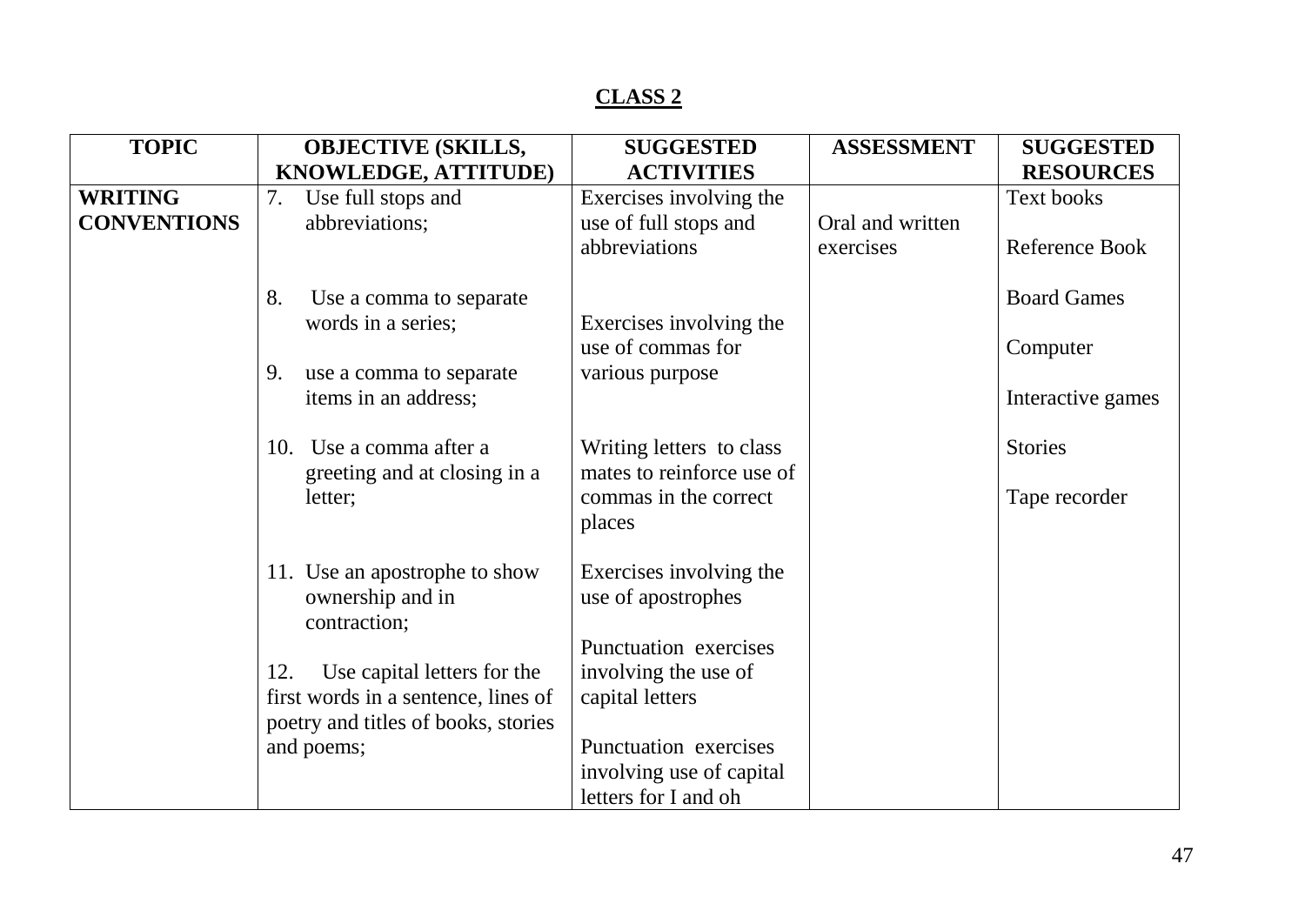| <b>TOPIC</b>       | <b>OBJECTIVE (SKILLS,</b><br><b>SUGGESTED</b> |                                            | <b>ASSESSMENT</b>  | <b>SUGGESTED</b>  |
|--------------------|-----------------------------------------------|--------------------------------------------|--------------------|-------------------|
|                    | KNOWLEDGE, ATTITUDE)                          | <b>ACTIVITIES</b>                          |                    | <b>RESOURCES</b>  |
| <b>WRITING</b>     | 13. Use capital letters for the words I       | Written exercises                          | Assessment of      |                   |
| <b>CONVENTIONS</b> | and Oh;                                       |                                            | students written   |                   |
|                    |                                               |                                            | work               |                   |
|                    | 14. Use capitalization for titles of          | Written exercises                          |                    |                   |
|                    | persons, Mr., Miss., Mrs., Hon.,              | Pupils compiling work                      | Dictation exercise |                   |
|                    | His Excellency, etc;                          | cards on the correct use                   |                    |                   |
|                    |                                               | of capital letters                         |                    |                   |
|                    |                                               |                                            |                    |                   |
|                    | 15. Use capital letters for proper            | Create a simple reader                     |                    |                   |
|                    | noun: persons, countries, places,             | using prepared words                       |                    |                   |
|                    | holidays, organizations;                      | and punctuation marks                      |                    |                   |
|                    | 16. Use the following basic sentence          |                                            | Written exercises  | Text books        |
|                    | types correctly:                              | Using adjectives and<br>adverbs to enhance | Completion         |                   |
|                    |                                               | sentences                                  | exercises          | Newspaper         |
|                    | The bird flies<br>a.                          |                                            |                    |                   |
|                    | $\mathbf b$ .<br>The dog eats bones           | Oral drills                                |                    | Magazines         |
|                    | The house is big.<br>c.                       |                                            |                    |                   |
|                    | d.<br>He became a doctor;                     |                                            |                    | Interactive games |
|                    |                                               |                                            |                    |                   |
|                    |                                               |                                            |                    | <b>Stories</b>    |
|                    |                                               |                                            |                    |                   |
|                    |                                               |                                            |                    | Tape recorder     |
|                    |                                               |                                            |                    |                   |
|                    |                                               |                                            |                    |                   |
|                    |                                               |                                            |                    |                   |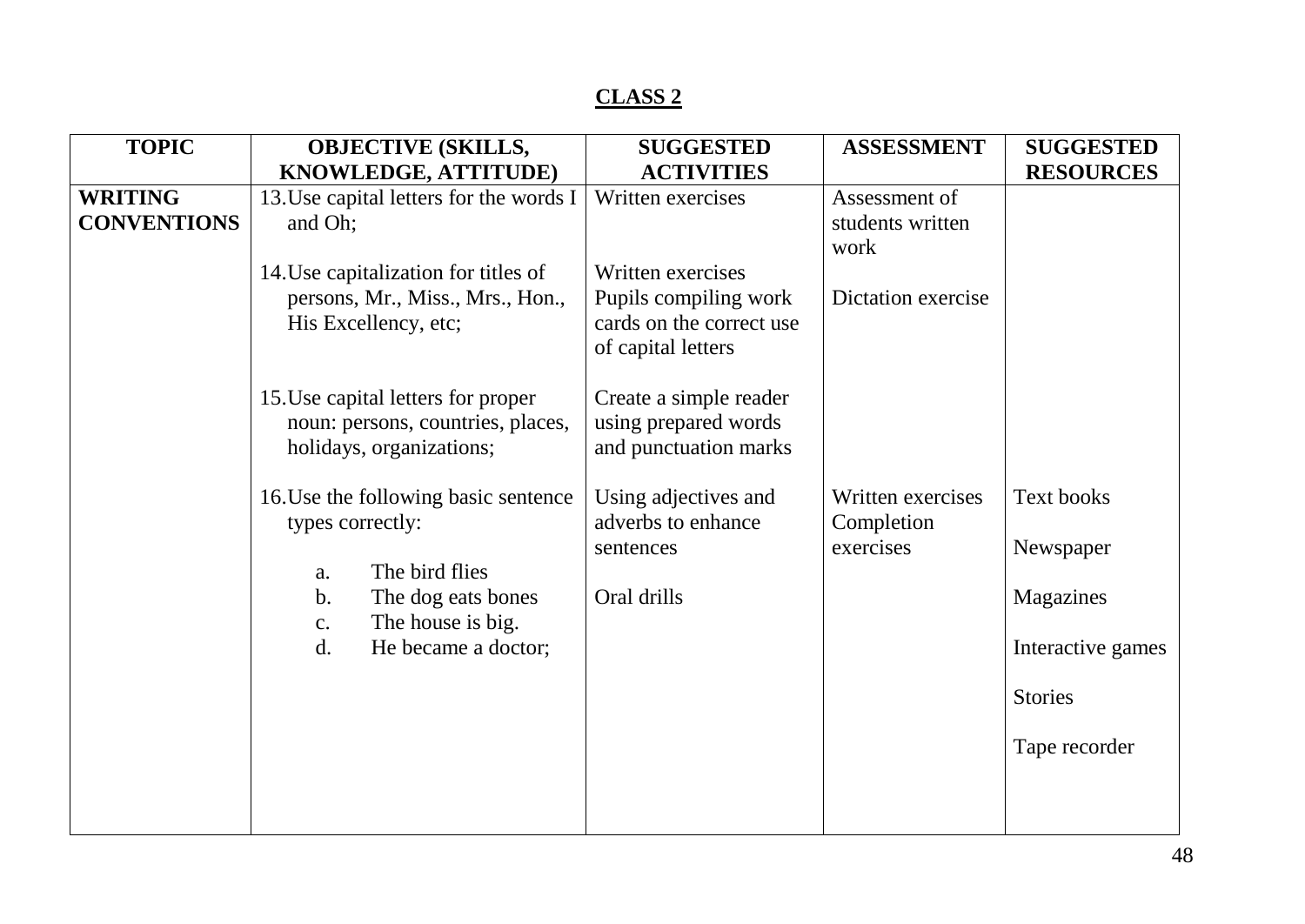| <b>TOPIC</b> | <b>OBJECTIVE (SKILLS,</b>                                                                                                                                                                                                                                                                 | <b>SUGGESTED</b>                                                                                                                                                                                                                                     | <b>ASSESSMENT</b>                         | <b>SUGGESTED</b>                                    |
|--------------|-------------------------------------------------------------------------------------------------------------------------------------------------------------------------------------------------------------------------------------------------------------------------------------------|------------------------------------------------------------------------------------------------------------------------------------------------------------------------------------------------------------------------------------------------------|-------------------------------------------|-----------------------------------------------------|
|              | KNOWLEDGE, ATTITUDE)                                                                                                                                                                                                                                                                      | <b>ACTIVITIES</b>                                                                                                                                                                                                                                    |                                           | <b>RESOURCES</b>                                    |
|              | 17. Expanding the basic sentence<br>types at a, b, c, above using<br>single word modifiers;                                                                                                                                                                                               | Written exercises<br>involving negative,<br>interrogative_and<br>imperative<br>Dialogue<br>which allow pupils to<br>ask questions and give<br>commands positively<br>and negatively                                                                  | Written exercises<br>Anecdotal<br>Records |                                                     |
|              | 18. Use negative, interrogative and<br>imperative forms of sentence<br>types a, b, c;<br>19. Use but, who, whom, which,<br>because to join sentences;<br>20. Use plural and possessive form<br>of nouns correctly;<br>21. Use subject and object forms of<br>personal pronouns correctly; | Composing sentences<br>and joining them with a<br>variety of like words<br>Exercises involving the<br>plural and possessive<br>forms of nouns<br>Oral and written<br>exercises involving the<br>formation of plurals<br>Possessive forms of<br>nouns | Observation<br>Written exercises          | Text books<br>Story books<br>Newspaper<br>Magazines |
|              | 22. Use passive verbs correctly<br>23. Use comparative and<br>superlative                                                                                                                                                                                                                 | Oral drills                                                                                                                                                                                                                                          |                                           |                                                     |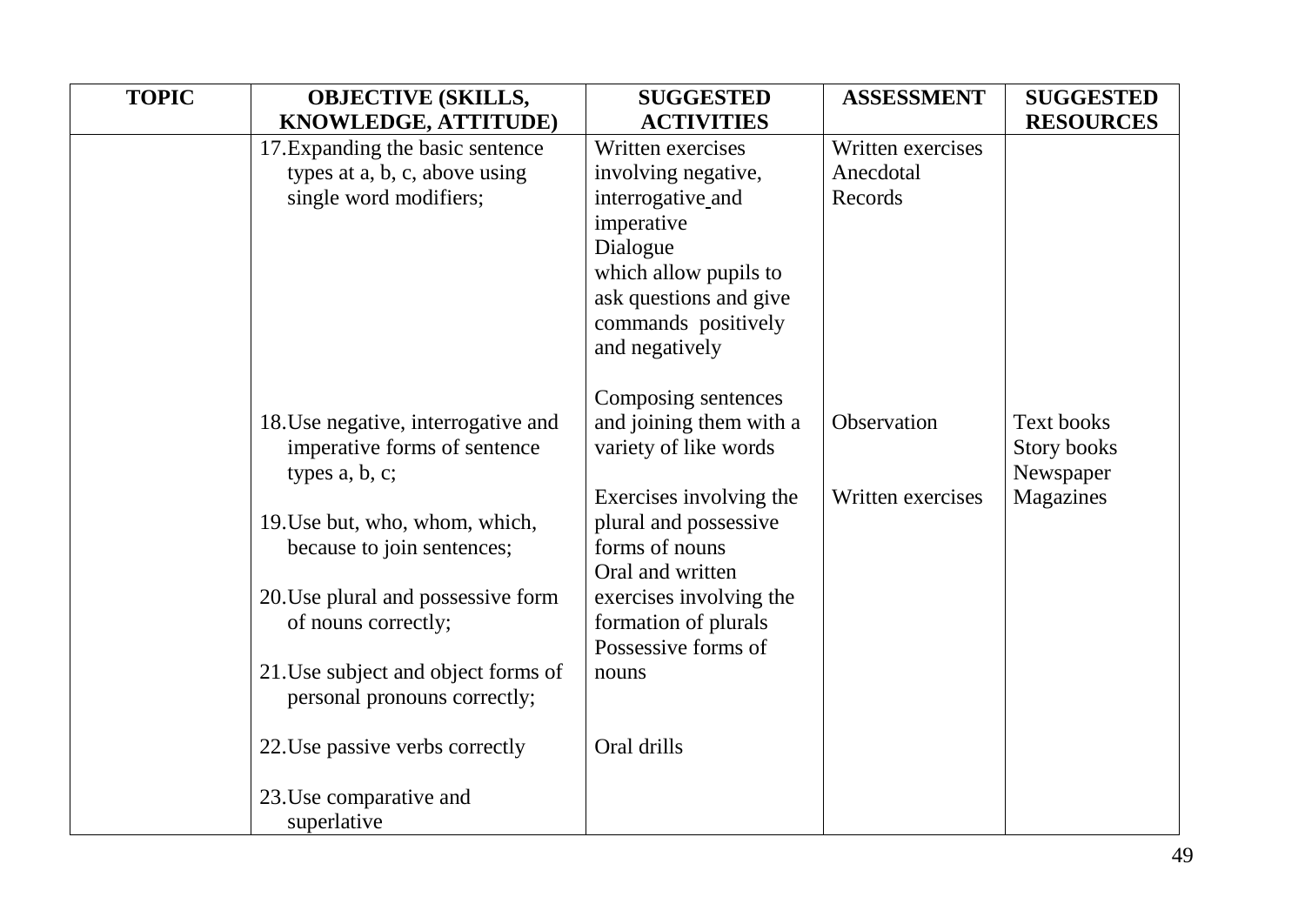| <b>TOPIC</b> | <b>OBJECTIVE (SKILLS,</b>            | <b>SUGGESTED</b>          | <b>ASSESSMENT</b> | <b>SUGGESTED</b> |
|--------------|--------------------------------------|---------------------------|-------------------|------------------|
|              | KNOWLEDGE, ATTITUDE)                 | <b>ACTIVITIES</b>         |                   | <b>RESOURCES</b> |
|              | Use the correct form and verb<br>24. | Exercise through the use  |                   |                  |
|              | in these tenses: simple present,     | of simple present, single |                   |                  |
|              | simple future, simple past           | future simple past tense  |                   |                  |
|              | present and past continuous          | past continuous sentence  |                   |                  |
|              |                                      |                           |                   |                  |
|              |                                      |                           |                   |                  |
|              |                                      |                           |                   |                  |
|              |                                      |                           |                   |                  |
|              |                                      |                           |                   |                  |
|              |                                      |                           |                   |                  |
|              |                                      |                           |                   |                  |
|              |                                      |                           |                   |                  |
|              |                                      |                           |                   |                  |
|              |                                      |                           |                   |                  |
|              |                                      |                           |                   |                  |
|              |                                      |                           |                   |                  |
|              |                                      |                           |                   |                  |
|              |                                      |                           |                   |                  |
|              |                                      |                           |                   |                  |
|              |                                      |                           |                   |                  |
|              |                                      |                           |                   |                  |
|              |                                      |                           |                   |                  |
|              |                                      |                           |                   |                  |
|              |                                      |                           |                   |                  |
|              |                                      |                           |                   |                  |
|              |                                      |                           |                   |                  |
|              |                                      |                           |                   |                  |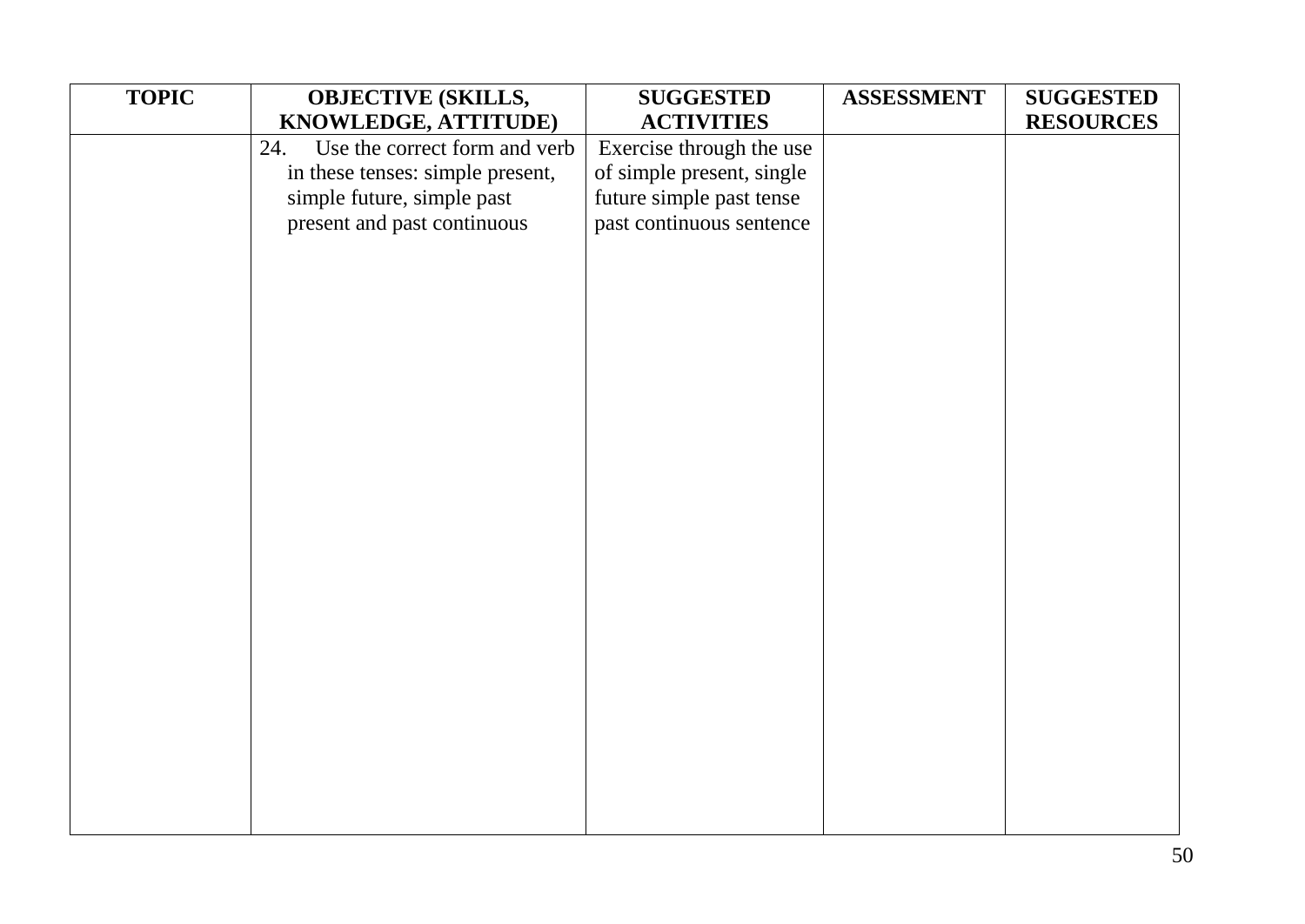| <b>TOPIC</b>                         | <b>OBJECTIVE (SKILLS,</b>                                                 | <b>SUGGESTED</b>                 | <b>ASSESSMENT</b>              | <b>SUGGESTED</b>  |
|--------------------------------------|---------------------------------------------------------------------------|----------------------------------|--------------------------------|-------------------|
|                                      | <b>KNOWLEDGE, ATTITUDE)</b>                                               | <b>ACTIVITIES</b>                |                                | <b>RESOURCES</b>  |
|                                      |                                                                           |                                  | Critical evaluation<br>of oral | Text books        |
| <b>WRITING</b><br><b>CONVENTIONS</b> | 25. Discriminate between dialect and<br>standard usage according to place | Taped audio reading              | presentations                  | Newspaper         |
|                                      | and circumstance.                                                         | <b>Skits</b><br><b>Dialogues</b> |                                | Magazines         |
|                                      |                                                                           |                                  |                                | Interactive games |
|                                      |                                                                           |                                  |                                | <b>Stories</b>    |
|                                      |                                                                           |                                  |                                | Tape recorder     |
|                                      |                                                                           |                                  |                                |                   |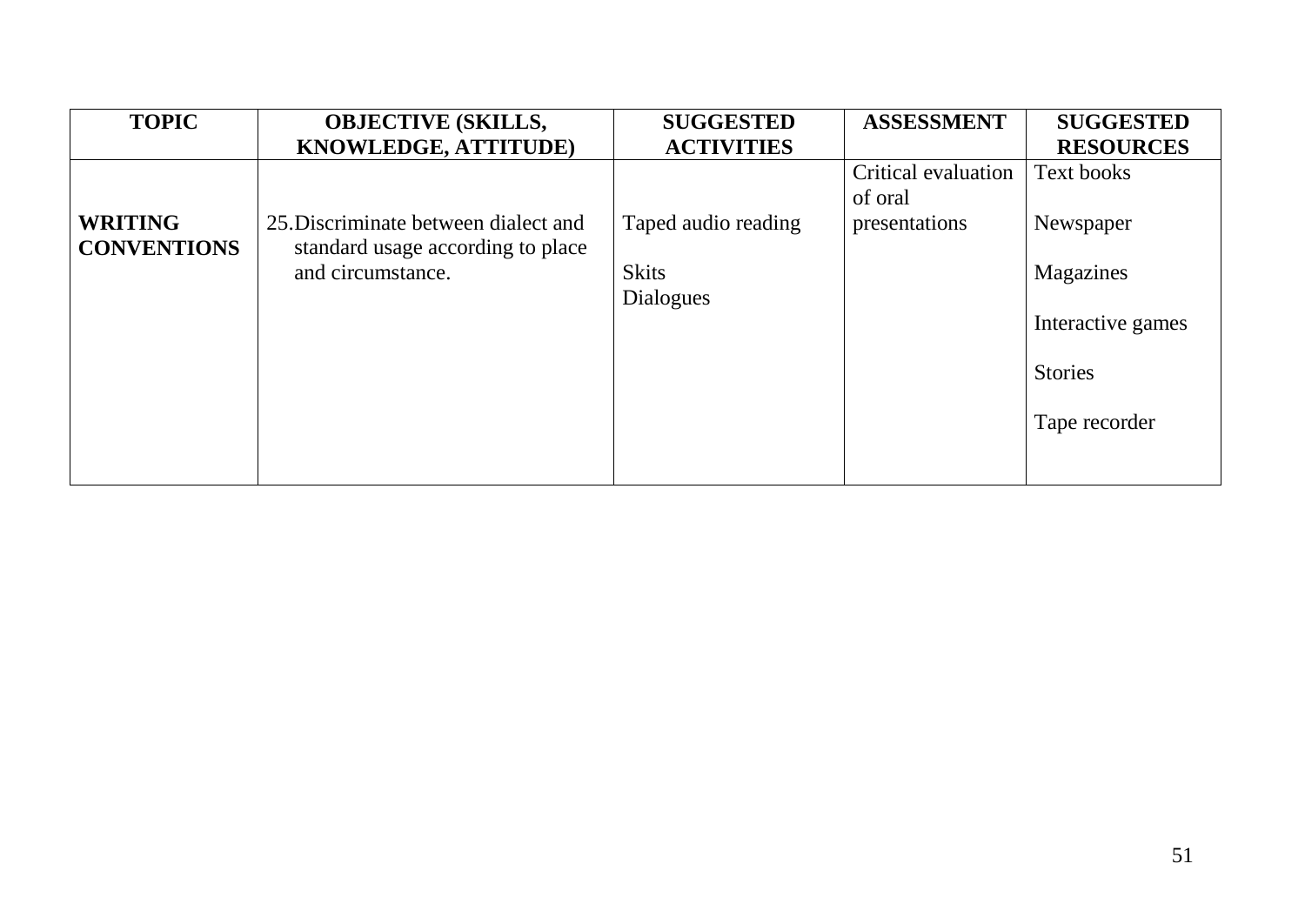| <b>TOPIC</b>        |    | <b>OBJECTIVE (SKILLS,</b>    | <b>SUGGESTED</b>         | <b>ASSESSMENT</b> | <b>SUGGESTED</b>       |
|---------------------|----|------------------------------|--------------------------|-------------------|------------------------|
|                     |    | KNOWLEDGE, ATTITUDE)         | <b>ACTIVITIES</b>        |                   | <b>RESOURCES</b>       |
| <b>WRITING:</b>     | 1. | Write legibly using correct  | Practice exercises to    | Assessment of     | Charts                 |
| PENMANSHIP AND      |    | shape, size and proportion,  | develop correct          | written exercises |                        |
| <b>PRESENTATION</b> |    | slant and spacing;           | formation of letters and |                   | <b>Writing Charts</b>  |
|                     |    |                              | numbers                  | Peer/Teacher      |                        |
|                     |    |                              |                          | Conferences to    | <b>Writing Samples</b> |
|                     | 2. | Leave all margins as         | Provide examples of      | discuss writing   |                        |
|                     |    | prescribed;                  | correct page layout to   |                   | <b>Writing Boards</b>  |
|                     |    |                              | guide students           | Peer and Teacher  |                        |
|                     |    |                              |                          | Assessment        | Appropriate            |
|                     | 3. | Indent paragraphs correctly; | Provide examples of      |                   | Writing                |
|                     |    |                              | correct page layout to   | Peer/Teacher      | implements             |
|                     |    |                              | guide students           | assessment of all |                        |
|                     |    |                              |                          | written work      |                        |
|                     | 4. | Head all work in prescribed  | Modeling of good         |                   |                        |
|                     |    | manner;                      | penmanship by teacher    |                   |                        |
|                     |    |                              | and student              |                   |                        |
|                     |    |                              |                          |                   |                        |
|                     | 5. | Use an acceptable style of   | Practice exercises       |                   |                        |
|                     |    | writing that is fluent and   | involving correct        |                   |                        |
|                     |    | legible;                     | spacing of words         |                   |                        |
|                     |    |                              | Demonstration of         |                   |                        |
|                     |    |                              | correct preparation and  |                   |                        |
|                     |    |                              | presentation of work     |                   |                        |
|                     |    |                              | pages                    |                   |                        |
|                     |    |                              |                          |                   |                        |